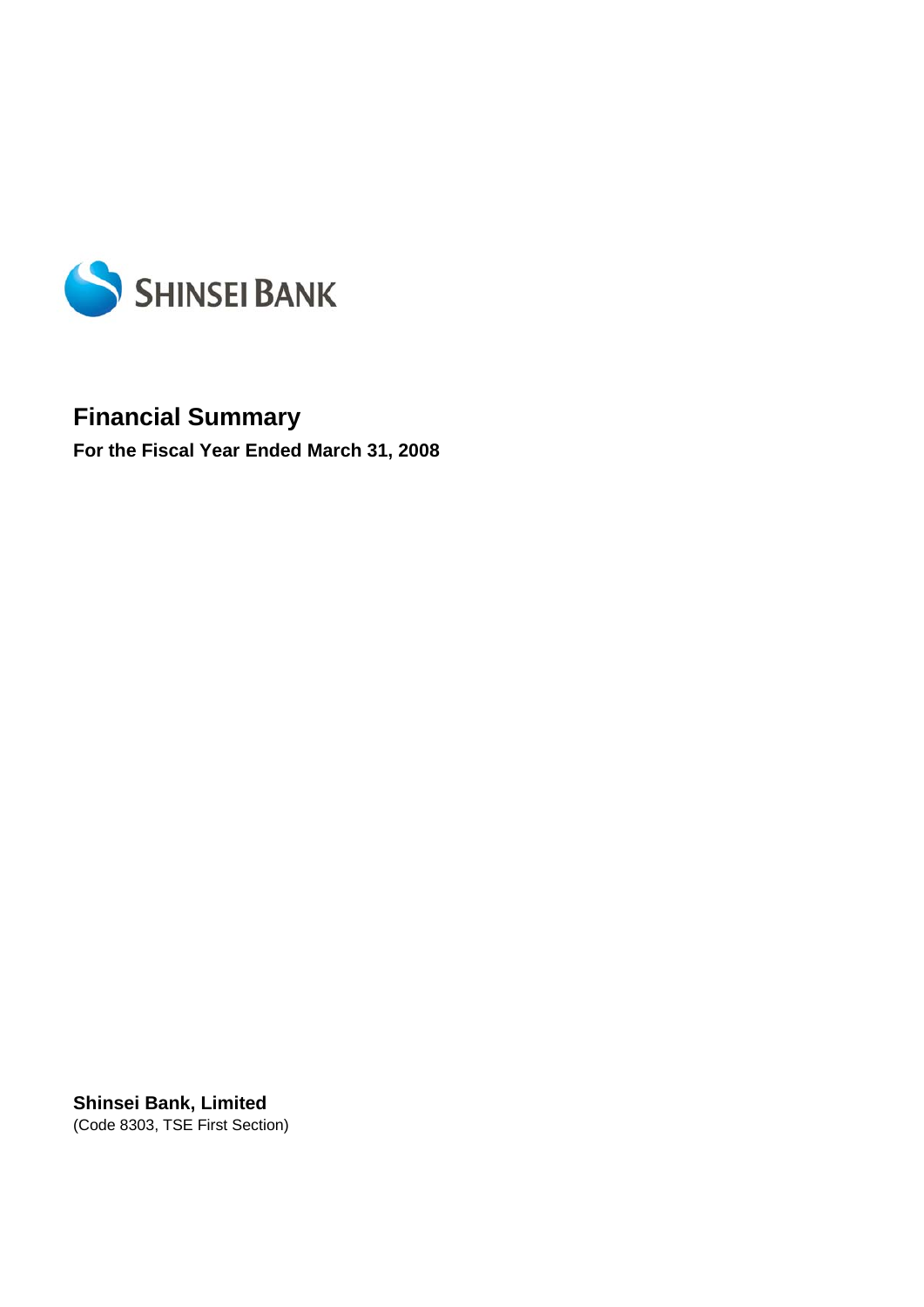# Financial Summary: Fiscal Year Ended March 31, 2008, Shinsei Bank, Limited

# **Contents**

# Page

| Supplemental Cash Basis Financial Data and Reconciliation to Japanese GAAP Measures (Consolidated) -Table 18-21 |  |
|-----------------------------------------------------------------------------------------------------------------|--|
|                                                                                                                 |  |
|                                                                                                                 |  |
|                                                                                                                 |  |
|                                                                                                                 |  |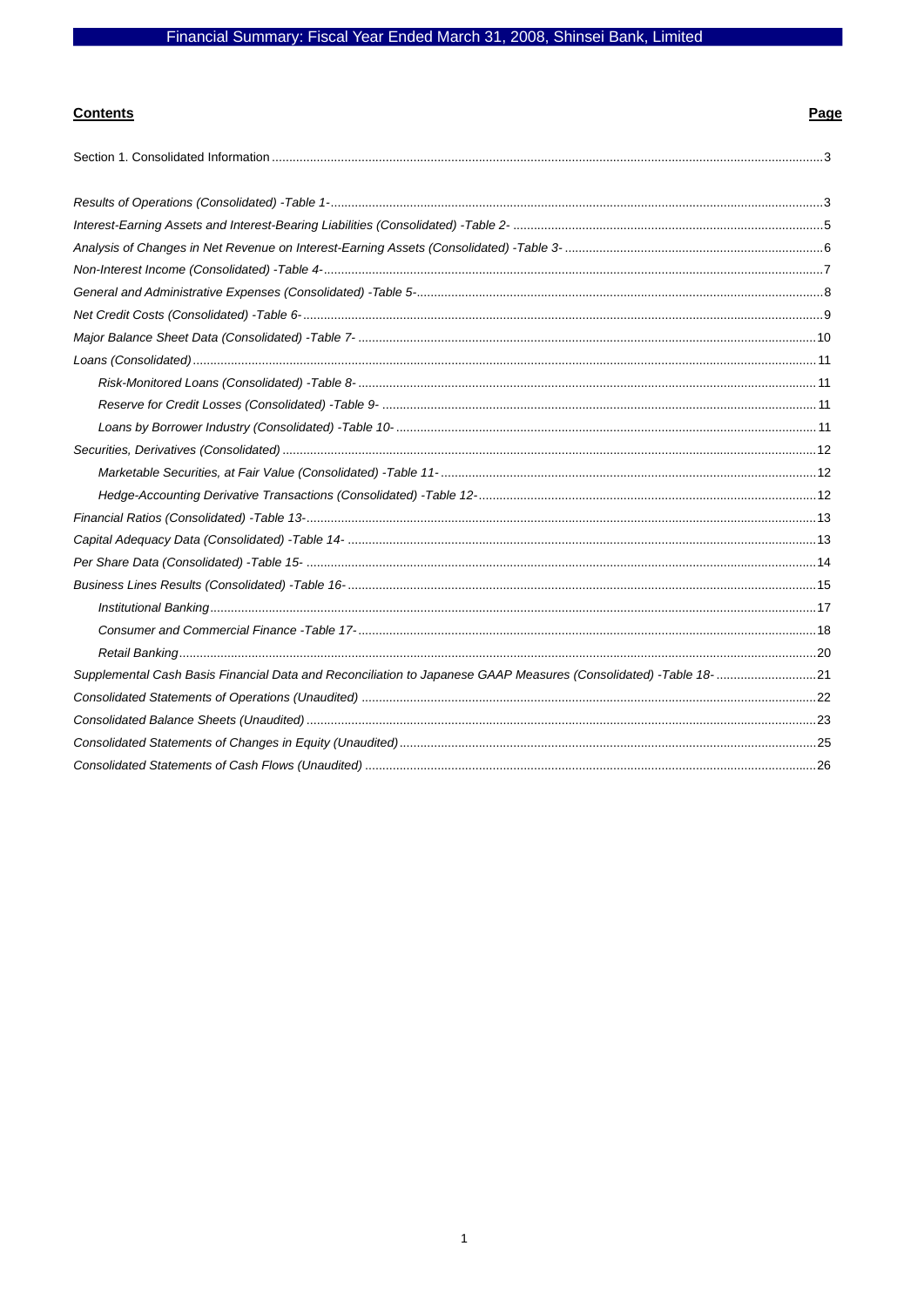#### Financial Summary: Fiscal Year Ended March 31, 2008, Shinsei Bank, Limited

| Coverage Ratios for Non-Performing Claims Disclosed under the Financial Revitalization Law (Non-Consolidated) -Table 24-30 |  |
|----------------------------------------------------------------------------------------------------------------------------|--|
|                                                                                                                            |  |
|                                                                                                                            |  |
|                                                                                                                            |  |
|                                                                                                                            |  |
|                                                                                                                            |  |
|                                                                                                                            |  |
|                                                                                                                            |  |
|                                                                                                                            |  |
|                                                                                                                            |  |
|                                                                                                                            |  |
|                                                                                                                            |  |

|--|--|

| Securitized Products, Recorded under "Securities" and "Other Monetary Claims Purchased" and OCI (Non-Consolidated) -Table 36-  42 |  |
|-----------------------------------------------------------------------------------------------------------------------------------|--|
|                                                                                                                                   |  |
|                                                                                                                                   |  |
|                                                                                                                                   |  |

*(Reference) BOJ Press Club Format -Appendix 1 and 2-*..............................................................................................................................45

The following discussion should be read in conjunction with the consolidated and non-consolidated financial statements prepared in accordance with generally accepted accounting principles in Japan for banks. Except as otherwise indicated, the financial information in the following discussion is based on the consolidated financial statements. Financial and operational data that are stated in multiples of 0.1 billion yen have been truncated. All percentages have been rounded to the nearest 0.1%.

Shinki Co., Ltd. (Shinki) accounted for as a 36.4% equity-method affiliate for the six months ended September 30, 2007 and its financials were recorded as a single line consolidation in total revenue under Shinsei Bank's management accounting. Resulting from the subscription to the rights offering of Shinki on December 13, 2007, Shinki and its two subsidiaries became 67.7% owned consolidated subsidiaries and those financial results for the six months from October 1, 2007 to March 31, 2008, are recorded as a subsidiary, net of minority interests.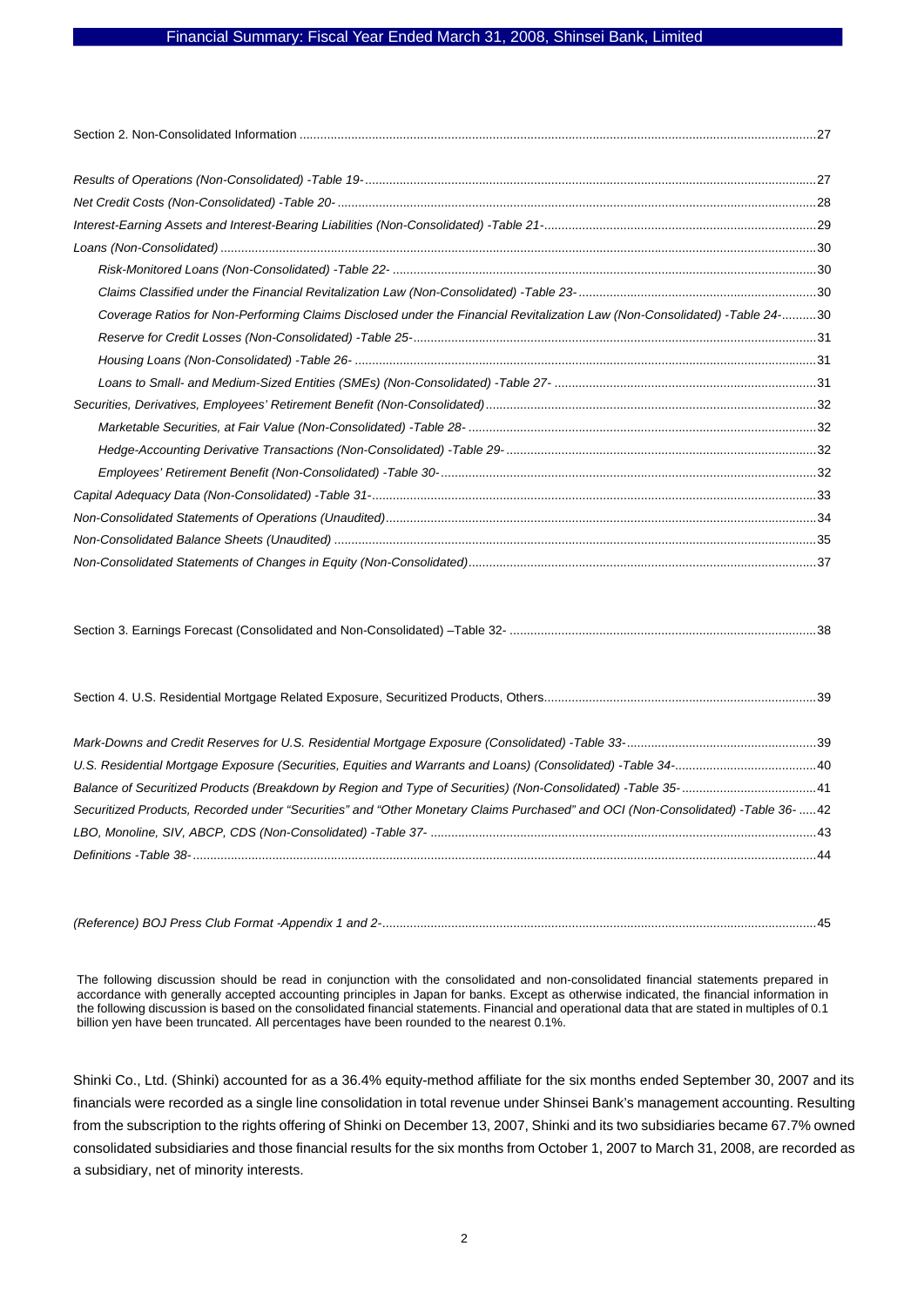#### **Section 1. Consolidated Information**

# *Results of Operations (Consolidated) -Table 1-* (1)

|                                                                     | (Billions of yen, except percentages) |                 |        |  |
|---------------------------------------------------------------------|---------------------------------------|-----------------|--------|--|
|                                                                     | <b>FY2007</b>                         | FY2006          | $\%$   |  |
|                                                                     | $(12$ months)                         | (12 months)     | Change |  |
| Net interest income                                                 | 137.7                                 | 95.4            | 44.3   |  |
| Non-interest income                                                 | 125.0                                 | 172.8           | (27.7) |  |
| Net fees and commissions                                            | 40.8                                  | 46.4            | (12.1) |  |
| Net trading income                                                  | 9.0                                   | 17.8            | (49.0) |  |
| Net other business income                                           | 75.0                                  | 108.5           | (30.9) |  |
| <b>Total revenue</b>                                                | 262.7                                 | 268.3           | (2.1)  |  |
| <b>General and administrative expenses</b>                          | 157.8                                 | 149.9           | 5.2    |  |
| <b>Ordinary business profit</b>                                     | 104.9                                 | 118.3           | (11.4) |  |
| Net credit costs                                                    | 73.5                                  | 51.9            | 41.7   |  |
| Amortization of goodwill and other intangible assets <sup>(2)</sup> | 12.5                                  | 20.8            | (39.7) |  |
| Other gains (losses)                                                | 73.7                                  | $(111.3)^{(3)}$ | 166.2  |  |
| Income (loss) before income taxes and minority interests            | 92.5                                  | (65.7)          | 240.9  |  |
| Income Taxes (benefit)                                              |                                       |                 |        |  |
| Current                                                             | 4.9                                   | 3.2             | 50.9   |  |
| Deferred                                                            | 9.5                                   | (24.6)          | 138.6  |  |
| Minority interests in net income of subsidiaries                    | 18.0                                  | 16.6            | 8.4    |  |
| Net income (loss)                                                   | 60.1                                  | (60.9)          | 198.6  |  |
| Cash basis net income <sup>(4)</sup>                                | 71.3                                  | $35.3$ (5)      | 102.0  |  |

(1) Represents results based on management accounting basis.

(2) In our consolidated financial statements, amortization of goodwill and other intangible assets is recorded in total general and administrative expenses from fiscal year 2006.

(3) Includes, in addition to amortization of goodwill and other intangible assets, impairment of goodwill and other intangible assets related to APLUS of 95.1 billion yen at March 31, 2007.

(4) Excludes amortization of goodwill and other intangible assets, net of tax benefit, related to the acquisition of consumer and commercial finance companies.

(5) Excludes impairment of goodwill and other intangible assets related to APLUS, net of tax benefit, of 78.8 billion yen.

Note 1: Quarterly information is available in the Quarterly Data Book

Shinsei Bank reported "total revenue" of 262.7 billion yen for fiscal year 2007, 5.5 billion yen or 2.1% lower than the previous fiscal year. Fiscal year 2007 was marked by both successes and disappointments. Loan balances and net interest income continues to grow in all businesses. Consumer Finance businesses in APLUS and Shinki reaped benefits of business transformation and returned to profitability. However, dislocation in the credit markets resulted in recognition of mark-downs relating to the U.S. residential mortgage portfolio amounting to 15.6 billion yen (or 157.1 million dollars)

 "General and administrative expenses" in fiscal year 2007 were 157.8 billion yen, 7.8 billion yen higher than the same period in the prior fiscal year. This is partly due to the consolidation of Shinki's second half of fiscal year 2007 expenses of 5.5 billion yen, including allocated expenses. These factors resulted in an expense-to-revenue ratio of

60.1% for the year ended March 31, 2008, as compared to an expense-to-revenue ratio of 55.9% in fiscal year 2006.

"Net credit costs" of 73.5 billion yen for fiscal year 2007 were 21.6 billion yen higher than fiscal year 2006 largely due to additional reserves of 13.4 billion yen (or 134.6 million dollars) relating to the U.S. residential mortgage portfolio, higher credit provisions in Showa Leasing of 5.7 billion yen for less credit worthy customers and consolidation of Shinki's second half of fiscal year 2007 credit provisions amounting to 4.6 billion yen. Higher credit provisions were necessitated in other credit portfolios in the Institutional Banking business, as well. The increase in net credit costs was partly offset by lower credit provisions in APLUS compared to the previous fiscal year.

# "Amortization of goodwill and other intangible assets" associated with the acquisition of consumer and commercial finance companies were 12.5 billion yen for the twelve months ended March 31, 2008 as compared with 20.8 billion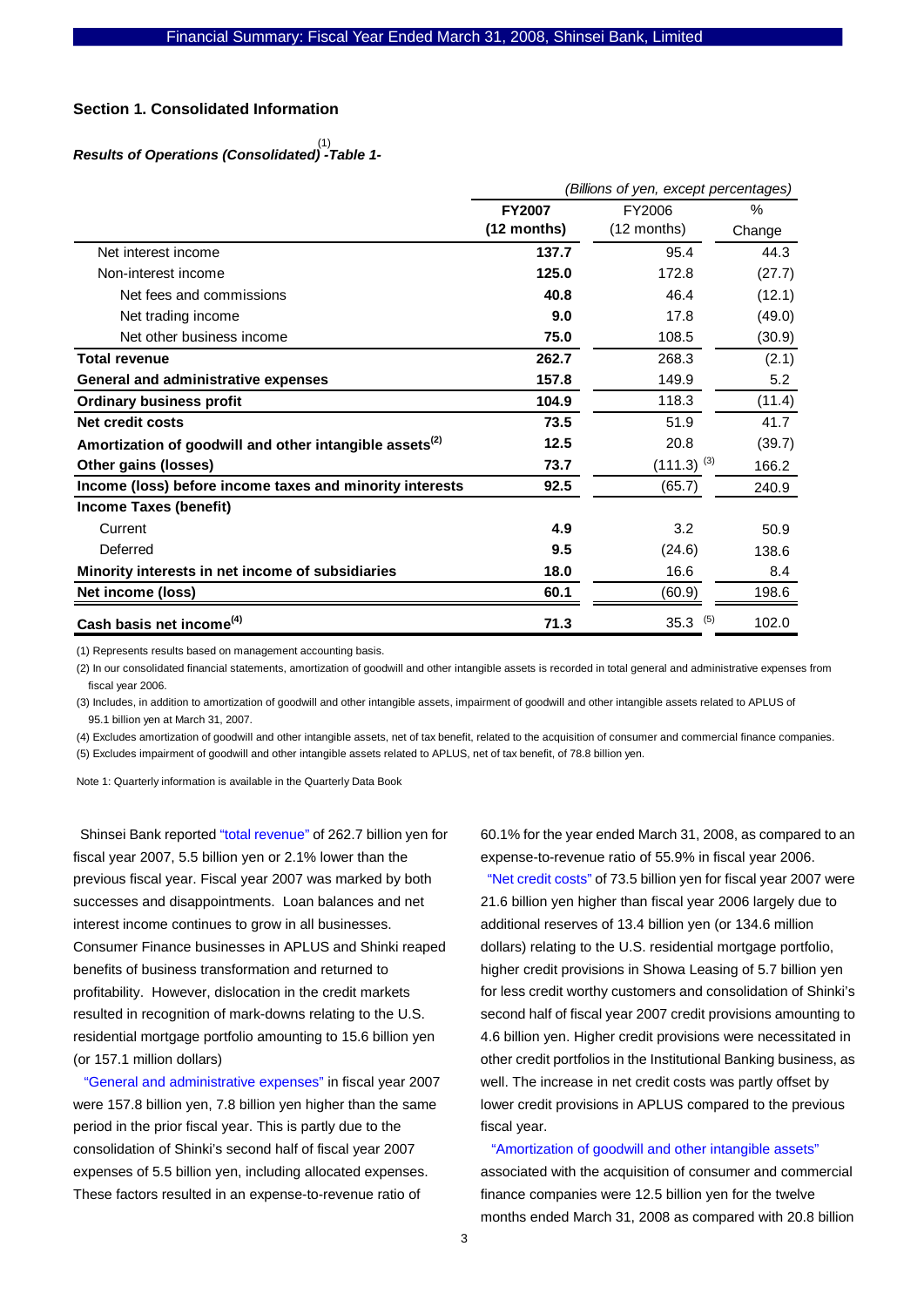yen in the previous fiscal year. The decline largely relates to the significant write-down of goodwill and other intangible assets related to APLUS as of March 31, 2007.

"Other gains" of 73.7 billion yen largely included (i) gain on sale of the headquarters building of 61.7 billion yen, after write-offs and restoration costs and (ii) gains from the sale of Life Housing Loan Co., Ltd. (Life Housing Loan) of 20.3 billion yen. In addition, the tax impact of these gains has been reflected in "income taxes."

"Minority interests in net income of subsidiaries" for fiscal year 2007 amounting to 18.0 billion yen largely reflected

dividends paid on perpetual preferred securities, minority interests relating to APLUS' preferred shareholders, subsidiaries of Shinseigin Finance Co., Ltd. and Shinki.

As a result, consolidated "net income" was 60.1 billion yen in fiscal year 2007, as compared to a "net loss" of 60.9 billion yen in fiscal year 2006 and consolidated "cash basis net income" for fiscal year 2007 was 71.3 billion yen. The "cash basis net income" is calculated by excluding amortization of goodwill and other intangible assets, net of tax benefit, from net income under Japanese generally accepted accounting principles (JGAAP).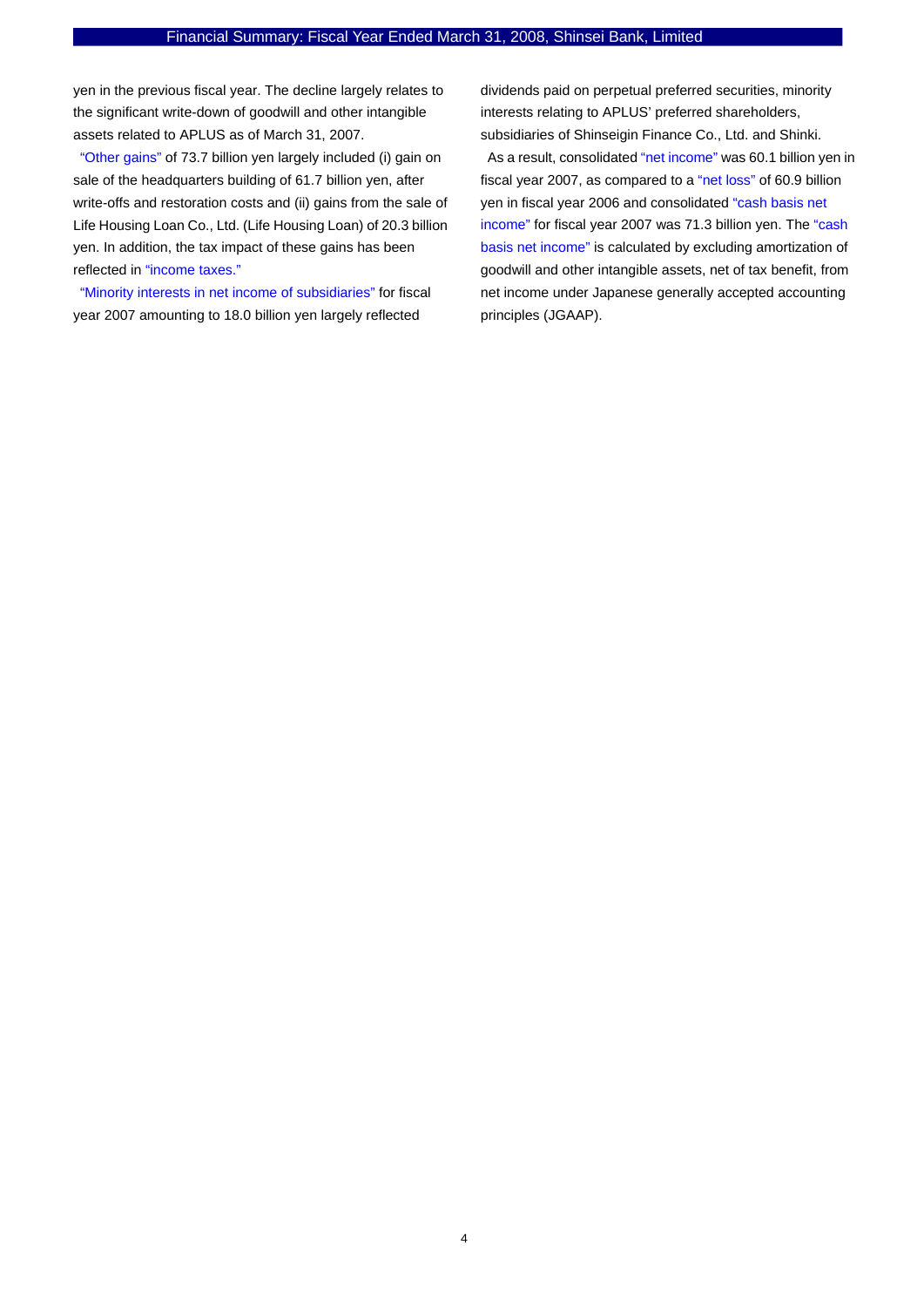#### *Interest-Earning Assets and Interest-Bearing Liabilities (Consolidated) -Table 2-*

|                                                                                         |                       |          |                      |                          |                          |                               | (Billions of yen, except percentages) |                          |                          |
|-----------------------------------------------------------------------------------------|-----------------------|----------|----------------------|--------------------------|--------------------------|-------------------------------|---------------------------------------|--------------------------|--------------------------|
|                                                                                         | FY2007<br>(12 months) |          | FY2006<br>(12months) |                          |                          | 1st Half FY2007<br>(6 months) |                                       |                          |                          |
|                                                                                         | Average               |          | Yield/rate           | Average                  |                          | Yield/rate                    | Average                               |                          | Yield/rate               |
|                                                                                         | balance               | Interest | (%)                  | balance Interest         |                          | (%)                           | balance Interest                      |                          | (% )                     |
| Interest-earning assets <sup>(1)</sup> :                                                |                       |          |                      |                          |                          |                               |                                       |                          |                          |
| Loans and bills discounted                                                              | 5,390.3               | 186.7    | 3.46                 | 4,613.4 126.8            |                          | 2.75                          | 5,235.4                               | 84.3                     | 3.22                     |
| Leased assets and installment receivables (1)                                           | 765.6                 | 52.1     | 6.81                 | 831.3                    | 51.1                     | 6.15                          | 781.4                                 | 27.2                     | 6.98                     |
| <b>Securities</b>                                                                       | 2,058.7               | 42.7     | 2.08                 | 1,750.6                  | 32.3                     | 1.85                          | 1,991.3                               | 20.5                     | 2.07                     |
| Other interest-earning assets (2)(3)                                                    | 988.2                 | 12.6     | n.m. <sup>(5)</sup>  | 721.4                    | 13.6                     | n.m. <sup>(5)</sup>           | 821.8                                 | 6.5                      | $n.m.$ <sup>(5)</sup>    |
| Total revenue on interest-earning assets <sup>(1)</sup>                                 | 9,202.9               | 294.3    | 3.20                 | 7,916.8                  | 223.9                    | 2.83                          | 8,830.0                               | 138.7                    | 3.14                     |
| Interest-bearing liabilities:                                                           |                       |          |                      |                          |                          |                               |                                       |                          |                          |
| Deposits, including negotiable certificates of deposit                                  | 5.734.4               | 47.9     | 0.84                 | 4,834.0                  | 34.3                     | 0.71                          | 5.549.7                               | 22.9                     | 0.83                     |
| Debentures                                                                              | 679.5                 | 3.3      | 0.50                 | 795.6                    | 3.0                      | 0.38                          | 693.1                                 | 1.5                      | 0.45                     |
| Subordinated debt                                                                       | 451.4                 | 15.3     | 3.39                 | 399.5                    | 9.8                      | 2.47                          | 472.7                                 | 7.9                      | 3.34                     |
| Borrowed money and corporate bonds                                                      | 1.105.8               | 15.2     | 1.38                 | 1,118.1                  | 11.8                     | 1.06                          | 1,091.1                               | 8.9                      | 1.63                     |
| Other interest-bearing liabilities <sup>(2)</sup>                                       | 1,094.5               | 22.5     | n.m. <sup>(5)</sup>  | 674.4                    | 18.2                     | n.m. <sup>(5)</sup>           | 1,060.1                               | 13.6                     | $n.m.$ <sup>(5)</sup>    |
| Total expense on interest-bearing liabilities                                           | 9,065.8               | 104.3    | 1.15                 | 7,821.8                  | 77.3                     | 0.99                          | 8,866.9                               | 54.9                     | 1.24                     |
| Non interest-bearing sources of funds:                                                  |                       |          |                      |                          |                          |                               |                                       |                          |                          |
| Non interest-bearing (assets) liabilities, net                                          | (543.1)               |          |                      | (654.3)                  |                          |                               | (686.0)                               |                          |                          |
| Total equity $-$ Minority interests in subsidiaries <sup>(4)</sup>                      | 680.2                 |          |                      | 749.4                    | $\overline{\phantom{a}}$ |                               | 649.0                                 | $\overline{\phantom{a}}$ | $\overline{\phantom{a}}$ |
| Total interest-bearing liabilities and<br>non interest-bearing sources of funds         | 9,202.9               |          |                      | 7,916.8                  | $\blacksquare$           |                               | 8,830.0                               | $\blacksquare$           |                          |
| Net interest margin <sup>(1)</sup>                                                      |                       |          | 2.05                 |                          |                          | 1.84                          |                                       |                          | 1.90                     |
| Impact of non interest-bearing sources                                                  | $\blacksquare$        | ٠        | 0.02                 | $\overline{\phantom{a}}$ | $\overline{\phantom{a}}$ | 0.01                          | $\overline{\phantom{a}}$              | $\overline{\phantom{a}}$ | (0.01)                   |
| Net revenue/yield on interest-earning assets <sup>(1)</sup>                             | $\blacksquare$        | 189.9    | 2.06                 | $\overline{a}$           | 146.6                    | 1.85                          | ÷,                                    | 83.7                     | 1.90                     |
| Reconciliation of total revenue on interest-earning<br>assets to total interest income: |                       |          |                      |                          |                          |                               |                                       |                          |                          |
| Total revenue on interest-earning assets                                                | 9,202.9               | 294.3    | 3.20                 | 7,916.8                  | 223.9                    | 2.83                          | 8,830.0                               | 138.7                    | 3.14                     |
| Less: Income on leased assets and installment receivables                               | 765.6                 | 52.1     | 6.81                 | 831.3                    | 51.1                     | 6.15                          | 781.4                                 | 27.2                     | 6.98                     |
| Total interest income                                                                   | 8,437.3               | 242.1    | 2.87                 | 7,085.5                  | 172.8                    | 2.44                          | 8,048.5 111.4                         |                          | 2.77                     |
| Total interest expense                                                                  |                       | 104.3    | $\overline{a}$       | $\overline{a}$           | 77.3                     |                               |                                       | 54.9                     | $\overline{a}$           |
| Net interest income                                                                     |                       | 137.7    |                      | ä,                       | 95.4                     |                               | $\overline{\phantom{a}}$              | 56.5                     | $\overline{\phantom{a}}$ |
|                                                                                         |                       |          |                      |                          |                          |                               |                                       |                          |                          |

(1) Includes leased assets and installment receivables and related yields.

(2) Other interest-earning assets and other interest-bearing liabilities include interest swaps and funding swaps.

(3) Excludes average balance of non interest-earning assets.

(4) Represents a simple average of the balance at the end of the current period and the balance at the end of the previous period.

(5) n.m. is not meaningful.

Note 1: Quarterly information is available in the Quarterly Data Book

Note 2: Reflects simple average value of December 31, 2007 and March 31, 2008 balances and interest income and expenses for six months ended March 31, 2008 for Shinki.

"Net revenue on interest-earning assets" includes net interest income as well as revenue earned on the average balance of leased assets and installment receivables. We consider income on leased assets and installment receivables to be a component of interest income, but Japanese GAAP does not include income on leased assets and installment receivables in net interest income. Under Japanese GAAP, therefore, income on leased assets and installment receivables is reported in "net other business income" in our consolidated statements of operations.

"Net revenue on interest-earning assets" for the twelve months ended March 31, 2008 was 189.9 billion yen, an

increase of 43.3 billion yen compared to the same period a year ago. This is partly attributable to the consolidation of Shinki's net revenue on interest-earning assets totaling 13.8 billion yen. "Total revenue on interest-earning assets" increased by 70.4 billion yen and "total interest expense" increased by 27.0 billion yen in fiscal year 2007, respectively, from the same period in the previous fiscal year. The "net yield on interest-earning assets" was 2.06% in fiscal year 2007, increased from 1.85% in fiscal year 2006.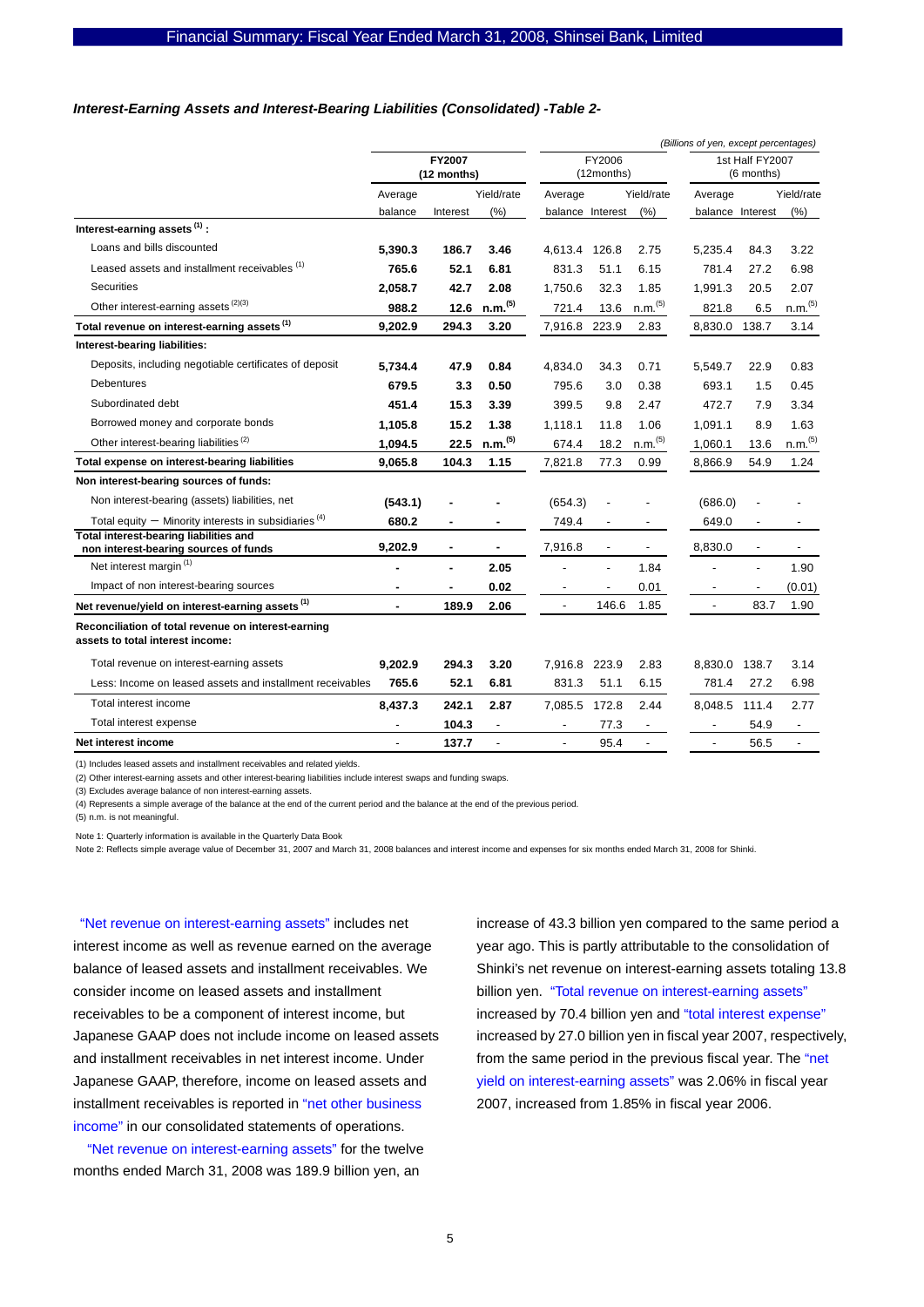#### *Analysis of Changes in Net Revenue on Interest-Earning Assets (Consolidated) -Table 3-*

|                                                                                      | (Billions of yen) |       |                      |
|--------------------------------------------------------------------------------------|-------------------|-------|----------------------|
|                                                                                      | Due to            |       |                      |
|                                                                                      | change in $(1)$   |       |                      |
| From the fiscal year ended March 31, 2007 to the fiscal year ended March 31, 2008    | Volume            | Rate  | <b>Net</b><br>Change |
| Increase (decrease) in interest revenue:                                             |                   |       |                      |
| Loans and bills discounted                                                           | 21.3              | 38.5  | 59.9                 |
| Leased assets and installment receivables                                            | (4.0)             | 5.0   | 1.0                  |
| <b>Securities</b>                                                                    | 5.6               | 4.7   | 10.4                 |
| Other interest-earning assets                                                        | 5.0               | (6.1) | (1.0)                |
| Total revenue on interest-earning assets                                             |                   |       | 70.4                 |
| Increase (decrease) in interest expenses:                                            |                   |       |                      |
| Deposits, including negotiable certificates of deposit                               | 6.3               | 7.1   | 13.5                 |
| <b>Debentures</b>                                                                    | (0.4)             | 0.8   | 0.3                  |
| Subordinated debt                                                                    | 1.2               | 4.1   | 5.4                  |
| Borrowed money and corporate bonds                                                   | (0.1)             | 3.4   | 3.3                  |
| Other interest-bearing liabilities                                                   | 11.3              | (7.0) | 4.2                  |
| Total expense on interest-bearing liabilities                                        |                   |       | 27.0                 |
| Net increase in net revenue on interest-earning assets                               |                   |       | 43.3                 |
| Reconciliation of total revenue on interest-earning assets to total interest income: |                   |       |                      |
| Total revenue on interest-earning assets                                             |                   |       | 70.4                 |
| Less: Income on leased assets and installment receivables                            |                   |       | 1.0                  |
| Total interest income                                                                |                   |       | 69.3                 |
| Total interest expenses                                                              |                   |       | 27.0                 |
| Net increase in net interest income                                                  |                   |       | 42.2                 |

(1) The changes in interest income and expense for each category are divided into the portion of change attributable to the variance in volume or rate for that category. The attribution of the volume variance is calculated by multiplying the change in volume by the previous year's rate. The attribution of the rate variance is calculated by multiplying the change in rate by the current year's balance.

The 70.4 billion yen increase in "total revenue on interest-earning assets" in fiscal year 2007 is attributable primarily to higher volume of and yield on loans and bills discounted and securities and the inclusion of net interest income of Shinki for the second half of fiscal year 2007. The increase in the average balance of loans and bills discounted was primarily the result of an increase in demand for institutional loans and growth in retail housing loans as well as addition of Shinki's interest-earning assets.

The 27.0 billion yen increase in "total interest expense" was primarily due to the increased average rates on and increased average balances of deposits, negotiable certificates of deposit (NCD) and subordinated debt, interest-bearing liabilities of Shinki and an increase in "other interest-bearing liabilities." The increase in deposits and NCD interest expense was primarily due to an increase in the average rate to 0.84% for fiscal year 2007 from 0.71% for the same period in the previous fiscal year that reflected an

interest rate increase by the Bank of Japan and, to a lesser extent, an increase in the average balance to 5,734.4 billion yen from 4,834.0 billion yen.

The increase in subordinated debt interest expense was due to an increase in the average rate, which was 3.39% for the twelve months ended March 31, 2008 compared to 2.47% for the same period in the previous fiscal year and, to a lesser extent, an increase in the average balance outstanding to 451.4 billion yen for fiscal year 2007 compared to 399.5 billion yen for same period in the previous fiscal year. The increase in the average balance outstanding was primarily due to an increase in subordinated debt related to the issuance of £400 million of Upper Tier II Perpetual Subordinated Notes in December 2006. The interest expense increase of 4.2 billion yen in "other interest-bearing liabilities" primarily relates to funding through call money and interest and currency swap expenses associated with foreign currency-denominated and overseas transactions.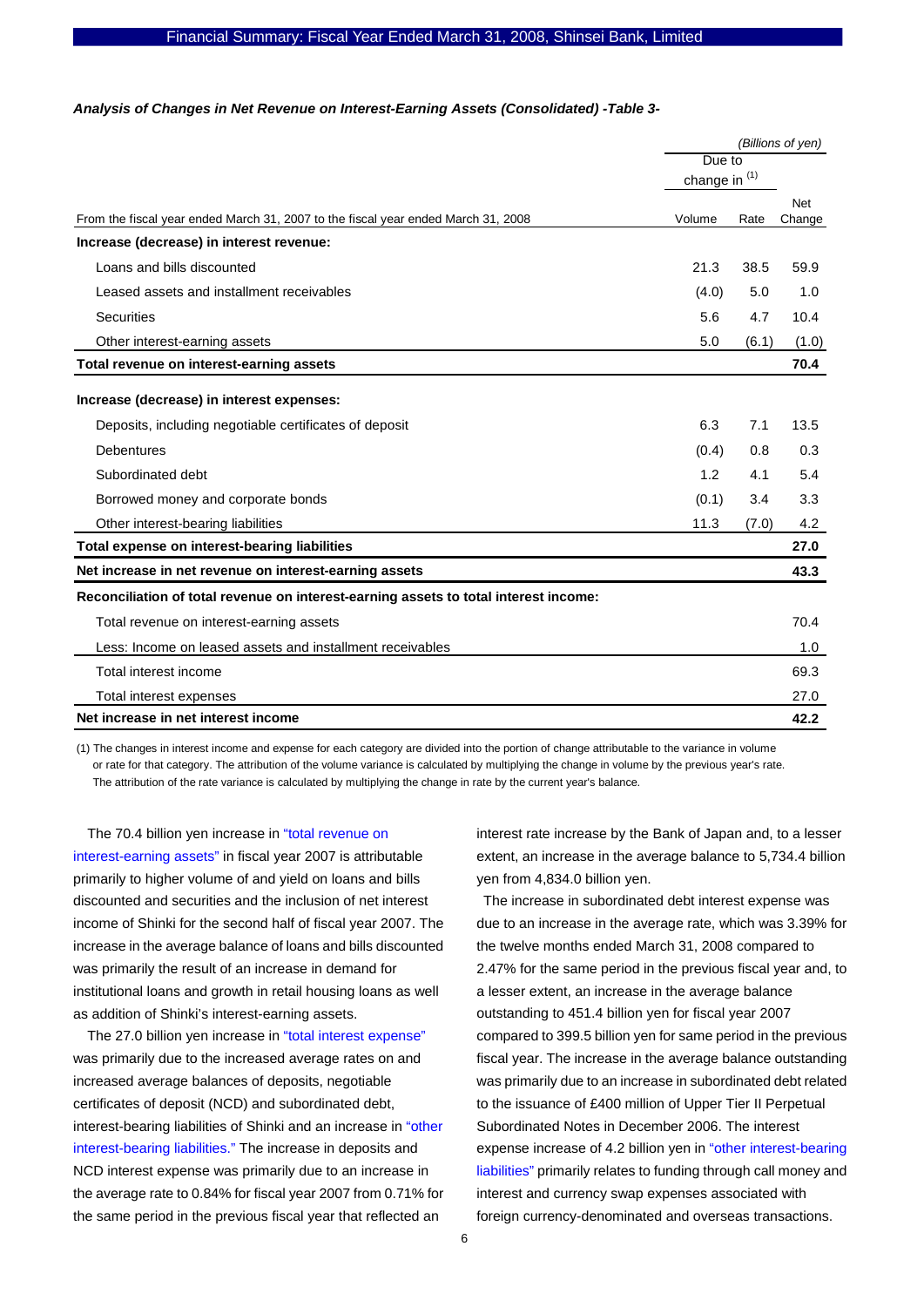#### *Non-Interest Income (Consolidated) -Table 4-*

|                                                     |                                | (Billions of yen, except percentages) |             |  |  |
|-----------------------------------------------------|--------------------------------|---------------------------------------|-------------|--|--|
|                                                     | <b>FY2007</b><br>$(12$ months) | FY2006<br>$(12$ months)               | %<br>Change |  |  |
| Net fees and commissions                            | 40.8                           | 46.4                                  | (12.1)      |  |  |
| Net trading income                                  | 9.0                            | 17.8                                  | (49.0)      |  |  |
| Net other business income                           | 75.0                           | 108.5                                 | (30.9)      |  |  |
| Income on leased assets and installment receivables | 52.1                           | 51.1                                  | 2.0         |  |  |
| <b>Total non-interest income</b>                    | 125.0                          | 172.8                                 | (27.7)      |  |  |

Note 1: Quarterly information is available in the Quarterly Data Book

"Total non-interest income" for the twelve months ended March 31, 2008 was 125.0 billion yen, compared to 172.8 billion yen during the same period in the previous fiscal year. This included revenue (and losses) from fees and commissions, trading and other non-interest sources, including revenue from leased assets and installment receivables. For purposes of analysis of results of operations, "income on leased assets and installment receivables" is included in the discussion of "net revenue on interest-earning assets" because such income is considered to be similar in character to interest income.

"Net fees and commissions" mainly includes fees on non-recourse real estate finance, securitization business, consumer finance related guarantees and other financing products and commissions on sales of asset management products. "Net fees and commissions" of 40.8 billion yen were earned in fiscal year 2007, a decrease of 5.6 billion yen compared to the same period in the previous fiscal year mainly reflecting absence of fees from securitization business and lower fees in APLUS from shopping credit and other financing products due to rationalization of its customer base. However, Retail Banking's asset management business continues to grow with total fees of 9.6 billion yen during fiscal year 2007, an increase of 0.3 billion yen compared to fiscal year 2006.

"Net trading income" reflects revenues from customer-driven transactions as well as transactions undertaken for trading purposes. During fiscal year 2007, "net trading income" was 9.0 billion yen, a decline of 8.7 billion yen from a year ago. The decline in the "net trading income" resulted partly from a decrease in option income from 5.7 billion yen to 1.3 billion yen generated in connection with interest-linked structured deposits provided mainly to retail customers due to lower demand for the product.

"Net other business income" for fiscal year 2007 was 75.0 billion yen. This included income of 52.1 billion yen from the leased assets and installment receivables businesses of Showa Leasing and APLUS. Excluding such income, "net other business income" for fiscal year 2007 was 22.8 billion yen, a decline of 34.5 billion yen from the same period in the previous fiscal year. The "net other business income" includes, among other things, revenue associated with credit trading activities. During the twelve months ended March 31, 2008, this business completed 53 new credit trading transactions with an aggregate investment amount of 101.7 billion yen and generated total revenue of 22.0 billion yen. The decline of "net other business income" is partly attributable to mark-downs relating to the U.S. residential mortgage portfolio amounting to 15.6 billion yen and absence of gain from sale of Shinsei's investment in BlueBay Asset Management Limited (BlueBay) of 11.6 billion yen. In addition, upfront fees from currency-linked structured deposits provided to retail customers declined 1.2 billion yen from 5.6 billion yen to 4.4 billion yen.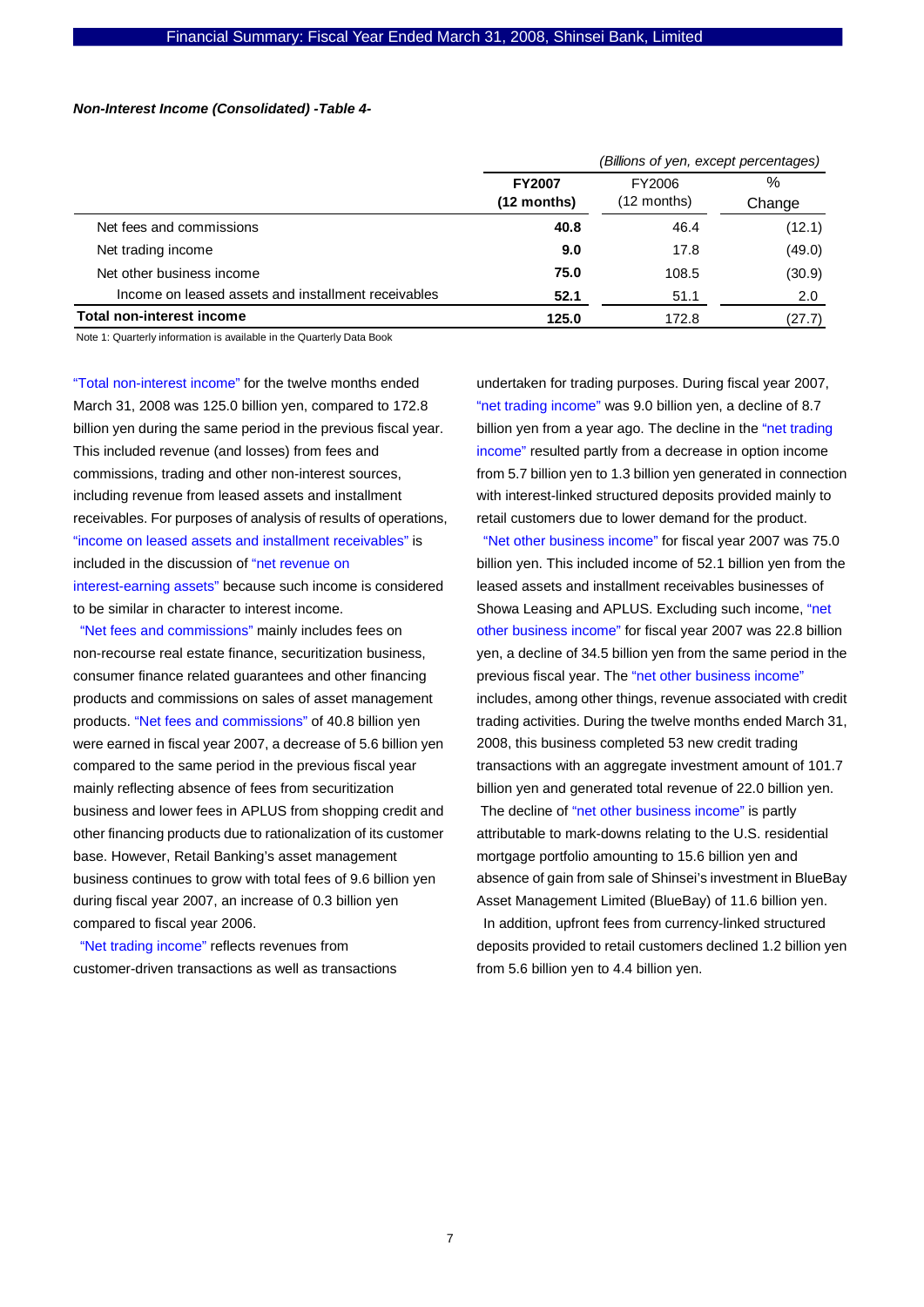#### Financial Summary: Fiscal Year Ended March 31, 2008, Shinsei Bank, Limited

#### *General and Administrative Expenses (Consolidated) -Table 5-*

|                                           |               | (Billions of yen, except percentages) |        |  |  |
|-------------------------------------------|---------------|---------------------------------------|--------|--|--|
|                                           | <b>FY2007</b> | FY2006                                | %      |  |  |
|                                           | (12 months)   | $(12$ months)                         | Change |  |  |
| Personnel expenses                        | 63.6          | 62.4                                  | 1.9    |  |  |
| Premises expenses                         | 18.6          | 17.3                                  | 7.6    |  |  |
| Technology and data processing expenses   | 21.8          | 20.1                                  | 8.4    |  |  |
| Advertising expenses                      | 9.9           | 10.9                                  | (9.2)  |  |  |
| Consumption and property taxes            | 8.4           | 7.3                                   | 14.5   |  |  |
| Deposit insurance premium                 | 3.4           | 2.8                                   | 21.0   |  |  |
| Other general and administrative expenses | 31.9          | 28.8                                  | 10.5   |  |  |
| General and administrative expenses       | 157.8         | 149.9                                 | 5.2    |  |  |

Note 1: Quarterly information is available in the Quarterly Data Book

"General and administrative expenses" of 157.8 billion yen in fiscal year 2007 were 7.8 billion yen higher compared to the same period in the previous fiscal year. Expenses required in Institutional Banking to support business growth amounted to 6.1 billion yen and inclusion of Shinki's expenses for the second half of this fiscal year amounted to 5.5 billion yen, including allocated expenses. The expense increase was partly offset by continual expense rationalization and restructuring activities in APLUS. As a result, in fiscal year 2007, the expense-to-revenue ratio was 60.1% as compared to an expense-to-revenue ratio of 55.9% in fiscal year 2006.

"Personnel expenses" of 63.6 billion yen were 1.1 billion yen higher than the same period in the previous fiscal year. The increase was largely due to new employees hired in the Institutional Banking business to support its business expansion and the inclusion of Shinki's personnel expenses for the six months ended March 31, 2008. This was partly

offset by a lower "personnel expense" in APLUS reflecting expense savings realized through a voluntary retirement program initiated during fiscal year 2006.

"Non-personnel expenses" increased by 6.7 billion yen compared to the same period last fiscal year. The increase was largely related to customer-driven activities such as the deposit insurance premium on retail deposits, consumption tax and other outsourcing expenses and inclusion of Shinki's non-personnel expenses for the six months ended March 31, 2008 of 4.0 billion yen. The advertising expenses were 1.0 billion yen lower than the last fiscal year reflecting optimization of advertising activities in the Retail Banking business. Other general and administrative expenses, consisting of outsourcing and temporary staff expenses, professional fees, printing and stationery expenses, were 31.9 billion yen compared to 28.8 billion yen. The increase of 3.0 billion yen is partly attributable to higher outsourcing expenses and professional fees.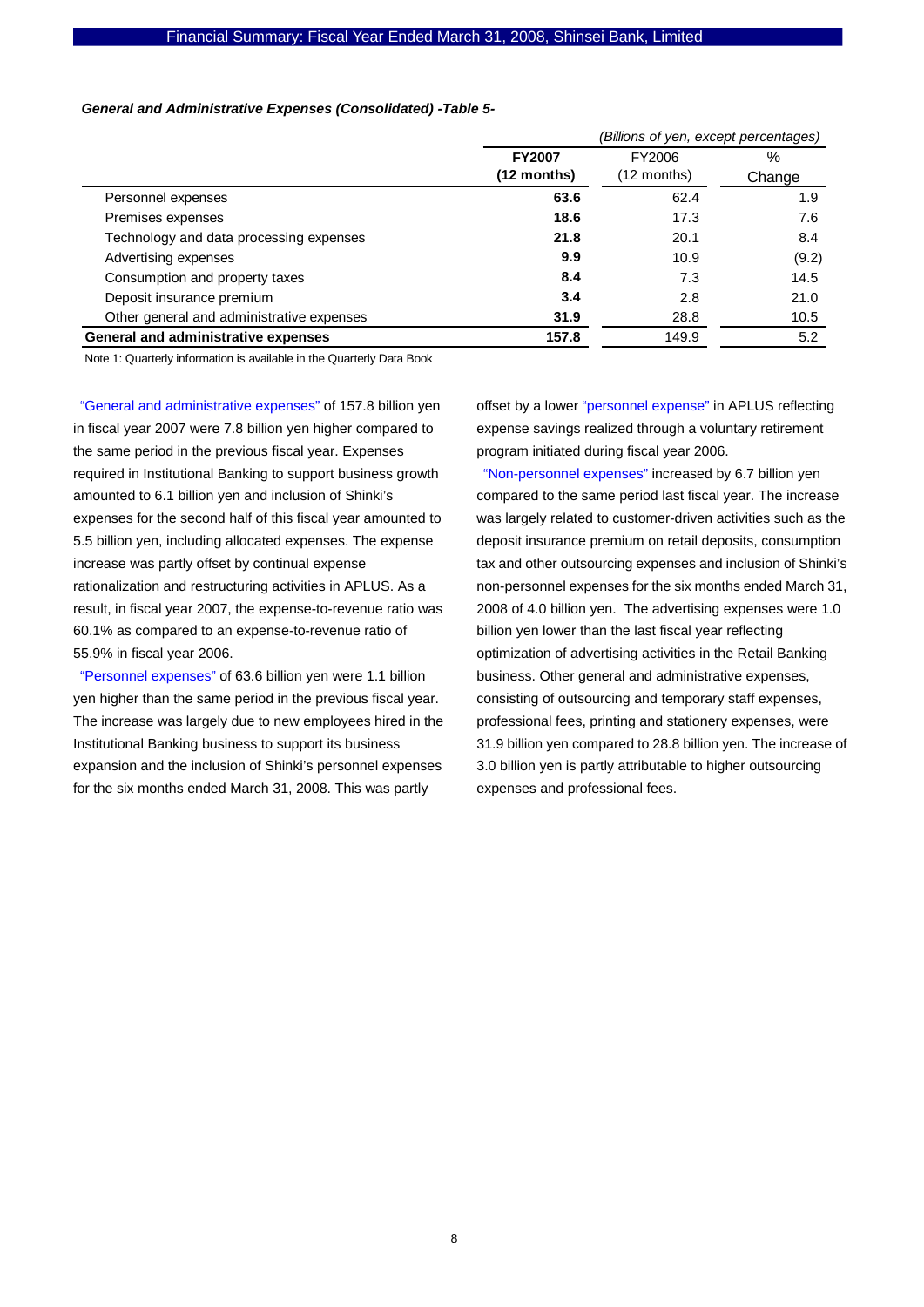#### *Net Credit Costs (Consolidated) -Table 6-*

|                                                                         | (Billions of yen, except percentages) |               |         |  |
|-------------------------------------------------------------------------|---------------------------------------|---------------|---------|--|
|                                                                         | <b>FY2007</b>                         | FY2006        | $\%$    |  |
|                                                                         | (12 months)                           | $(12$ months) | Change  |  |
| Losses on write-off of loans                                            | 3.1                                   | 1.5           | 99.8    |  |
| Net provision of reserve for loan losses:                               | 73.3                                  | 49.2          | 48.9    |  |
| Net provision of general reserve for loan losses                        | 22.8                                  | 33.5          | (32.0)  |  |
| Net provision of specific reserve for loan losses                       | 50.4                                  | 15.6          | 222.7   |  |
| Net provision of reserve for loan losses to<br>restructuring countries  | 0.0                                   | 0.0           | 69.4    |  |
| Net (reversal) provision of specific reserve for<br>other credit losses | (6.3)                                 | (0.8)         | (683.2) |  |
| Other credit costs relating to leasing business                         | 3.4                                   | 1.9           | 79.8    |  |
| Net credit costs                                                        | 73.5                                  | 51.9          | 41.7    |  |

Note 1: Quarterly information is available in the Quarterly Data Book

We recorded net credit costs of 73.5 billion yen for the fiscal year ended March 31, 2008 compared with net credit costs of 51.9 billion yen for the fiscal year ended March 31, 2007. The increase in net credit costs was partly due to

credit reserves necessitated for the U.S. residential mortgage portfolio amounting to 13.4 billion yen. In addition, inclusions of Shinki's second half of fiscal year 2007 credit provisions amounted to 4.6 billion yen.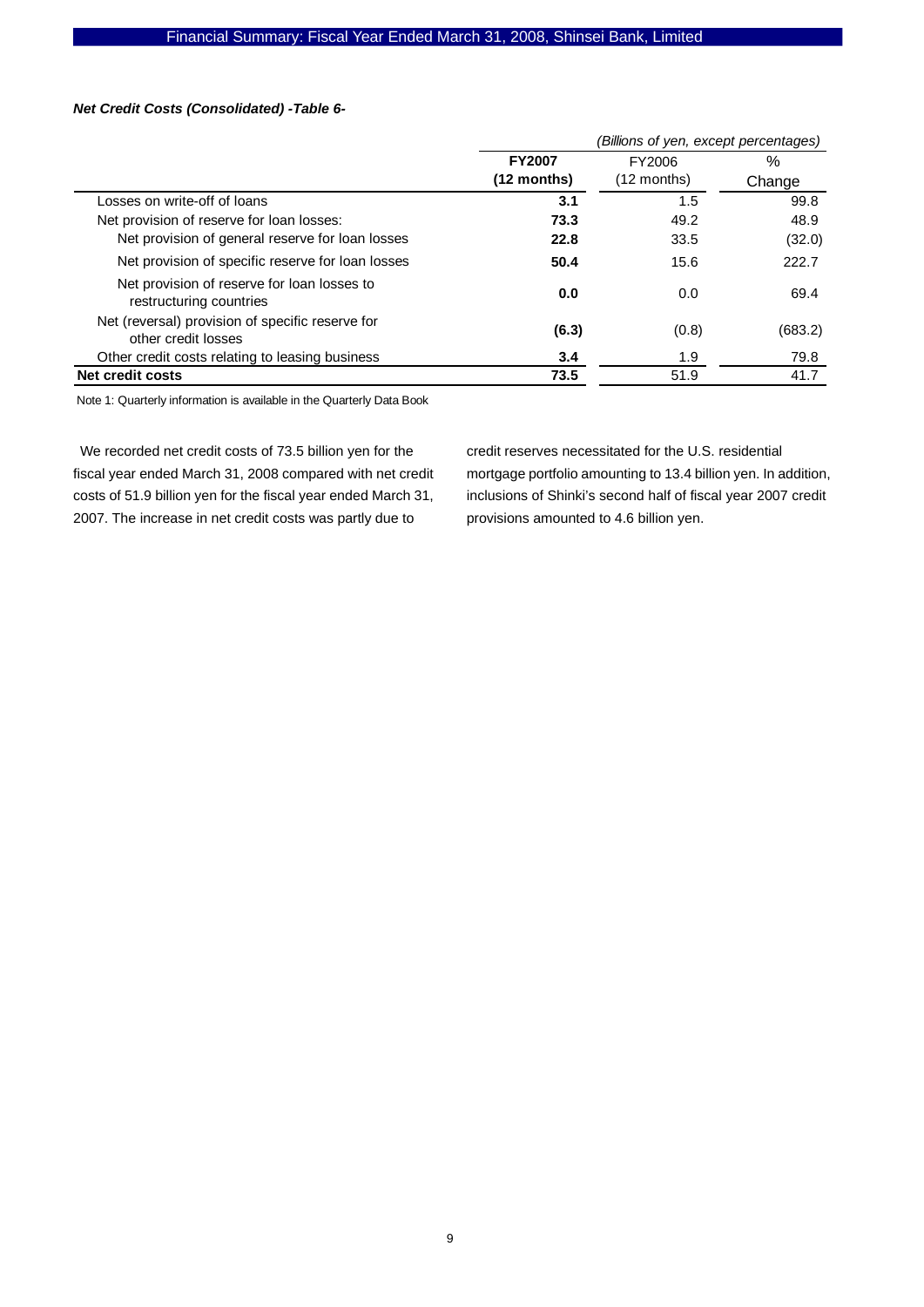#### *Major Balance Sheet Data (Consolidated) -Table 7-*

|                                                       | (Billions of yen, except percentages) |          |        |  |
|-------------------------------------------------------|---------------------------------------|----------|--------|--|
|                                                       | <b>Mar 31</b>                         | Mar 31   | ℅      |  |
|                                                       | 2008                                  | 2007     | Change |  |
| Call loans                                            |                                       | 43.1     |        |  |
| Other monetary claims purchased                       | 468.8                                 | 366.5    | 27.9   |  |
| Monetary assets held in trust                         | 371.5                                 | 502.3    | (26.0) |  |
| <b>Securities</b>                                     | 1,980.2                               | 1,854.6  | 6.8    |  |
| Loans and bills discounted                            | 5,622.2                               | 5,146.3  | 9.2    |  |
| Other assets                                          | 1,100.1                               | 870.3    | 26.4   |  |
| Installment receivables                               | 421.8                                 | 440.8    | (4.3)  |  |
| Premises and equipment                                | 305.7                                 | 382.4    | (20.1) |  |
| Tangible leased assets                                | 264.9                                 | 294.4    | (10.0) |  |
| Intangible fixed assets                               | 233.1                                 | 244.1    | (4.5)  |  |
| Goodwill, net                                         | 142.2                                 | 158.0    | (10.0) |  |
| Other intangible assets (1)                           | 23.6                                  | 19.8     | 19.2   |  |
| Intangible leased assets                              | 39.6                                  | 41.9     | (5.5)  |  |
| Customers' liabilities for acceptances and guarantees | 701.7                                 | 754.4    | (7.0)  |  |
| <b>Total assets</b>                                   | 11,525.7                              | 10,837.6 | 6.3    |  |
| Deposits and negotiable certificates of deposit       | 5,806.6                               | 5,420.9  | 7.1    |  |
| Debentures and corporate bonds                        | 1,088.7                               | 1,103.7  | (1.4)  |  |
| Call money                                            | 632.1                                 | 692.7    | (8.7)  |  |
| Borrowed money                                        | 1,127.2                               | 1,122.6  | 0.4    |  |
| Other liabilities                                     | 708.7                                 | 498.3    | 42.2   |  |
| Acceptances and guarantees                            | 701.7                                 | 754.4    | (7.0)  |  |
| <b>Total liabilities</b>                              | 10,560.5                              | 9,904.4  | 6.6    |  |
| <b>Total equity</b>                                   | 965.2                                 | 933.2    | 3.4    |  |

(1) Intangible assets recorded through consolidation of APLUS, Showa Leasing and Shinki.

Note 1: Quarterly information is available in the Quarterly Data Book

Shinsei Bank's "loans and bills discounted" balance was 5,622.2 billion yen at the end of March 31, 2008 as compared to 5,146.3 billion yen as at March 31, 2007. Corporate loans increased 1.0% to 2,856.1 billion yen, the non-recourse real estate finance balance decreased 9.6% to 695.6 billion yen as more non-recourse financing was done as bond structures, other institutional loans increased 21.8% to 736.7 billion yen, loans to retail customers, including lending to high net worth individuals, grew 41.9% to 907.4 billion yen due mainly to an increase in housing loans and loan balance of 95.5 billion related to Shinki has been added. The loan growth was partly offset by the absence of lending to Life Housing Loan's customers, following the sale of this subsidiary in fiscal year 2007, which amounted to 99.9 billion yen at March 31, 2007.

"Securities" balance as of March 31, 2008 amounted to 1,980.2 billion yen as compared to 1,854.6 billion yen as of March 31, 2007. The increase, in part, relates to non-recourse real estate bonds.

Shinsei Bank maintains a diversified funding base. Total "deposits and negotiable certificates of deposit" increased 385.7 billion yen or 7.1% to 5,806.6 billion yen in the twelve months ended March 31, 2008. The retail deposits balance, including high net worth customers, totaled 3,993.7 billion yen at March 31, 2008, an increase of 419.9 billion yen compared to March 31, 2007. Retail Banking's customer funding represents 67.0% of the Bank's total funding through customer "deposits and negotiable certificates of deposit" and "debentures."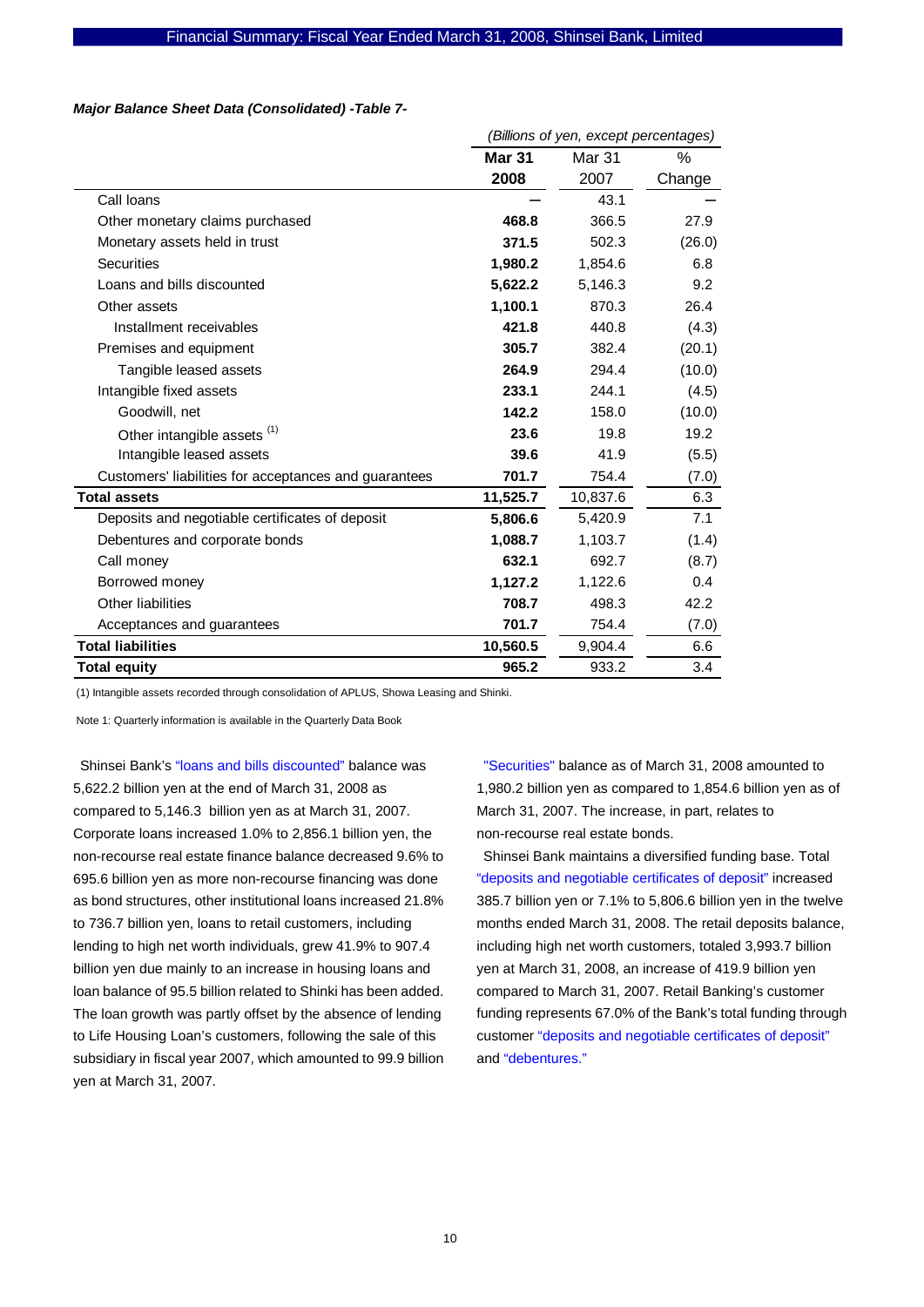#### *Loans (Consolidated)*

### *Risk-Monitored Loans (Consolidated) -Table 8-*

|                                                               |                              |                       |                     |                       | (Billions of yen) |
|---------------------------------------------------------------|------------------------------|-----------------------|---------------------|-----------------------|-------------------|
|                                                               | <b>Mar 31</b><br>2008<br>(a) | Mar 31<br>2007<br>(b) | Change<br>$(a)-(b)$ | Sep 30<br>2007<br>(c) | Change<br>(a)-(c) |
| Loans to bankrupt obligors                                    | 2.1                          | 1.7                   | 0.4                 | 0.8                   | 1.3               |
| Non-accrual delinquent loans                                  | 42.5                         | 21.8                  | 20.7                | 41.6                  | 0.9               |
| Loans past due for three months or more                       | 4.7                          | 4.7                   | 0.0                 | 9.9                   | (5.2)             |
| Restructured loans                                            | 54.9                         | 36.4                  | 18.5                | 25.5                  | 29.4              |
| Total (A)                                                     | 104.4                        | 64.8                  | 39.6                | 77.9                  | 26.5              |
| Loans and bills discounted (B)                                | 5,622.2                      | 5.146.3               | 475.9               | 5,456.5               | 165.7             |
| Ratio to total loans and bills discounted $(A / B X 100)(\%)$ | 1.86                         | 1.26                  | 0.60                | 1.43                  | 0.43              |
| Reserve for credit losses (C)                                 | 145.9                        | 147.2                 | (1.3)               | 141.7                 | 4.2               |
| Reserve ratio $(C / A X 100)(%$                               | 139.7                        | 227.2                 | (87.5)              | 181.7                 | (42.0)            |

Note 1: Quarterly information is available in the Quarterly Data Book

### *Reserve for Credit Losses (Consolidated) -Table 9-*

|                                              |                              |                       |                     |                       | (Billions of yen)   |
|----------------------------------------------|------------------------------|-----------------------|---------------------|-----------------------|---------------------|
|                                              | <b>Mar 31</b><br>2008<br>(a) | Mar 31<br>2007<br>(b) | Change<br>$(a)-(b)$ | Sep 30<br>2007<br>(c) | Change<br>$(a)-(c)$ |
| General reserve for loan losses              | 96.6                         | 101.2                 | (4.6)               | 83.1                  | 13.5                |
| Specific reserve for loan losses             | 49.3                         | 45.9                  | 3.4                 | 58.5                  | (9.2)               |
| Reserve for loans to restructuring countries | 0.0                          | 0.0                   | 0.0                 | 0.0                   | 0.0                 |
| <b>Total reserve for credit losses</b>       | 145.9                        | 147.2                 | (1.3)               | 141.7                 | 4.2                 |

### *Loans by Borrower Industry (Consolidated) -Table 10-*

|                                                              | (Billions of yen, except percentages) |         |         |  |
|--------------------------------------------------------------|---------------------------------------|---------|---------|--|
|                                                              | <b>Mar 31</b>                         | Mar 31  | %       |  |
|                                                              | 2008                                  | 2007    | Change  |  |
| Domestic offices (excluding Japan offshore market account):  |                                       |         |         |  |
| Manufacturing                                                | 191.8                                 | 189.4   | 1.3     |  |
| Agriculture                                                  | 0.0                                   | 0.0     | (82.5)  |  |
| Forestry                                                     |                                       | 0.0     | (100.0) |  |
| Fishery                                                      | 2.9                                   | 0.9     | 222.2   |  |
| Mining                                                       | 4.5                                   | 6.6     | (31.8)  |  |
| Construction                                                 | 20.4                                  | 19.9    | 2.5     |  |
| Electric power, gas, heat supply and water supply            | 74.6                                  | 80.1    | (6.9)   |  |
| Information and communications                               | 50.0                                  | 27.5    | 81.8    |  |
| Transportation                                               | 379.4                                 | 391.9   | (3.2)   |  |
| Wholesale and retail                                         | 138.0                                 | 117.5   | 17.4    |  |
| Finance and insurance                                        | 1,248.0                               | 1,091.6 | 14.3    |  |
| Real estate                                                  | 1,295.1                               | 1,390.4 | (6.9)   |  |
| Services                                                     | 374.0                                 | 369.9   | 1.1     |  |
| Local government                                             | 118.1                                 | 63.8    | 85.1    |  |
| Others                                                       | 1,597.9                               | 1,302.1 | 22.7    |  |
| Loans to retail customers (retail banking, APLUS and Shinki) | 1,174.7                               | 844.5   | 39.1    |  |
| Total domestic (A)                                           | 5,495.3                               | 5,052.2 | 8.8     |  |
| Overseas offices (including Japan offshore market accounts): |                                       |         |         |  |
| Governments                                                  | 1.1                                   | 0.9     | 22.2    |  |
| <b>Financial institutions</b>                                |                                       |         |         |  |
| <b>Others</b>                                                | 125.6                                 | 93.1    | 34.9    |  |
| Total overseas (B)                                           | 126.8                                 | 94.0    | 34.9    |  |
| Total (A+B)                                                  | 5,622.2                               | 5,146.3 | 9.2     |  |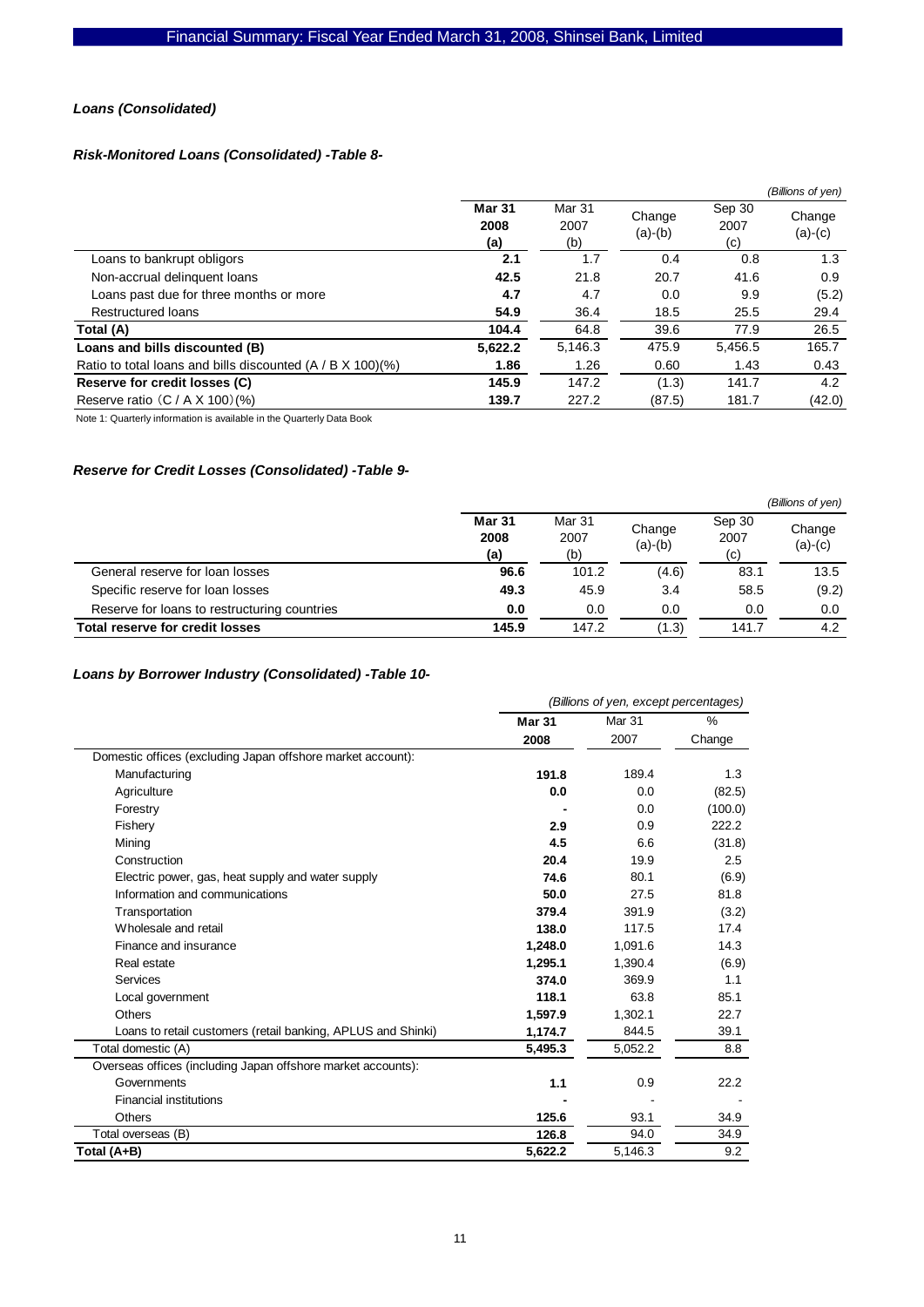#### *Securities, Derivatives (Consolidated)*

### *Marketable Securities, at Fair Value (Consolidated) -Table 11-*

|                              |            |                                      |                    |                                              |            |                                      |                                  | (Billions of yen)                 |
|------------------------------|------------|--------------------------------------|--------------------|----------------------------------------------|------------|--------------------------------------|----------------------------------|-----------------------------------|
|                              |            | Mar 31, 2008                         |                    |                                              |            | Mar 31, 2007                         |                                  |                                   |
|                              |            | Net unrealized gain (loss) (a) - (b) |                    |                                              |            | Net unrealized gain (loss) (a) - (b) |                                  |                                   |
|                              | Fair value |                                      | Gross<br>gains (a) | Gross<br>unrealized unrealized<br>losses (b) | Fair value |                                      | Gross<br>unrealized<br>gains (a) | Gross<br>unrealized<br>losses (b) |
| Equity securities (domestic) | 19.1       | (3.1)                                | 1.0                | 4.2                                          | 22.4       | 1.0                                  | 2.3                              | 1.3                               |
| Bonds (domestic)             | 544.9      | (3.4)                                | 1.0                | 4.4                                          | 574.3      | (3.3)                                | 0.4                              | 3.7                               |
| Other $(1)$                  | 491.5      | (28.6)                               | 8.4                | 37.1                                         | 419.6      | 10.5                                 | 11.3                             | 0.8                               |
| <b>Other Securities</b>      | 1.055.6    | (35.2)                               | 10.6               | 45.8                                         | 1.016.3    | 8.2                                  | 14.1                             | 5.9                               |

(1) "Other" mainly consists of foreign debt securities.

### *Hedge-Accounting Derivative Transactions (Consolidated) -Table 12-*

|                                                 |                   |                           |                 | (Billions of yen) |  |
|-------------------------------------------------|-------------------|---------------------------|-----------------|-------------------|--|
|                                                 | Mar 31, 2008      |                           |                 |                   |  |
| <b>Notional Principal Amount (Consolidated)</b> | 1 year<br>or less | Over 1 year to<br>5 years | Over<br>5 years | Total             |  |
| Interest rate swaps:                            |                   |                           |                 |                   |  |
| Receive fixed and pay floating                  | 0.9               | 389.4                     | 236.4           | 626.8             |  |
| Receive floating and pay fixed                  | 54.9              | 399.0                     | 174.0           | 627.9             |  |
| Receive floating and pay floating               |                   | $\overline{\phantom{a}}$  |                 |                   |  |
| Total notional principal amount                 | 55.8              | 788.4                     | 410.4           | 1,254.7           |  |
| Currency swaps                                  | 268.6             | 296.3                     | 373.5           | 938.5             |  |
| Total notional principal amount                 | 268.6             | 296.3                     | 373.5           | 938.5             |  |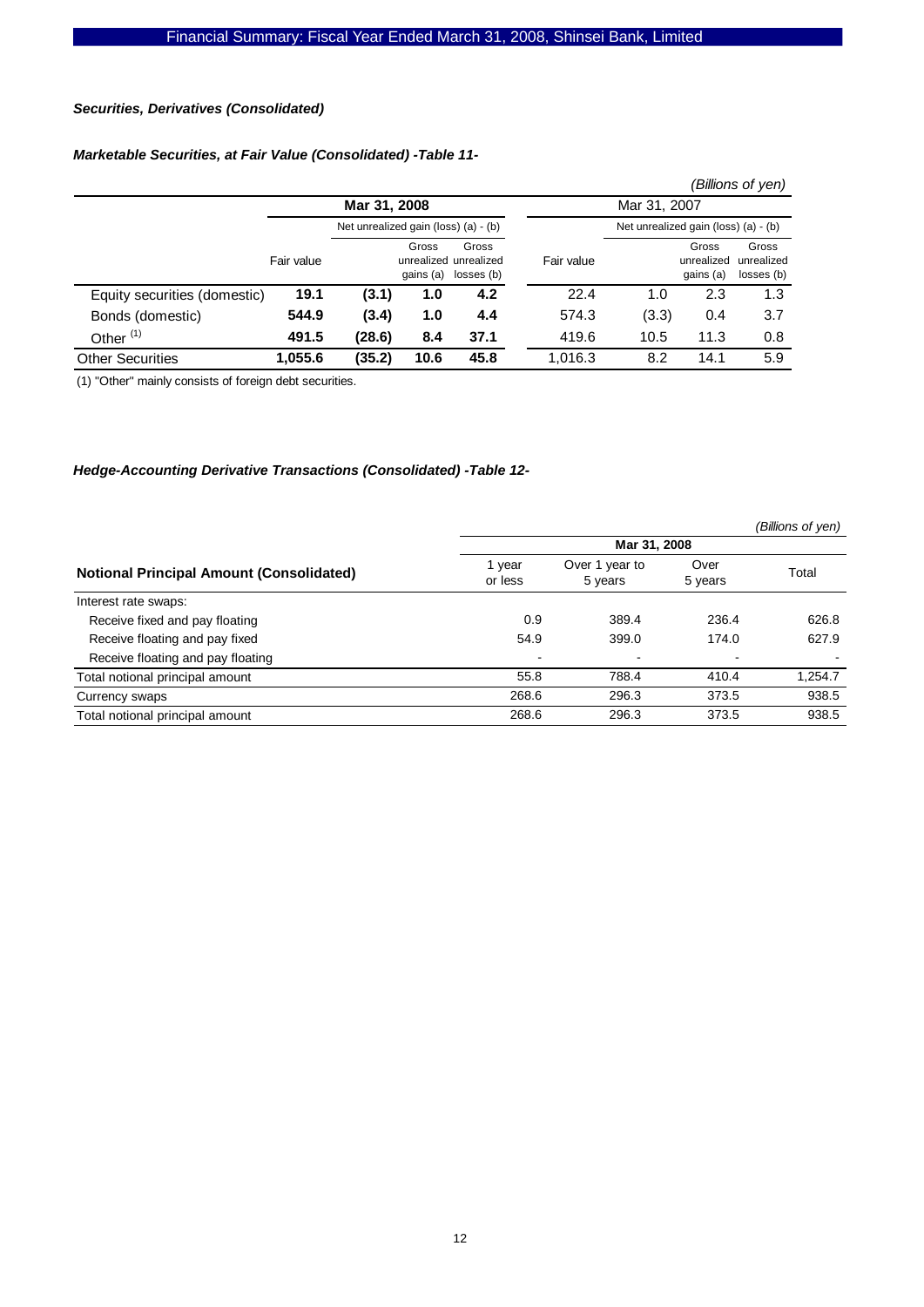#### *Financial Ratios (Consolidated) -Table 13-*

|                                                            | <b>FY2007</b><br>$(12$ months) | FY2006<br>$(12$ months) | 1st Half FY2007<br>(6 months) |
|------------------------------------------------------------|--------------------------------|-------------------------|-------------------------------|
| Return on assets <sup>(1)</sup>                            | 0.5%                           | $(0.6)$ %               | $0.4\%$ <sup>(4)</sup>        |
| Return on equity $(2)$                                     | 10.4%                          | $(13.4)\%$              | $9.2\%$ <sup>(4)</sup>        |
| Return on equity (fully diluted) <sup>(3)</sup>            | 8.8%                           | (8.1)%                  | $7.2\%$ <sup>(4)</sup>        |
| Cash basis return on assets <sup>(1)</sup>                 | 0.6%                           | 0.4%                    | $0.5\%$ <sup>(4)</sup>        |
| Cash basis return on equity <sup>(2)</sup>                 | 12.4%                          | 7.0%                    | 11.5% $(4)$                   |
| Cash basis return on equity (fully diluted) <sup>(3)</sup> | 10.5%                          | 4.7%                    | $8.9\%$ <sup>(4)</sup>        |
| Expense-to-revenue ratio $(5)$ $(6)$                       | 60.1%                          | 55.9%                   | 55.8%                         |

(1) Return on assets:

Net income (Total assets at the BOP + Total assets at the EOP) / 2 BOP: beginning of period

EOP: end of period

For the calculation of cash basis return on assets, goodwill and other intangibles are excluded from the amount of total assets.

(2) Return on equity:

Net income - dividends on preferred shares

(Total equity eligible for common shareholders at the BOP + Total equity eligible for common shareholders at the EOP) / 2

(3) Return on equity (fully diluted):

Net income

((Total equity at the BOP - Share warrants at the BOP - Minority interests at the BOP) +

(Total equity at the EOP - Share warrants at the EOP - Minority interests at the EOP)) / 2

(4) Annualized basis.

(5) Management accounting basis.

(6) Expense denotes general and administrative expenses.

Note 1: Quarterly information is available in the Quarterly Data Book

# *Capital Adequacy Data (Consolidated) -Table 14-* (1)

|                                                                                                     | (Billions of yen, except percentages) |               |         |  |
|-----------------------------------------------------------------------------------------------------|---------------------------------------|---------------|---------|--|
|                                                                                                     | <b>Mar 31</b>                         | <b>Mar 31</b> | Sep 30  |  |
|                                                                                                     | 2008                                  | 2007          | 2007    |  |
| Basic items (Tier I)                                                                                | 679.7                                 | 620.8         | 647.6   |  |
| Supplementary items (Tier II)                                                                       | 530.2                                 | 522.0         | 537.0   |  |
| General reserve for loan losses                                                                     | 5.7                                   | 13.9          | 14.7    |  |
| Perpetual/non-perpetual preferred stocks and<br>Perpetual/non-perpetual subordinated debt and bonds | 529.2                                 | 565.7         | 567.6   |  |
| Deductions                                                                                          | 4.7                                   | 57.6          | 45.3    |  |
| Deduction                                                                                           | (128.0)                               | (137.7)       | (131.0) |  |
| Total capital <sup>(2)</sup>                                                                        | 1,081.9                               | 1,005.0       | 1,053.5 |  |
| Risk assets                                                                                         | 9,212.5                               | 7,652.0       | 8,494.1 |  |
| Capital adequacy ratio                                                                              | 11.74%                                | 13.13%        | 12.40%  |  |
| Tier I capital ratio                                                                                | 7.37%                                 | 8.11%         | 7.62%   |  |

(1) Calculated by new standard (BaseI II, F-IRB)

(2) Consolidated total required capital is 683.6 billion yen as at March 31, 2008, and 633.5 billion yen as at March 31, 2007.

Note 1: Quarterly information is available in the Quarterly Data Book

A "tier I capital ratio" of 7.37% and "capital adequacy ratio" of 11.74% as of March 31, 2008, on a Basel II basis, are largely in line with Shinsei's corporate targets for maintaining strong capital ratios.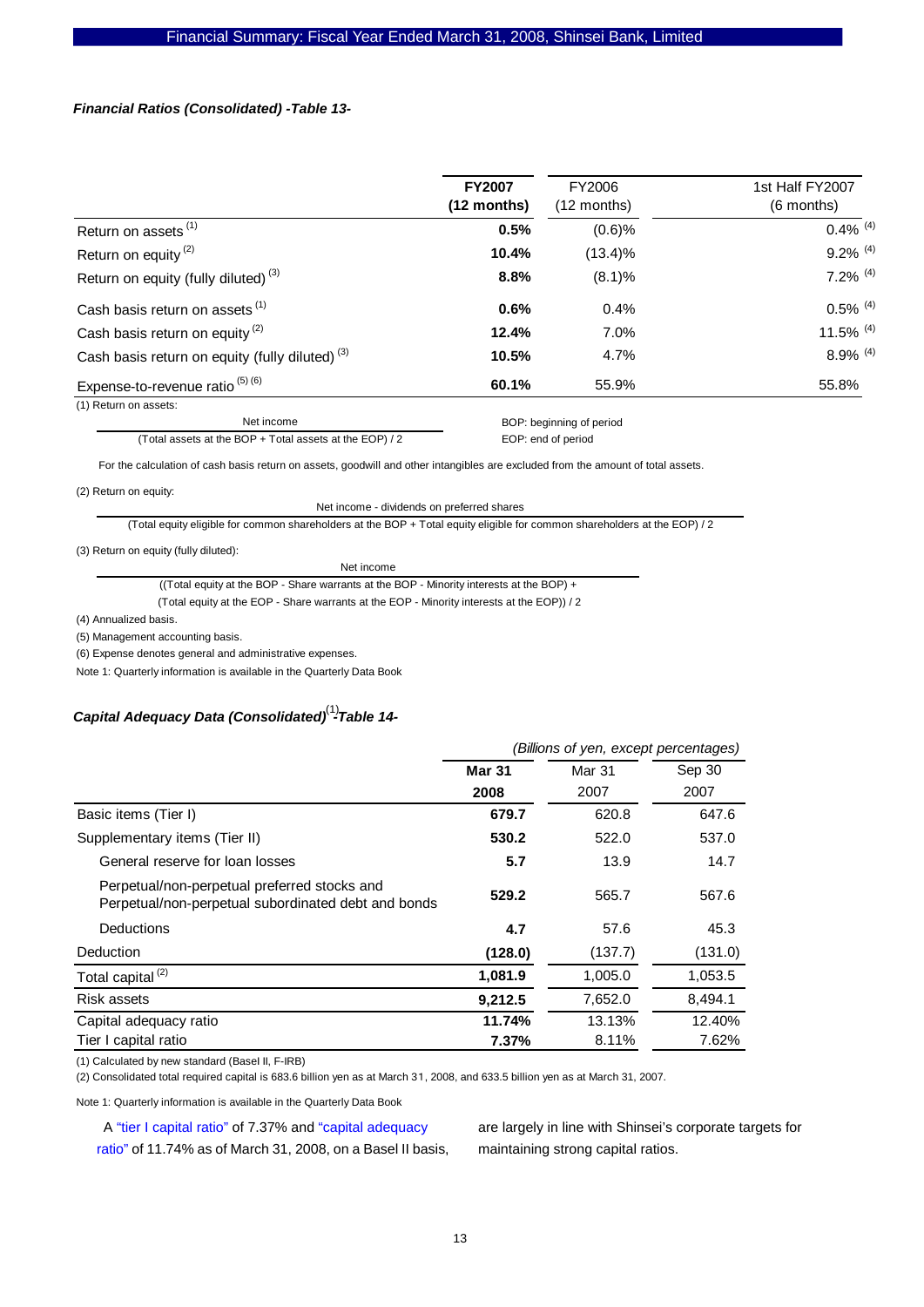#### *Per Share Data (Consolidated) -Table 15-*

|                         |                                               |                              |                         |             |                                    | (Yen, except percentages) |
|-------------------------|-----------------------------------------------|------------------------------|-------------------------|-------------|------------------------------------|---------------------------|
|                         |                                               | <b>FY2007</b><br>(12 months) | FY2006<br>$(12$ months) | %<br>Change | 1st Half<br>FY2007<br>$(6$ months) | %<br>Change               |
| Common equity           |                                               | 364.35                       | 308.60                  | 18.1        | 352.71                             | 3.3                       |
| Fully diluted equity    |                                               | 364.35                       | 355.09                  | 2.6         | 354.04                             | 2.9                       |
| Basic net income (loss) |                                               | 38.98                        | (45.92)                 | 184.9       | 15.72                              | 148.0                     |
| Diluted net income      |                                               | 32.44                        | (31.79)                 | 202.0       | 12.72                              | 155.0                     |
| Cash basis:             |                                               |                              |                         |             |                                    |                           |
| Basic net income        |                                               | 46.31                        | 23.82                   | 94.4        | 19.57                              | 136.6                     |
| Diluted net income      |                                               | 38.50                        | 18.41                   | 109.1       | 15.77                              | 144.1                     |
|                         | For calculation of per share data:            |                              |                         |             |                                    |                           |
| Equity:                 | Number of common shares (1)                   | 1,963,910,456                | 1,377,145,285           |             | 1,577,143,785                      |                           |
|                         | Fully diluted number of shares (1)            | 1,963,910,456                | 1,811,061,968           |             | 1,846,272,673                      |                           |
| Net income:             | Number of common shares $(2)$                 | 1,529,530,977                | 1,380,628,230           |             | 1,443,810,836                      |                           |
|                         | Fully diluted number of shares <sup>(2)</sup> | 1,852,346,309                | 1,917,803,242           |             | 1,821,783,261                      |                           |

(1) Outstanding shares at the end of the respective periods.

(2) Weighted average number of outstanding shares during the respective period.

Note 1: Quarterly information is available in the Quarterly Data Book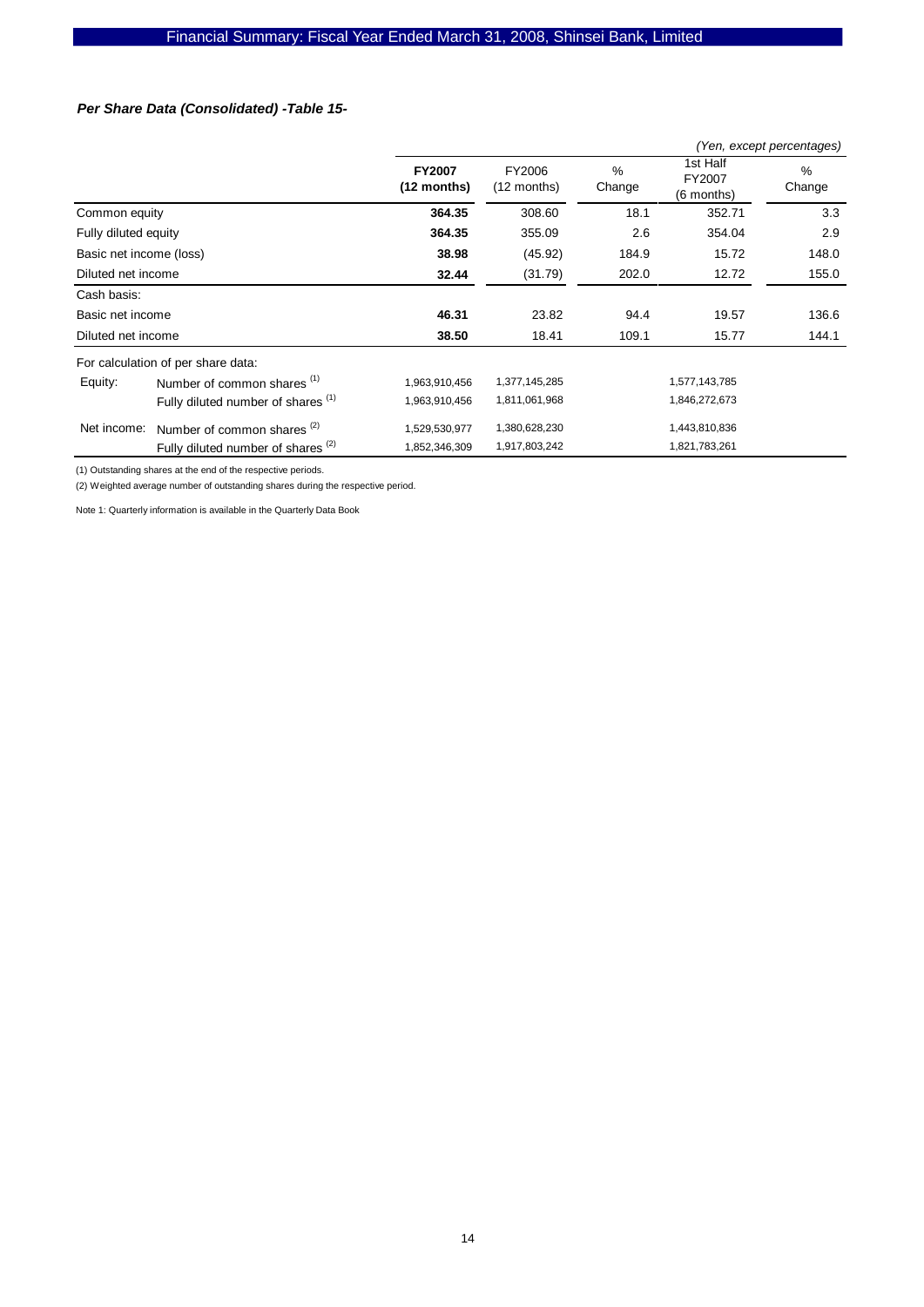# Financial Summary: Fiscal Year Ended March 31, 2008, Shinsei Bank, Limited

#### *Business Lines Results (Consolidated) -Table 16-*

| $\%$<br><b>FY2007</b><br>FY2006<br>(12 months)<br>(12 months)<br>Change<br><b>Institutional Banking:</b><br>46.4<br>Net interest income<br>29.3<br>58.3<br>44.7<br>87.9<br>Non-interest income<br>91.2<br>117.3<br><b>Total revenue</b><br>(22.2)<br>General and administrative expenses<br>49.6<br>43.4<br>14.2<br><b>Ordinary business profit</b><br>41.5<br>73.8<br>Net credit costs (recoveries)<br>19.6<br>583.6<br>(4.0)<br>Ordinary business profit after net credit costs (recoveries)<br>21.9<br>77.8<br><b>Consumer and Commercial Finance:</b><br>53.5<br>Net interest income<br>43.0<br>24.4<br>73.7<br>69.1<br>Non-interest income<br>6.7<br>127.3<br>112.2<br>13.5<br><b>Total revenue</b><br><b>General and administrative expenses</b><br>66.2<br>68.1<br><b>Ordinary business profit</b><br>61.0<br>44.0<br>38.6<br><b>Net credit costs</b><br>52.3<br>53.8<br>8.7<br>Ordinary business profit (loss) after net credit costs<br>(9.8)<br>189.0<br><b>Retail Banking:</b><br>21.0<br>Net interest income<br>17.5<br>19.4<br>13.0<br>18.5<br>Non-interest income<br>(29.7)<br>34.0<br>36.1<br><b>Total revenue</b><br>(5.8)<br><b>General and administrative expenses</b><br>40.1<br>37.7<br>6.4<br><b>Ordinary business loss</b><br>(6.0)<br>(1.5)<br>(294.4)<br><b>Net credit costs</b><br>123.7<br>0.3<br>0.1<br>Ordinary business loss after net credit costs<br>(6.3)<br>(1.6)<br>(279.1)<br>(Reference) Revenue from structured deposits<br>5.7<br>11.3<br>ALM/Corporate/Other <sup>(1)</sup> :<br>16.7<br>Net interest income<br>5.4<br>204.7<br>(6.5)<br>(2.8)<br>Non-interest income<br>(131.0)<br>Total revenue<br>10.1<br>2.6<br>284.1<br>1.7<br><b>General and administrative expenses</b><br>192.2<br>0.6<br><b>Ordinary business profit</b><br>311.6<br>8.3<br>2.0<br>Net credit costs<br>1.3<br>1.9<br>Ordinary business profit after net credit costs<br>7.0<br>0.0<br>11,339.9<br>Total:<br>137.7<br>Net interest income<br>95.4<br>44.3<br>125.0<br>Non-interest income<br>172.8<br>(27.7)<br>262.7<br><b>Total revenue</b><br>268.3<br>(2.1) |                                     | (Billions of yen, except percentages) |       |        |  |
|--------------------------------------------------------------------------------------------------------------------------------------------------------------------------------------------------------------------------------------------------------------------------------------------------------------------------------------------------------------------------------------------------------------------------------------------------------------------------------------------------------------------------------------------------------------------------------------------------------------------------------------------------------------------------------------------------------------------------------------------------------------------------------------------------------------------------------------------------------------------------------------------------------------------------------------------------------------------------------------------------------------------------------------------------------------------------------------------------------------------------------------------------------------------------------------------------------------------------------------------------------------------------------------------------------------------------------------------------------------------------------------------------------------------------------------------------------------------------------------------------------------------------------------------------------------------------------------------------------------------------------------------------------------------------------------------------------------------------------------------------------------------------------------------------------------------------------------------------------------------------------------------------------------------------------------------------------------------------------------------------------------------------------------------------------------------------------|-------------------------------------|---------------------------------------|-------|--------|--|
|                                                                                                                                                                                                                                                                                                                                                                                                                                                                                                                                                                                                                                                                                                                                                                                                                                                                                                                                                                                                                                                                                                                                                                                                                                                                                                                                                                                                                                                                                                                                                                                                                                                                                                                                                                                                                                                                                                                                                                                                                                                                                |                                     |                                       |       |        |  |
|                                                                                                                                                                                                                                                                                                                                                                                                                                                                                                                                                                                                                                                                                                                                                                                                                                                                                                                                                                                                                                                                                                                                                                                                                                                                                                                                                                                                                                                                                                                                                                                                                                                                                                                                                                                                                                                                                                                                                                                                                                                                                |                                     |                                       |       |        |  |
|                                                                                                                                                                                                                                                                                                                                                                                                                                                                                                                                                                                                                                                                                                                                                                                                                                                                                                                                                                                                                                                                                                                                                                                                                                                                                                                                                                                                                                                                                                                                                                                                                                                                                                                                                                                                                                                                                                                                                                                                                                                                                |                                     |                                       |       |        |  |
|                                                                                                                                                                                                                                                                                                                                                                                                                                                                                                                                                                                                                                                                                                                                                                                                                                                                                                                                                                                                                                                                                                                                                                                                                                                                                                                                                                                                                                                                                                                                                                                                                                                                                                                                                                                                                                                                                                                                                                                                                                                                                |                                     |                                       |       |        |  |
|                                                                                                                                                                                                                                                                                                                                                                                                                                                                                                                                                                                                                                                                                                                                                                                                                                                                                                                                                                                                                                                                                                                                                                                                                                                                                                                                                                                                                                                                                                                                                                                                                                                                                                                                                                                                                                                                                                                                                                                                                                                                                |                                     |                                       |       | (49.1) |  |
|                                                                                                                                                                                                                                                                                                                                                                                                                                                                                                                                                                                                                                                                                                                                                                                                                                                                                                                                                                                                                                                                                                                                                                                                                                                                                                                                                                                                                                                                                                                                                                                                                                                                                                                                                                                                                                                                                                                                                                                                                                                                                |                                     |                                       |       |        |  |
|                                                                                                                                                                                                                                                                                                                                                                                                                                                                                                                                                                                                                                                                                                                                                                                                                                                                                                                                                                                                                                                                                                                                                                                                                                                                                                                                                                                                                                                                                                                                                                                                                                                                                                                                                                                                                                                                                                                                                                                                                                                                                |                                     |                                       |       |        |  |
|                                                                                                                                                                                                                                                                                                                                                                                                                                                                                                                                                                                                                                                                                                                                                                                                                                                                                                                                                                                                                                                                                                                                                                                                                                                                                                                                                                                                                                                                                                                                                                                                                                                                                                                                                                                                                                                                                                                                                                                                                                                                                |                                     |                                       |       | (43.7) |  |
|                                                                                                                                                                                                                                                                                                                                                                                                                                                                                                                                                                                                                                                                                                                                                                                                                                                                                                                                                                                                                                                                                                                                                                                                                                                                                                                                                                                                                                                                                                                                                                                                                                                                                                                                                                                                                                                                                                                                                                                                                                                                                |                                     |                                       |       |        |  |
|                                                                                                                                                                                                                                                                                                                                                                                                                                                                                                                                                                                                                                                                                                                                                                                                                                                                                                                                                                                                                                                                                                                                                                                                                                                                                                                                                                                                                                                                                                                                                                                                                                                                                                                                                                                                                                                                                                                                                                                                                                                                                |                                     |                                       |       | (71.8) |  |
|                                                                                                                                                                                                                                                                                                                                                                                                                                                                                                                                                                                                                                                                                                                                                                                                                                                                                                                                                                                                                                                                                                                                                                                                                                                                                                                                                                                                                                                                                                                                                                                                                                                                                                                                                                                                                                                                                                                                                                                                                                                                                |                                     |                                       |       |        |  |
|                                                                                                                                                                                                                                                                                                                                                                                                                                                                                                                                                                                                                                                                                                                                                                                                                                                                                                                                                                                                                                                                                                                                                                                                                                                                                                                                                                                                                                                                                                                                                                                                                                                                                                                                                                                                                                                                                                                                                                                                                                                                                |                                     |                                       |       |        |  |
|                                                                                                                                                                                                                                                                                                                                                                                                                                                                                                                                                                                                                                                                                                                                                                                                                                                                                                                                                                                                                                                                                                                                                                                                                                                                                                                                                                                                                                                                                                                                                                                                                                                                                                                                                                                                                                                                                                                                                                                                                                                                                |                                     |                                       |       |        |  |
|                                                                                                                                                                                                                                                                                                                                                                                                                                                                                                                                                                                                                                                                                                                                                                                                                                                                                                                                                                                                                                                                                                                                                                                                                                                                                                                                                                                                                                                                                                                                                                                                                                                                                                                                                                                                                                                                                                                                                                                                                                                                                |                                     |                                       |       |        |  |
|                                                                                                                                                                                                                                                                                                                                                                                                                                                                                                                                                                                                                                                                                                                                                                                                                                                                                                                                                                                                                                                                                                                                                                                                                                                                                                                                                                                                                                                                                                                                                                                                                                                                                                                                                                                                                                                                                                                                                                                                                                                                                |                                     |                                       |       | (2.8)  |  |
|                                                                                                                                                                                                                                                                                                                                                                                                                                                                                                                                                                                                                                                                                                                                                                                                                                                                                                                                                                                                                                                                                                                                                                                                                                                                                                                                                                                                                                                                                                                                                                                                                                                                                                                                                                                                                                                                                                                                                                                                                                                                                |                                     |                                       |       |        |  |
|                                                                                                                                                                                                                                                                                                                                                                                                                                                                                                                                                                                                                                                                                                                                                                                                                                                                                                                                                                                                                                                                                                                                                                                                                                                                                                                                                                                                                                                                                                                                                                                                                                                                                                                                                                                                                                                                                                                                                                                                                                                                                |                                     |                                       |       | (2.9)  |  |
|                                                                                                                                                                                                                                                                                                                                                                                                                                                                                                                                                                                                                                                                                                                                                                                                                                                                                                                                                                                                                                                                                                                                                                                                                                                                                                                                                                                                                                                                                                                                                                                                                                                                                                                                                                                                                                                                                                                                                                                                                                                                                |                                     |                                       |       |        |  |
|                                                                                                                                                                                                                                                                                                                                                                                                                                                                                                                                                                                                                                                                                                                                                                                                                                                                                                                                                                                                                                                                                                                                                                                                                                                                                                                                                                                                                                                                                                                                                                                                                                                                                                                                                                                                                                                                                                                                                                                                                                                                                |                                     |                                       |       |        |  |
|                                                                                                                                                                                                                                                                                                                                                                                                                                                                                                                                                                                                                                                                                                                                                                                                                                                                                                                                                                                                                                                                                                                                                                                                                                                                                                                                                                                                                                                                                                                                                                                                                                                                                                                                                                                                                                                                                                                                                                                                                                                                                |                                     |                                       |       |        |  |
|                                                                                                                                                                                                                                                                                                                                                                                                                                                                                                                                                                                                                                                                                                                                                                                                                                                                                                                                                                                                                                                                                                                                                                                                                                                                                                                                                                                                                                                                                                                                                                                                                                                                                                                                                                                                                                                                                                                                                                                                                                                                                |                                     |                                       |       |        |  |
|                                                                                                                                                                                                                                                                                                                                                                                                                                                                                                                                                                                                                                                                                                                                                                                                                                                                                                                                                                                                                                                                                                                                                                                                                                                                                                                                                                                                                                                                                                                                                                                                                                                                                                                                                                                                                                                                                                                                                                                                                                                                                |                                     |                                       |       |        |  |
|                                                                                                                                                                                                                                                                                                                                                                                                                                                                                                                                                                                                                                                                                                                                                                                                                                                                                                                                                                                                                                                                                                                                                                                                                                                                                                                                                                                                                                                                                                                                                                                                                                                                                                                                                                                                                                                                                                                                                                                                                                                                                |                                     |                                       |       |        |  |
|                                                                                                                                                                                                                                                                                                                                                                                                                                                                                                                                                                                                                                                                                                                                                                                                                                                                                                                                                                                                                                                                                                                                                                                                                                                                                                                                                                                                                                                                                                                                                                                                                                                                                                                                                                                                                                                                                                                                                                                                                                                                                |                                     |                                       |       |        |  |
|                                                                                                                                                                                                                                                                                                                                                                                                                                                                                                                                                                                                                                                                                                                                                                                                                                                                                                                                                                                                                                                                                                                                                                                                                                                                                                                                                                                                                                                                                                                                                                                                                                                                                                                                                                                                                                                                                                                                                                                                                                                                                |                                     |                                       |       |        |  |
|                                                                                                                                                                                                                                                                                                                                                                                                                                                                                                                                                                                                                                                                                                                                                                                                                                                                                                                                                                                                                                                                                                                                                                                                                                                                                                                                                                                                                                                                                                                                                                                                                                                                                                                                                                                                                                                                                                                                                                                                                                                                                |                                     |                                       |       |        |  |
|                                                                                                                                                                                                                                                                                                                                                                                                                                                                                                                                                                                                                                                                                                                                                                                                                                                                                                                                                                                                                                                                                                                                                                                                                                                                                                                                                                                                                                                                                                                                                                                                                                                                                                                                                                                                                                                                                                                                                                                                                                                                                |                                     |                                       |       | (49.4) |  |
|                                                                                                                                                                                                                                                                                                                                                                                                                                                                                                                                                                                                                                                                                                                                                                                                                                                                                                                                                                                                                                                                                                                                                                                                                                                                                                                                                                                                                                                                                                                                                                                                                                                                                                                                                                                                                                                                                                                                                                                                                                                                                |                                     |                                       |       |        |  |
|                                                                                                                                                                                                                                                                                                                                                                                                                                                                                                                                                                                                                                                                                                                                                                                                                                                                                                                                                                                                                                                                                                                                                                                                                                                                                                                                                                                                                                                                                                                                                                                                                                                                                                                                                                                                                                                                                                                                                                                                                                                                                |                                     |                                       |       |        |  |
|                                                                                                                                                                                                                                                                                                                                                                                                                                                                                                                                                                                                                                                                                                                                                                                                                                                                                                                                                                                                                                                                                                                                                                                                                                                                                                                                                                                                                                                                                                                                                                                                                                                                                                                                                                                                                                                                                                                                                                                                                                                                                |                                     |                                       |       |        |  |
|                                                                                                                                                                                                                                                                                                                                                                                                                                                                                                                                                                                                                                                                                                                                                                                                                                                                                                                                                                                                                                                                                                                                                                                                                                                                                                                                                                                                                                                                                                                                                                                                                                                                                                                                                                                                                                                                                                                                                                                                                                                                                |                                     |                                       |       |        |  |
|                                                                                                                                                                                                                                                                                                                                                                                                                                                                                                                                                                                                                                                                                                                                                                                                                                                                                                                                                                                                                                                                                                                                                                                                                                                                                                                                                                                                                                                                                                                                                                                                                                                                                                                                                                                                                                                                                                                                                                                                                                                                                |                                     |                                       |       |        |  |
|                                                                                                                                                                                                                                                                                                                                                                                                                                                                                                                                                                                                                                                                                                                                                                                                                                                                                                                                                                                                                                                                                                                                                                                                                                                                                                                                                                                                                                                                                                                                                                                                                                                                                                                                                                                                                                                                                                                                                                                                                                                                                |                                     |                                       |       |        |  |
|                                                                                                                                                                                                                                                                                                                                                                                                                                                                                                                                                                                                                                                                                                                                                                                                                                                                                                                                                                                                                                                                                                                                                                                                                                                                                                                                                                                                                                                                                                                                                                                                                                                                                                                                                                                                                                                                                                                                                                                                                                                                                |                                     |                                       |       | (33.1) |  |
|                                                                                                                                                                                                                                                                                                                                                                                                                                                                                                                                                                                                                                                                                                                                                                                                                                                                                                                                                                                                                                                                                                                                                                                                                                                                                                                                                                                                                                                                                                                                                                                                                                                                                                                                                                                                                                                                                                                                                                                                                                                                                |                                     |                                       |       |        |  |
|                                                                                                                                                                                                                                                                                                                                                                                                                                                                                                                                                                                                                                                                                                                                                                                                                                                                                                                                                                                                                                                                                                                                                                                                                                                                                                                                                                                                                                                                                                                                                                                                                                                                                                                                                                                                                                                                                                                                                                                                                                                                                |                                     |                                       |       |        |  |
|                                                                                                                                                                                                                                                                                                                                                                                                                                                                                                                                                                                                                                                                                                                                                                                                                                                                                                                                                                                                                                                                                                                                                                                                                                                                                                                                                                                                                                                                                                                                                                                                                                                                                                                                                                                                                                                                                                                                                                                                                                                                                |                                     |                                       |       |        |  |
|                                                                                                                                                                                                                                                                                                                                                                                                                                                                                                                                                                                                                                                                                                                                                                                                                                                                                                                                                                                                                                                                                                                                                                                                                                                                                                                                                                                                                                                                                                                                                                                                                                                                                                                                                                                                                                                                                                                                                                                                                                                                                |                                     |                                       |       |        |  |
|                                                                                                                                                                                                                                                                                                                                                                                                                                                                                                                                                                                                                                                                                                                                                                                                                                                                                                                                                                                                                                                                                                                                                                                                                                                                                                                                                                                                                                                                                                                                                                                                                                                                                                                                                                                                                                                                                                                                                                                                                                                                                |                                     |                                       |       |        |  |
|                                                                                                                                                                                                                                                                                                                                                                                                                                                                                                                                                                                                                                                                                                                                                                                                                                                                                                                                                                                                                                                                                                                                                                                                                                                                                                                                                                                                                                                                                                                                                                                                                                                                                                                                                                                                                                                                                                                                                                                                                                                                                | General and administrative expenses | 157.8                                 | 149.9 | 5.2    |  |
| <b>Ordinary business profit</b><br>104.9<br>118.3                                                                                                                                                                                                                                                                                                                                                                                                                                                                                                                                                                                                                                                                                                                                                                                                                                                                                                                                                                                                                                                                                                                                                                                                                                                                                                                                                                                                                                                                                                                                                                                                                                                                                                                                                                                                                                                                                                                                                                                                                              |                                     |                                       |       | (11.4) |  |
| Net credit costs<br>73.5<br>41.7<br>51.9                                                                                                                                                                                                                                                                                                                                                                                                                                                                                                                                                                                                                                                                                                                                                                                                                                                                                                                                                                                                                                                                                                                                                                                                                                                                                                                                                                                                                                                                                                                                                                                                                                                                                                                                                                                                                                                                                                                                                                                                                                       |                                     |                                       |       |        |  |
| Ordinary business profit after net credit costs<br>31.3<br>66.4                                                                                                                                                                                                                                                                                                                                                                                                                                                                                                                                                                                                                                                                                                                                                                                                                                                                                                                                                                                                                                                                                                                                                                                                                                                                                                                                                                                                                                                                                                                                                                                                                                                                                                                                                                                                                                                                                                                                                                                                                |                                     |                                       |       | (52.8) |  |

(1) ALM/Corporate/Other largely includes results of corporate treasury activities, income from proprietary investments, corporate level expenses and credit costs.

Note 1: Quarterly information is available in the Quarterly Data Book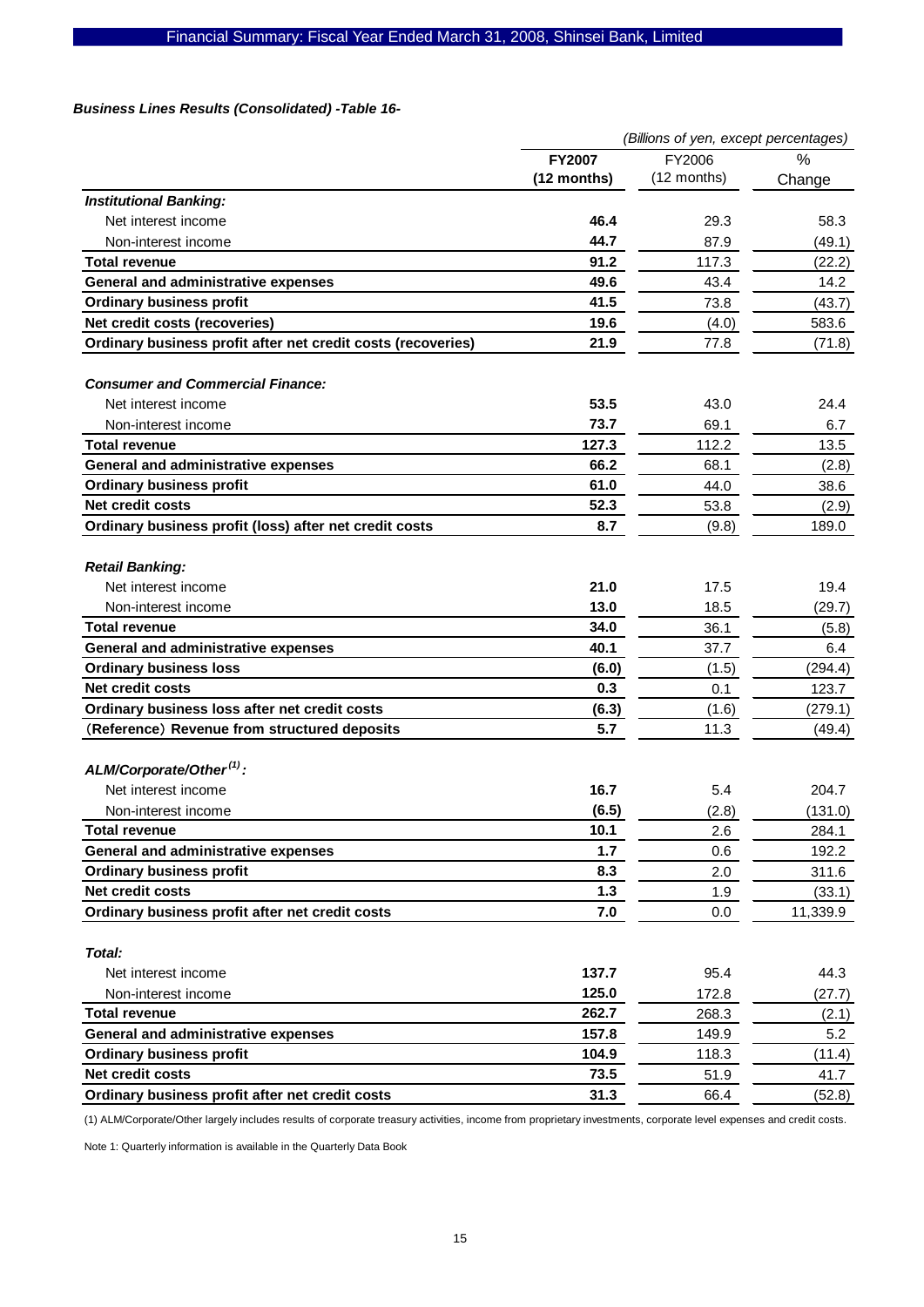Shinsei Bank's business pillars cover a broad range of businesses and customer segments which provide the Bank with diversified revenues.

In fiscal year 2007, "ordinary business profit after net credit costs" was 31.3 billion yen, 35.0 billion yen lower than the same period in the previous fiscal year largely due to mark-downs and reserves for exposure to the U.S.

residential mortgage market totaling 29.1 billion yen, absence of gain from sale of Shinsei's investment in BlueBay of 11.6 billion yen, higher credit costs in Showa Leasing and lower revenues in Retail Banking. This was partly offset by improvement in APLUS' and Shinki's ordinary business profit (loss) as compared to the same period a year ago.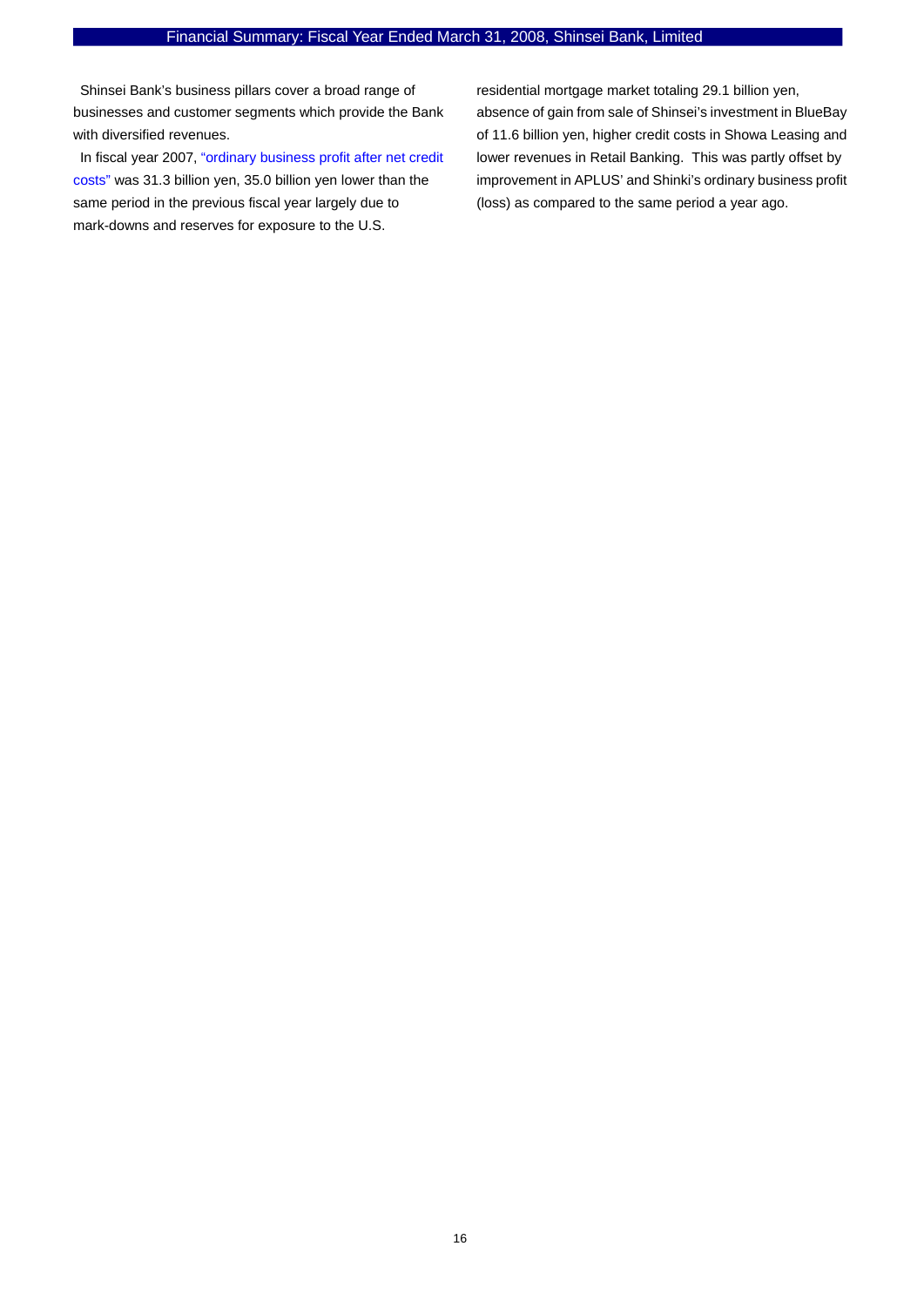#### *Institutional Banking*

The Institutional Banking business positions itself as a hybrid commercial and investment bank that provides innovative solutions to institutional customers through an integrated team of relationship managers and product specialists. Revenue diversification ensures earnings stability in this business line. The business generated "total revenue" of 91.2 billion yen in this fiscal year. This is 26.0 billion yen lower than the same period last fiscal year. The business' generally steady performance was negatively impacted by mark-downs of 15.6 billion yen for exposure to the U.S. residential mortgages and absence of gain from investment in BlueBay of 11.6 billion yen.

 The business continued to see an increase in demand for institutional loans and ongoing growth in asset prices contributed to strong performance in the credit trading business. The non-recourse real estate finance business concluded 159 transactions. Non-recourse real estate balance, both loans and bond structures, increased 52.6 billion yen to 974.8 billion yen in the twelve month period ended March 31, 2008. This business generated revenue of 19.2 billion yen as compared to 17.8 billion yen during the same period last fiscal year.

The business momentum in the credit trading business resulted in the conclusion of 53 new transactions with an aggregate investment amount of 101.7 billion yen and generated total revenues of 22.0 billion yen in fiscal year 2007, an increase of 4.9 billion yen compared to the same period the previous fiscal year.

The Institutional Banking business net exposure, after mark-downs and reserves, to the U.S. residential mortgage market aggregates to 280.8 million dollars at the end of March 31, 2008. In fiscal year 2007, the business recorded additional mark-downs and reserves amounting to 291.8 million dollars (or 29.1 billion yen).

In this fiscal year, the "general and administrative expenses" were 49.6 billion yen, a 6.1 billion yen increase compared to the previous fiscal year. The increase was largely due to new employees hired in the business to support its expansion. As a result, "ordinary business profit" for fiscal year 2007 was 41.5 billion yen, a decline of 32.2 billion yen, or 43.7%, as compared to the previous fiscal year. The expense-to-revenue ratio of this business was 54.4% for the twelve months ended March 31, 2008.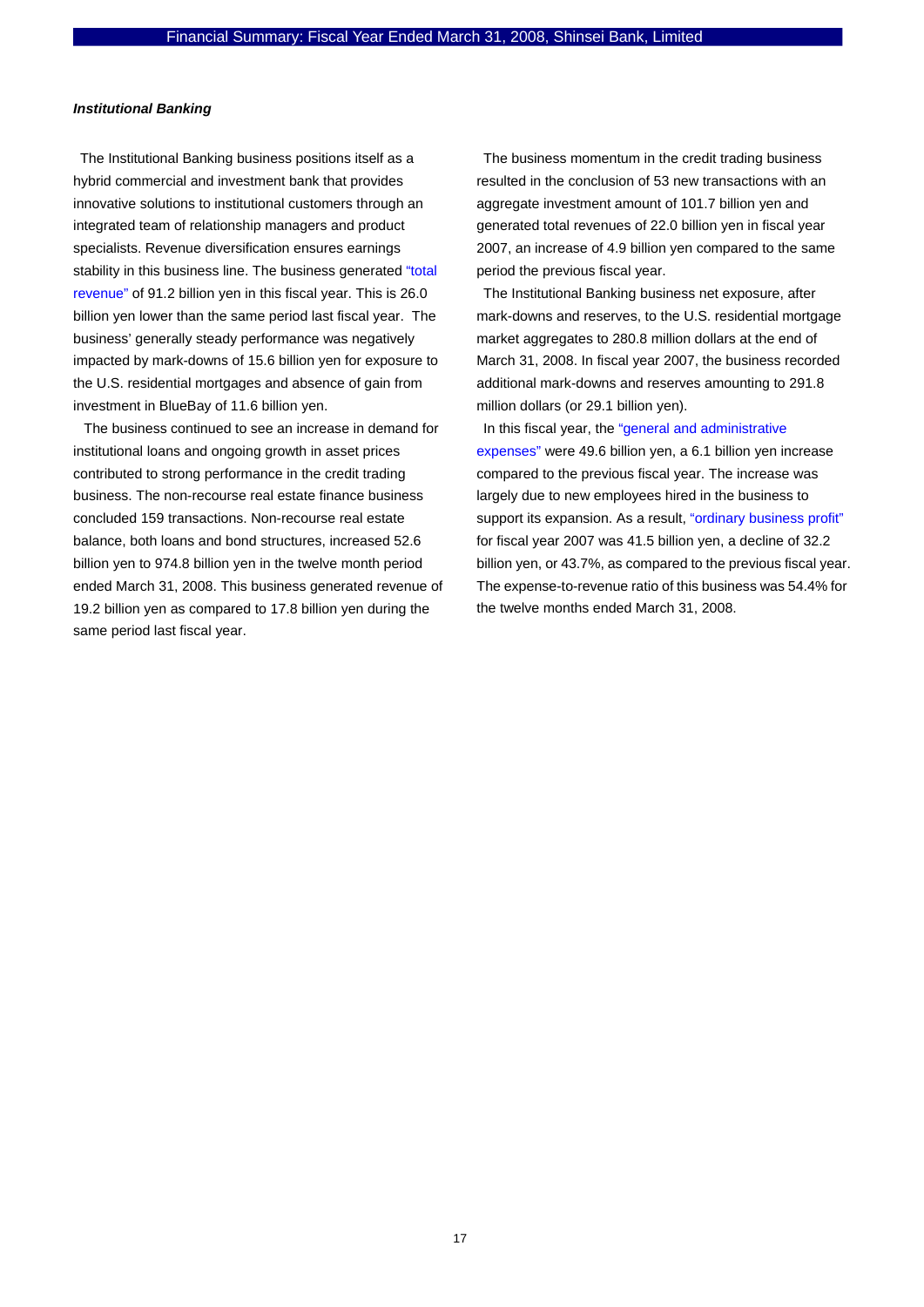# *Consumer and Commercial Finance -Table 17-*  (1)

|                                                        | (Billions of yen, except percentages) |                       |        |  |
|--------------------------------------------------------|---------------------------------------|-----------------------|--------|--|
|                                                        | <b>FY2007</b>                         | FY2006 <sup>(3)</sup> | $\%$   |  |
|                                                        | (12 months)                           | (12 months)           | Change |  |
| <b>APLUS:</b>                                          |                                       |                       |        |  |
| Net interest income                                    | 41.8                                  | 39.4                  | 6.1    |  |
| Non-interest income                                    | 48.2                                  | 53.8                  | (10.4) |  |
| <b>Total revenue</b>                                   | 90.0                                  | 93.2                  | (3.4)  |  |
| General and administrative expenses                    | 45.1                                  | 53.3                  | (15.4) |  |
| <b>Ordinary business profit</b>                        | 44.8                                  | 39.8                  | 12.5   |  |
| <b>Net credit costs</b>                                | 38.2                                  | 49.1                  | (22.3) |  |
| Ordinary business profit (loss) after net credit costs | 6.6                                   | (9.2)                 | 171.9  |  |
|                                                        |                                       |                       |        |  |
| <b>Showa Leasing:</b>                                  |                                       |                       |        |  |
| Net interest income                                    | (6.2)                                 | (3.5)                 | (77.8) |  |
| Non-interest income                                    | 32.1                                  | 28.6                  | 12.3   |  |
| <b>Total revenue</b>                                   | 25.8                                  | 25.0                  | 3.1    |  |
| <b>General and administrative expenses</b>             | 12.8                                  | 11.2                  | 13.5   |  |
| <b>Ordinary business profit</b>                        | 13.0                                  | 13.7                  | (5.4)  |  |
| Net credit costs                                       | 8.7                                   | 3.0                   | 190.0  |  |
| Ordinary business profit after net credit costs        | 4.3                                   | 10.7                  | (59.8) |  |
|                                                        |                                       |                       |        |  |
| Shinki:                                                |                                       |                       |        |  |
| Net interest income                                    | 13.7                                  |                       |        |  |
| Non-interest income                                    | (7.4)                                 | (14.6)                | 49.3   |  |
| <b>Total revenue</b>                                   | 6.3                                   | (14.6)                | 143.5  |  |
| General and administrative expenses                    | 5.6                                   |                       |        |  |
| <b>Ordinary business profit (loss)</b>                 | 0.7                                   | (14.6)                | 104.9  |  |
| <b>Net credit costs</b>                                | 4.6                                   |                       |        |  |
| Ordinary business profit (loss) after net credit costs | (3.9)                                 | (14.6)                | 72.9   |  |
|                                                        |                                       |                       |        |  |
| Other Subsidiaries <sup>(2)</sup> :                    |                                       |                       |        |  |
| Net interest income                                    | 4.2                                   | 7.1                   | (40.4) |  |
| Non-interest income                                    | 0.8                                   | 1.3                   | (38.6) |  |
| <b>Total revenue</b>                                   | 5.0                                   | 8.5                   | (40.2) |  |
| General and administrative expenses                    | 2.6                                   | 3.5                   | (24.1) |  |
| <b>Ordinary business profit</b>                        | 2.4                                   | 4.9                   | (51.5) |  |
| Net credit costs                                       | 0.7                                   | 1.7                   | (57.3) |  |
| Ordinary business profit after net credit costs        | 1.6                                   | 3.2                   | (48.5) |  |
| <b>Consumer and Commercial Finance:</b>                |                                       |                       |        |  |
|                                                        |                                       |                       |        |  |
| Net interest income                                    | 53.5                                  | 43.0                  | 24.4   |  |
| Non-interest income                                    | 73.7                                  | 69.1                  | 6.7    |  |
| <b>Total revenue</b>                                   | 127.3                                 | 112.2                 | 13.5   |  |
| General and administrative expenses                    | 66.2                                  | 68.1                  | (2.8)  |  |
| <b>Ordinary business profit</b>                        | 61.0                                  | 44.0                  | 38.6   |  |
| Net credit costs                                       | 52.3                                  | 53.8                  | (2.9)  |  |
| Ordinary business profit (loss) after net credit costs | 8.7                                   | (9.8)                 | 189.0  |  |

(1) Net of consolidation adjustments, if applicable.

(2) Includes Shinsei Property Finance and unallocated CCF sub-group financials.

(3) Prior period has been adjusted to conform to current period presentation.

Note 1: Quarterly information is available in the Quarterly Data Book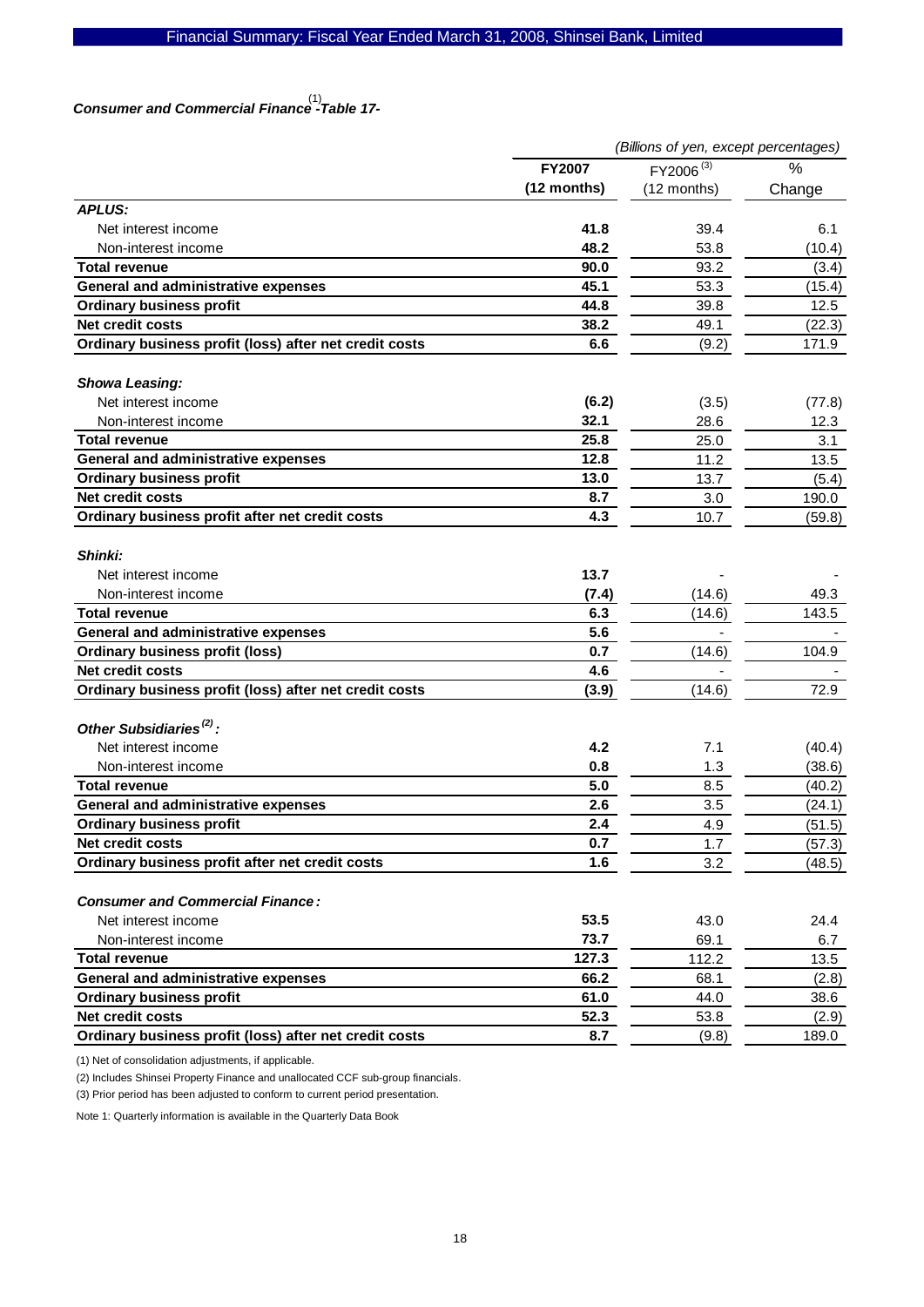APLUS' business transformation initiatives in fiscal year 2006 have allowed it to return to profitability in fiscal year 2007. Shinki's business rationalization initiatives during fiscal year 2006 and in the first half of this fiscal year resulted in a profitable second half of fiscal year 2007. The overall financial performance of Showa Leasing's business was impacted by higher credit reserves related to less credit worthy customers.

 In fiscal year 2007, the Consumer and Commercial Finance (CCF) business contributed "total revenue" of 127.3 billion yen, an increase of 15.1 billion yen, or 13.5%, as compared to fiscal year 2006. This includes Shinki's second half of fiscal year 2007 revenue, a consolidated subsidiary from October 1, 2007, of 13.2 billion yen, net of consolidation adjustments. The expense increase was largely due to inclusion of Shinki's second half of fiscal year 2007 expenses of 5.5 billion yen, including allocated expenses. As a result, the business generated "ordinary business profit" of 61.0 billion yen in fiscal year 2007, an increase of 16.9 billion yen from the same period in the previous fiscal year. Fiscal year 2007 credit costs reflect inclusion of Shinki's credit costs of 4.6 billion yen for the six months ended March 31, 2008 and higher credit provisions in Showa Leasing relating to less credit worthy customers. The increases in credit costs of Shinki and Showa Leasing were offset by the decline in APLUS' credit costs due to rationalization of its customer base. As a result, "ordinary business profit after net credit costs" was 8.7 billion yen in the twelve month period ended March 31, 2008, an increase of 18.5 billion yen compared to fiscal year 2006.

APLUS' business transformation initiatives which began in January 2007 facilitated strong financial results in fiscal year 2007. The business generated net income of 6.1 billion yen, on a standalone basis, including Zen-Nichi Shinpan Co., Ltd. (Zen-Nichi Shinpan) in fiscal year 2007.

APLUS' related grey zone payments and write-offs amounted to 5.4 billion yen in fiscal year 2007. The business made new grey zone related provisions of 3.7 billion yen and as a result total grey zone provisions were at 8.6 billion yen as at March 31, 2008 as compared to 10.3 billion yen at March 31, 2007.

Showa Leasing's business momentum and core revenue growth remains strong. In fiscal year 2007, the business earned "ordinary business profit after net credit costs," net of consolidation adjustments, of 4.3 billion yen, 6.4 billion yen lower than the same period a year ago largely due to higher credit provisions.

During the first six months of fiscal year 2007 Shinsei Bank's equity in the non-consolidated net loss of Shinki, under equity-method, amounted to 6.8 billion yen, net of consolidation adjustments. This was partly offset by Shinki's "ordinary business profit after net credit costs" of 3.0 billion yen for the six months ended March 31, 2008. During the second half of fiscal year 2007, Shinki recorded net income of 2.7 billion yen, on a standalone basis.

On a consolidated basis, Shinki's grey zone payments and write-offs amounted to 14.1 billion yen. The business made new grey zone related provisions of 8.4 billion yen and as a result total grey zone provisions were at 30.6 billion yen as at March 31, 2008 as compared to 36.4 billion yen at March 31, 2007.

Other subsidiaries' financials mainly includes financial results of the commercial finance subsidiary, Shinsei Property Finance Co., Ltd.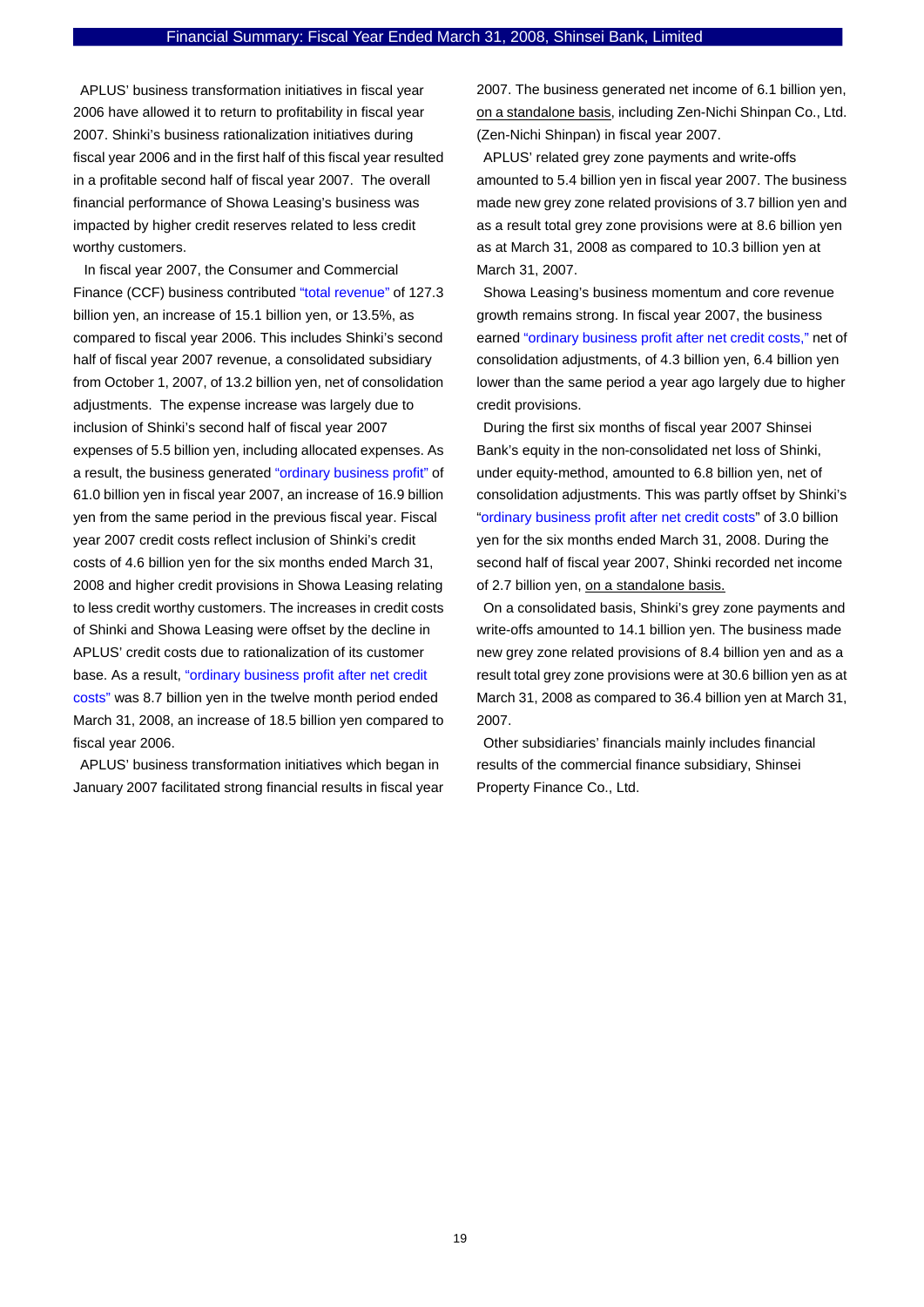#### *Retail Banking*

The Retail Banking business continues to increase its customer base, deposits, loan volume and assets under management. In the twelve months ended March 31, 2008, the Retail Banking business added more than 202,000 new retail accounts and now has close to 2.2 million retail accounts. Shinsei Bank considerably improved its ranking and reached second overall in the Nihon Keizai Shimbun's third survey of "Bank's Retail Strength" in July 2007 from twentieth position in last year's survey.

During fiscal year 2007, "total revenue" was 34.0 billion yen as compared to 36.1 billion yen during the same period in the previous fiscal year. The main sources of revenue were interest income from retail deposits, fees from asset management products, income from structured deposits and fees and net interest income from loan products. The ability to successfully sell an increasingly wide range of products such as mutual funds and variable annuities is contributing to more balanced and recurrent revenue growth. The decline in revenue resulted mainly from a decrease in structured

deposits related option income by 5.6 billion yen from 11.3 billion yen to 5.7 billion yen due to lower demand for structured deposits. This was partly offset by a 3.4 billion yen increase in net interest income associated with the growth in deposits and loan balances. Revenue from asset management products increased from 9.3 billion yen to 9.6 billion yen for the twelve months ended March 31, 2008

Retail Banking incurred "general and administrative expenses" of 40.1 billion yen during the twelve-month period, an increase of 2.4 billion yen, as compared to the same period in the previous fiscal year. Strict expense discipline in the business mitigated the expense increase necessary to expand distribution channels and due to the growth of customer driven transactions. The business generated an "ordinary business loss after net credit costs" of 6.3 billion yen for fiscal year 2007, as compared to an "ordinary business loss after net credit costs" of 1.6 billion yen in fiscal year 2006.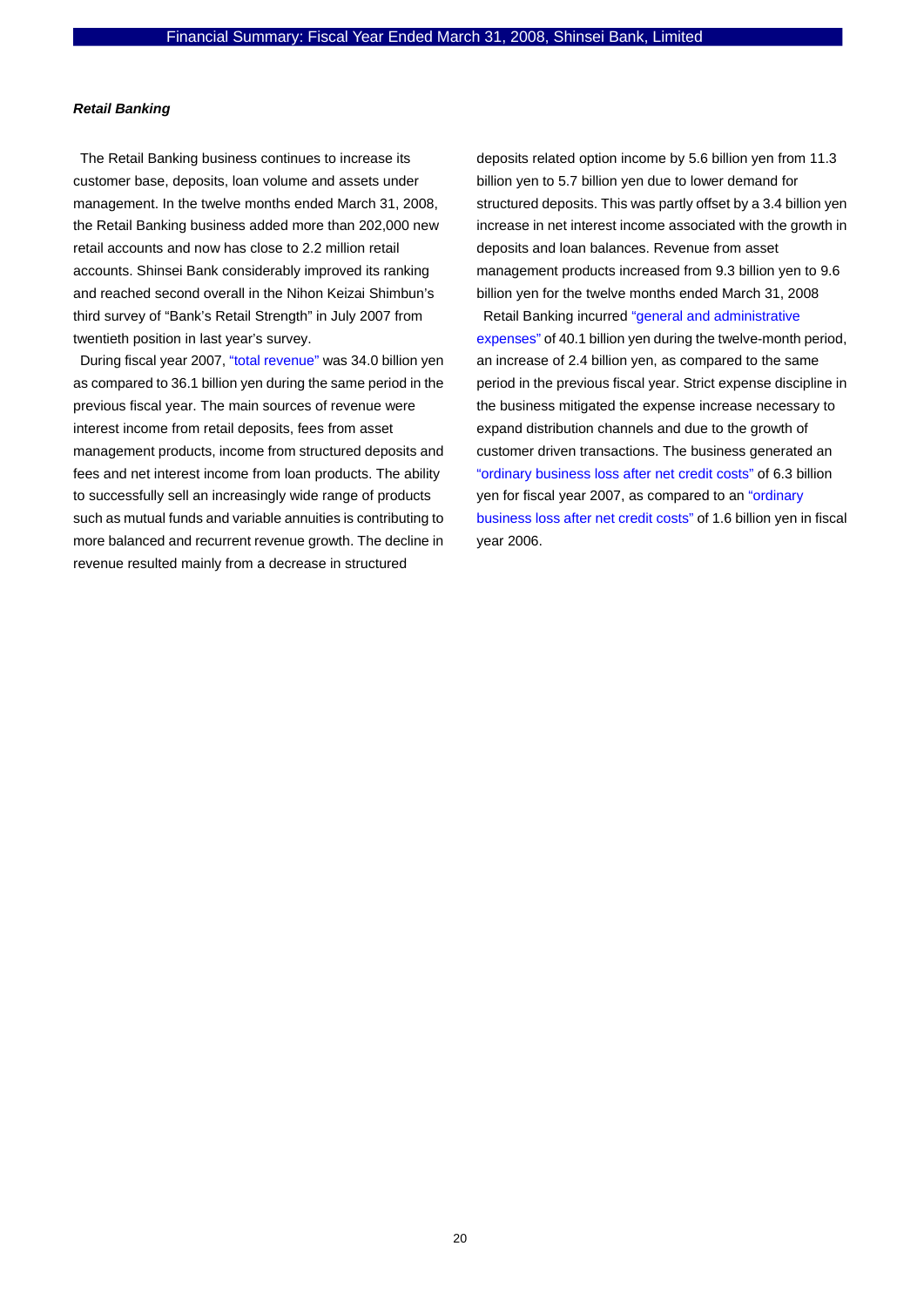### Financial Summary: Fiscal Year Ended March 31, 2008, Shinsei Bank, Limited

# *Supplemental Cash Basis Financial Data and Reconciliation to Japanese GAAP Measures (Consolidated) -Table 18-*  (1)

| For the fiscal year ended March 31, 2008                                                              | (Billions of yen, except per share data and percentages) |
|-------------------------------------------------------------------------------------------------------|----------------------------------------------------------|
| Amortization of goodwill and other intangible assets                                                  |                                                          |
| Amortization of other intangible assets                                                               | 3.2                                                      |
| Associated deferred tax liability                                                                     | (1.3)                                                    |
| Amortization of goodwill                                                                              | 9.2                                                      |
| Total amortization of goodwill and other intangible assets, net of tax benefit                        | 11.2                                                     |
| Reconciliation of net income to cash basis net income                                                 |                                                          |
| Net income                                                                                            | 60.1                                                     |
| Amortization of goodwill and other intangible assets, net of tax benefit                              | 11.2                                                     |
| Cash basis net income                                                                                 | 71.3                                                     |
| Reconciliation of basic net income per share to cash basis basic net income per share                 |                                                          |
| Basic net income per share                                                                            | 38.9                                                     |
| Effect of amortization of goodwill and other intangible assets, net of tax benefit                    | 7.3                                                      |
| Cash basis basic net income per share                                                                 | 46.3                                                     |
| Reconciliation of fully diluted net income per share to cash basis fully diluted net income per share |                                                          |
| Fully diluted net income per share                                                                    | 32.4                                                     |
| Effect of amortization of goodwill and other intangible assets, net of tax benefit                    | 6.0                                                      |
| Cash basis fully diluted net income per share                                                         | 38.5                                                     |
| Reconciliation of return on assets to cash basis return on assets                                     |                                                          |
| Return on assets                                                                                      | 0.5                                                      |
| Effect of amortization of goodwill and other intangible assets, net of tax benefit                    | 0.1                                                      |
| Cash basis return on assets                                                                           | 0.6                                                      |
| Reconciliation of return on equity to cash basis return on equity                                     |                                                          |
| Return on equity (fully diluted)                                                                      | 8.8                                                      |
| Effect of amortization of goodwill and other intangible assets, net of tax benefit                    | 1.7                                                      |
| Cash basis return on equity (fully diluted)                                                           | 10.5                                                     |
| Reconciliation of return on equity to return on tangible equity                                       |                                                          |
| Return on equity (fully diluted)                                                                      | 8.8                                                      |
| Effect of goodwill and other intangible assets (1)                                                    | 5.0                                                      |
| Return on tangible equity (fully diluted)                                                             | 13.8                                                     |

(1) Net income excludes amortization of goodwill and other intangible assets, net of tax benefit. Average equity excludes goodwill and other intangible assets, net of associated deferred tax liability.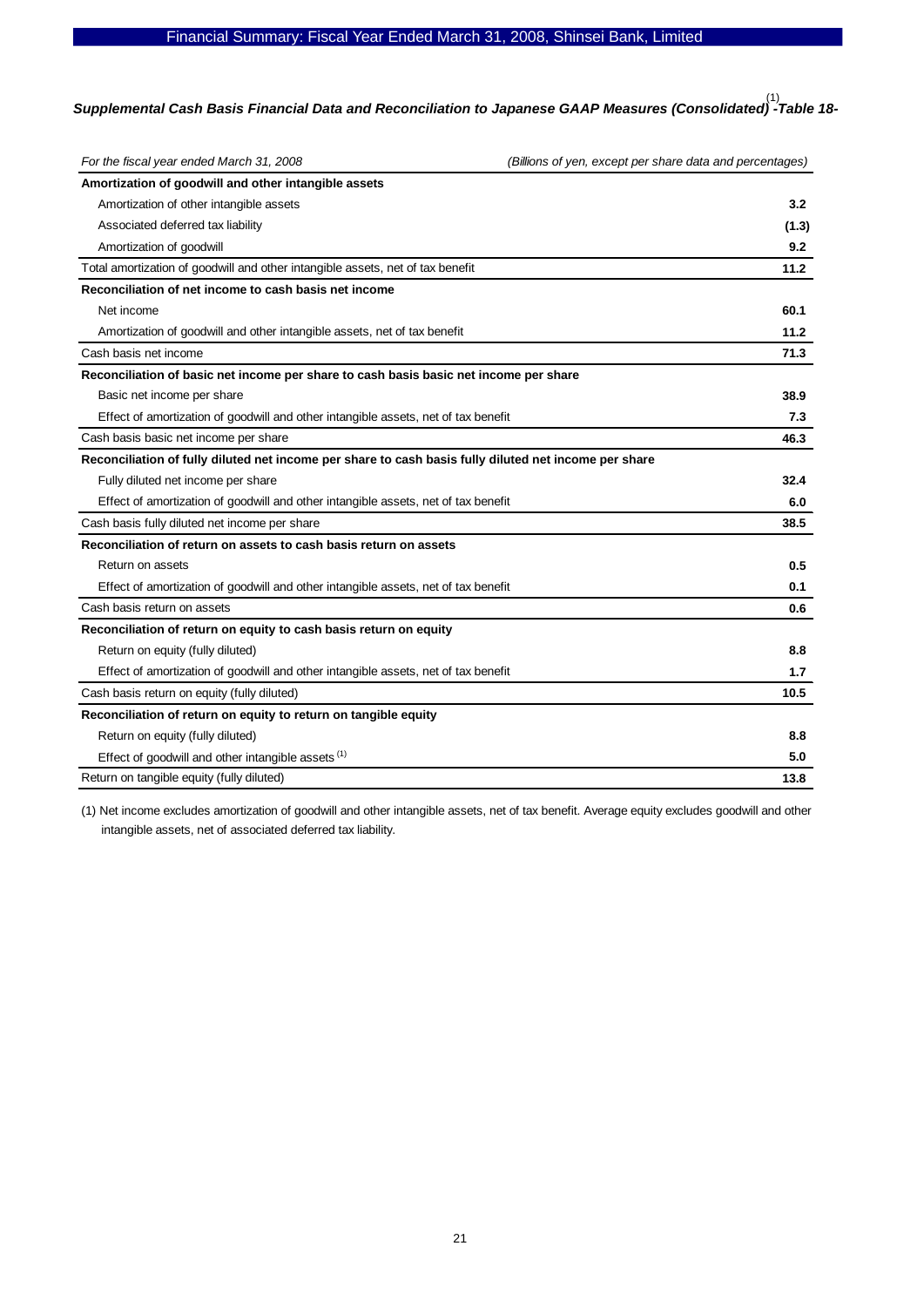# *Consolidated Statements of Operations (Unaudited)*

|                                                           |                         |           | (Millions of yen, except percentages) |        |  |
|-----------------------------------------------------------|-------------------------|-----------|---------------------------------------|--------|--|
|                                                           |                         |           | Change                                |        |  |
|                                                           | <b>FY2007</b><br>FY2006 |           | Amount                                | %      |  |
| Total interest income                                     | 242,171                 | 172,818   | 69,353                                | 40.1   |  |
| Interest on loans and bills discounted                    | 186,747                 | 126,815   | 59,932                                | 47.3   |  |
| Interest and dividends on securities                      | 42,768                  | 32,309    | 10,459                                | 32.4   |  |
| Other interest income                                     | 12,654                  | 13,693    | (1,039)                               | (7.6)  |  |
| Fees and commissions income                               | 65,977                  | 70,858    | (4,881)                               | (6.9)  |  |
| <b>Trading profits</b>                                    | 9,719                   | 18,128    | (8,409)                               | (46.4) |  |
| Other business income                                     | 246,601                 | 271,274   | (24, 673)                             | (9.1)  |  |
| Other ordinary income                                     | 29,032                  | 26,935    | 2,097                                 | 7.8    |  |
| <b>Ordinary income</b>                                    | 593,503                 | 560,016   | 33,487                                | 6.0    |  |
| Total interest expenses                                   | 104,395                 | 77,322    | 27,073                                | 35.0   |  |
| Interest on deposits                                      | 43,467                  | 33,164    | 10,303                                | 31.1   |  |
| Interest on debentures                                    | 3,398                   | 3,006     | 392                                   | 13.0   |  |
| Interest on borrowings                                    | 15,256                  | 11,312    | 3,944                                 | 34.9   |  |
| Other interest expenses                                   | 42,274                  | 29,838    | 12,436                                | 41.7   |  |
| Fees and commissions expenses                             | 25,141                  | 24,409    | 732                                   | 3.0    |  |
| <b>Trading losses</b>                                     | 629                     | 319       | 310                                   | 97.2   |  |
| Other business expenses                                   | 187,320                 | 183,117   | 4,203                                 | 2.3    |  |
| Total general and administrative expenses                 | 171,295                 | 171,034   | 261                                   | 0.2    |  |
| General and administrative expenses                       | 158,761                 | 150,233   | 8,528                                 | 5.7    |  |
| Amortization of goodwill                                  | 9,277                   | 12,507    | (3,230)                               | (25.8) |  |
| Amortization of intangible assets                         | 3,257                   | 8,293     | (5,036)                               | (60.7) |  |
| Other ordinary expenses                                   | 93,498                  | 80,641    | 12,857                                | 15.9   |  |
| Provision of reserve for loan losses                      | 66,966                  | 48,427    | 18,539                                | 38.3   |  |
| <b>Others</b>                                             | 26,531                  | 32,213    | (5,682)                               | (17.6) |  |
| <b>Ordinary expenses</b>                                  | 582,281                 | 536,843   | 45,438                                | 8.5    |  |
| Net ordinary income                                       | 11,222                  | 23,172    | (11, 950)                             | (51.6) |  |
| Special gains                                             | 88,916                  | 15,278    | 73,638                                | 482.0  |  |
| Special losses                                            | 7,582                   | 104,159   | (96, 577)                             | (92.7) |  |
| Income (loss) before income taxes and minority interests: | 92,556                  | (65, 708) | 158,264                               |        |  |
| Income taxes (benefit)                                    |                         |           |                                       |        |  |
| Current                                                   | 4,902                   | 3,249     | 1,653                                 | 50.9   |  |
| Deferred                                                  | 9,500                   | (24, 615) | 34,115                                |        |  |
| Minority interests in net income of subsidiaries          | 18,044                  | 16,643    | 1,401                                 | 8.4    |  |
| Net income (loss)                                         | 60,108                  | (60, 984) | 121,092                               |        |  |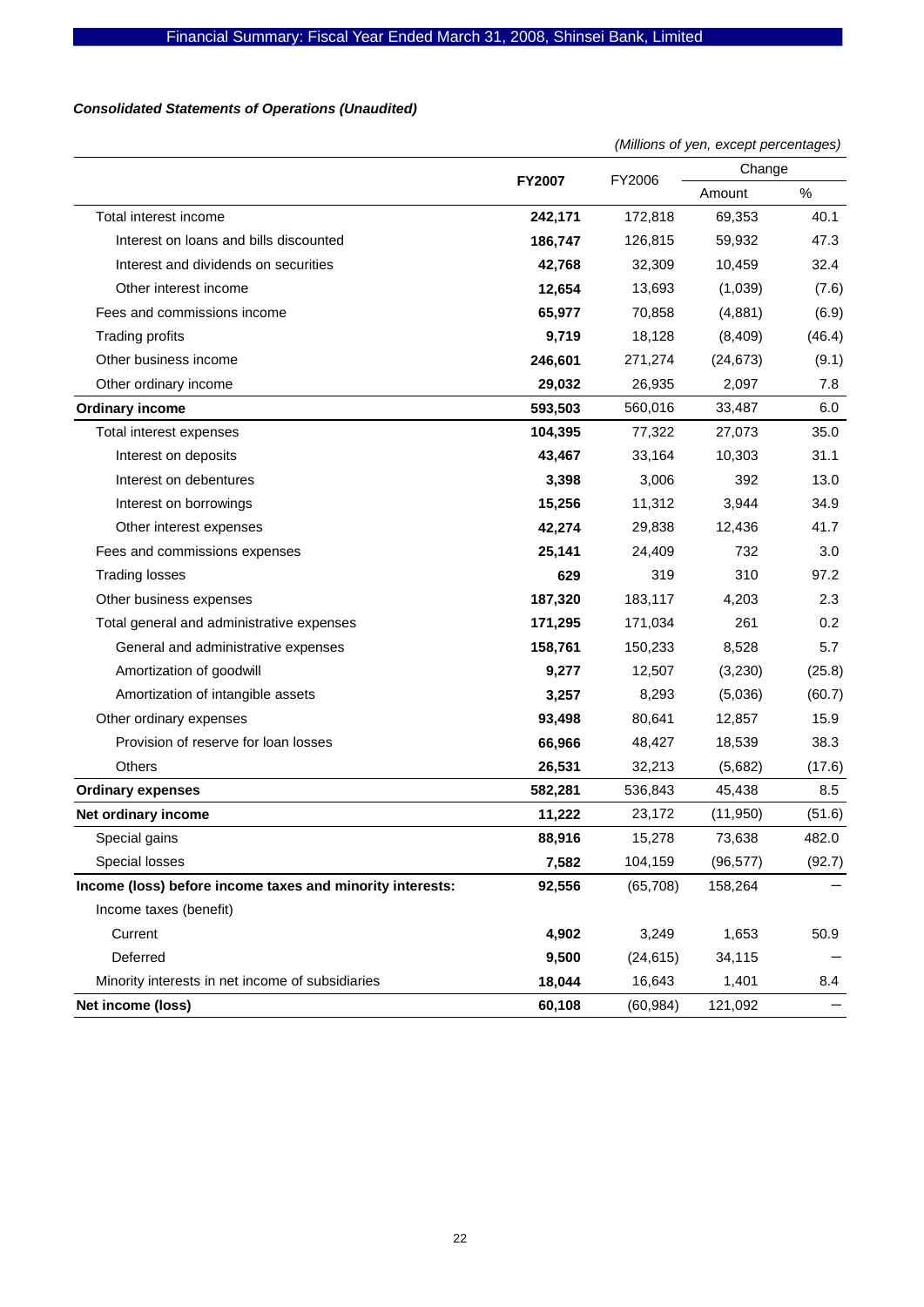# *Consolidated Balance Sheets (Unaudited)*

# **Assets (Consolidated)**

|                                                         |                       |                | (Millions of yen) |
|---------------------------------------------------------|-----------------------|----------------|-------------------|
|                                                         | <b>Mar 31</b><br>2008 | Mar 31<br>2007 | Change<br>a-b     |
|                                                         | a                     | b              | Amount            |
| < <assets>&gt;</assets>                                 |                       |                |                   |
| Cash and due from banks                                 | 505,630               | 448,554        | 57,076            |
| Call loans                                              |                       | 43,100         | (43, 100)         |
| Receivables under resale agreements                     | 2,014                 |                | 2,014             |
| Collateral related to securities borrowing transactions | 18,753                | 11,050         | 7,703             |
| Other monetary claims purchased                         | 468,880               | 366,505        | 102,375           |
| <b>Trading assets</b>                                   | 315,287               | 303,389        | 11,898            |
| Monetary assets held in trust                           | 371,572               | 502,332        | (130, 760)        |
| <b>Securities</b>                                       | 1,980,292             | 1,854,682      | 125,610           |
| Loans and bills discounted                              | 5,622,266             | 5,146,306      | 475,960           |
| Foreign exchanges                                       | 17,852                | 15,047         | 2,805             |
| Other assets                                            | 1,100,151             | 870,375        | 229,776           |
| Premises and equipment                                  | 305,771               | 382,460        | (76, 689)         |
| Intangible fixed assets                                 | 233,174               | 244,155        | (10, 981)         |
| Goodwill, net                                           | 142,239               | 158,066        | (15, 827)         |
| Deferred issuance expenses for debentures               | 125                   | 103            | 22                |
| Deferred tax assets                                     | 28,238                | 42,474         | (14, 236)         |
| Customers' liabilities for acceptances and guarantees   | 701,717               | 754,420        | (52, 703)         |
| Reserve for credit losses                               | (145, 966)            | (147, 275)     | 1,309             |
| <b>Total assets</b>                                     | 11,525,762            | 10,837,683     | 688,079           |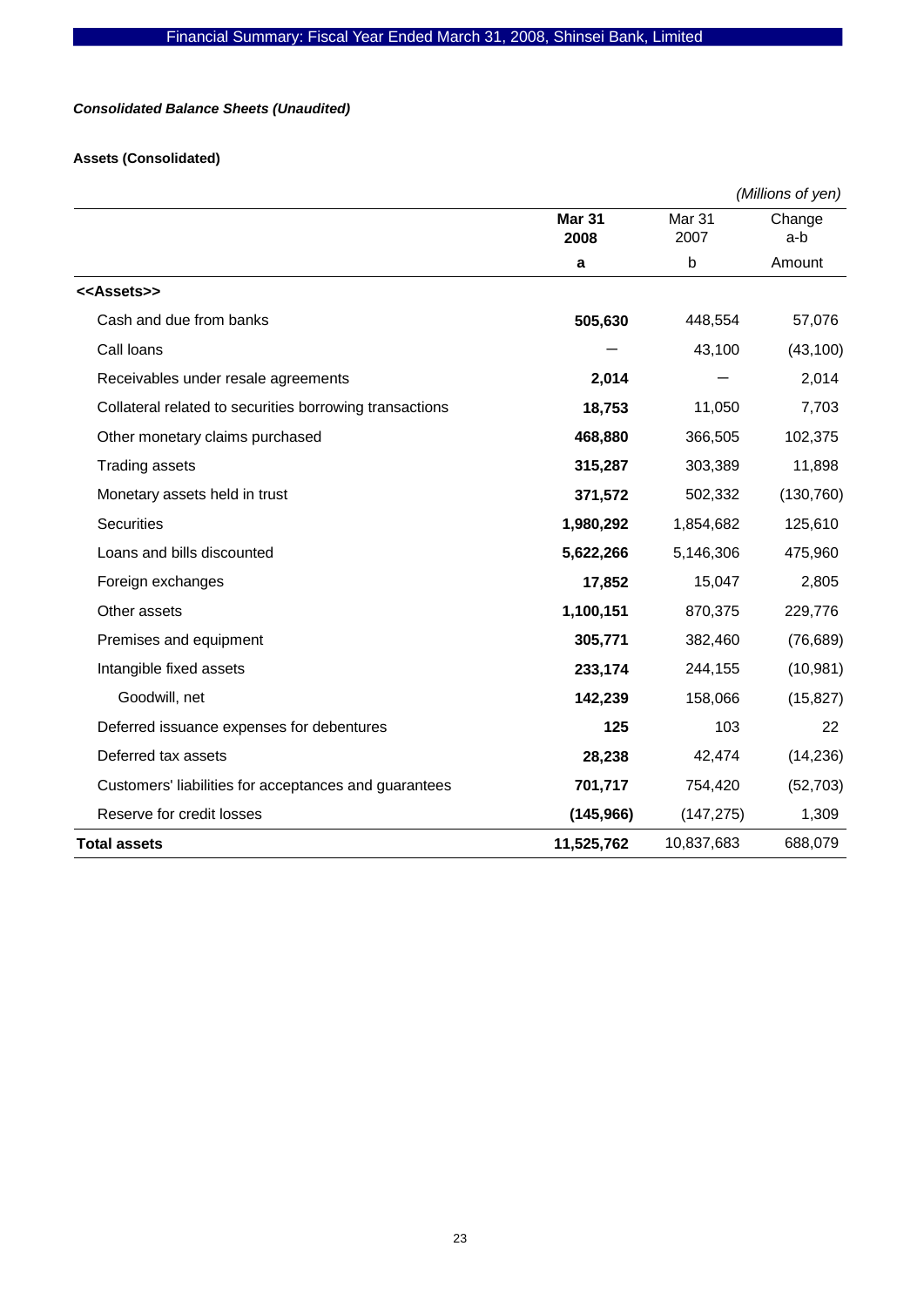# **Liabilities and Equity (Consolidated)**

|                                                              |                       |                | (Millions of yen) |
|--------------------------------------------------------------|-----------------------|----------------|-------------------|
|                                                              | <b>Mar 31</b><br>2008 | Mar 31<br>2007 | Change<br>a-b     |
|                                                              | a                     | b              | Amount            |
| < <liabilities>&gt;</liabilities>                            |                       |                |                   |
| Deposits                                                     | 5,229,444             | 4,940,730      | 288,714           |
| Negotiable certificates of deposit                           | 577,189               | 480,199        | 96,990            |
| <b>Debentures</b>                                            | 662,434               | 703,298        | (40, 864)         |
| Call money                                                   | 632,117               | 692,792        | (60, 675)         |
| Collateral related to securities lending transactions        | 148,421               | 8,333          | 140,088           |
| Commercial paper                                             |                       | 171,300        | (171, 300)        |
| <b>Trading liabilities</b>                                   | 205,011               | 99,255         | 105,756           |
| Borrowed money                                               | 1,127,227             | 1,122,688      | 4,539             |
| Foreign exchanges                                            | 39                    | 118            | (79)              |
| Short-term corporate bonds                                   | 73,600                |                |                   |
| Corporate bonds                                              | 426,286               | 400,485        | 25,801            |
| Other liabilities                                            | 708,749               | 498,358        | 210,391           |
| Accrued employees' bonuses                                   | 14,572                | 13,134         | 1,438             |
| Accrued directors' bonuses                                   | 249                   | 359            | (110)             |
| Reserve for employees' retirement benefits                   | 4,660                 | 3,521          | 1,139             |
| Reserve for directors' retirement benefits                   | 132                   | $\prime$       | $\prime$          |
| Reserve for losses on interest repayments                    | 39,333                | 10,353         | 28,980            |
| Reserve for losses on disposal of premises and equipment     | 5,025                 |                | 5,025             |
| Reserve under special law                                    | 4                     | 3              | 1                 |
| Deferred tax liabilities                                     | 4,283                 | 5,075          | (792)             |
| Acceptances and guarantees                                   | 701,717               | 754,420        | (52, 703)         |
| <b>Total liabilities</b>                                     | 10,560,501            | 9,904,430      | 656,071           |
| < <equity>&gt;</equity>                                      |                       |                |                   |
| Shareholders' equity:                                        |                       |                |                   |
| Capital stock                                                | 476,296               | 451,296        | 25,000            |
| Capital surplus                                              | 43,558                | 18,558         | 25,000            |
| Retained earnings                                            | 302,535               | 245,499        | 57,036            |
| Treasury stock, at cost                                      | (72, 566)             | (72, 560)      | (6)               |
| Total shareholders' equity                                   | 749,823               | 642,794        | 107,029           |
| Net unrealized gain (loss) and translation adjustments:      |                       |                |                   |
| Unrealized gain (loss) on available-for-sale securities      | (35,073)              | 5,091          | (40, 164)         |
| Deferred gain (loss) on derivatives under hedge accounting   | (1,057)               | (7, 744)       | 6,687             |
| Foreign currency translation adjustments                     | 1,872                 | 2,952          | (1,080)           |
| Total net unrealized gain (loss) and translation adjustments | (34, 258)             | 299            | (34, 557)         |
| Stock acquisition rights                                     | 1,257                 | 517            | 740               |
| Minority interests in subsidiaries                           | 248,437               | 289,642        | (41, 205)         |
| <b>Total equity</b>                                          | 965,261               | 933,253        | 32,008            |
| <b>Total liabilities and equity</b>                          | 11,525,762            | 10,837,683     | 688,079           |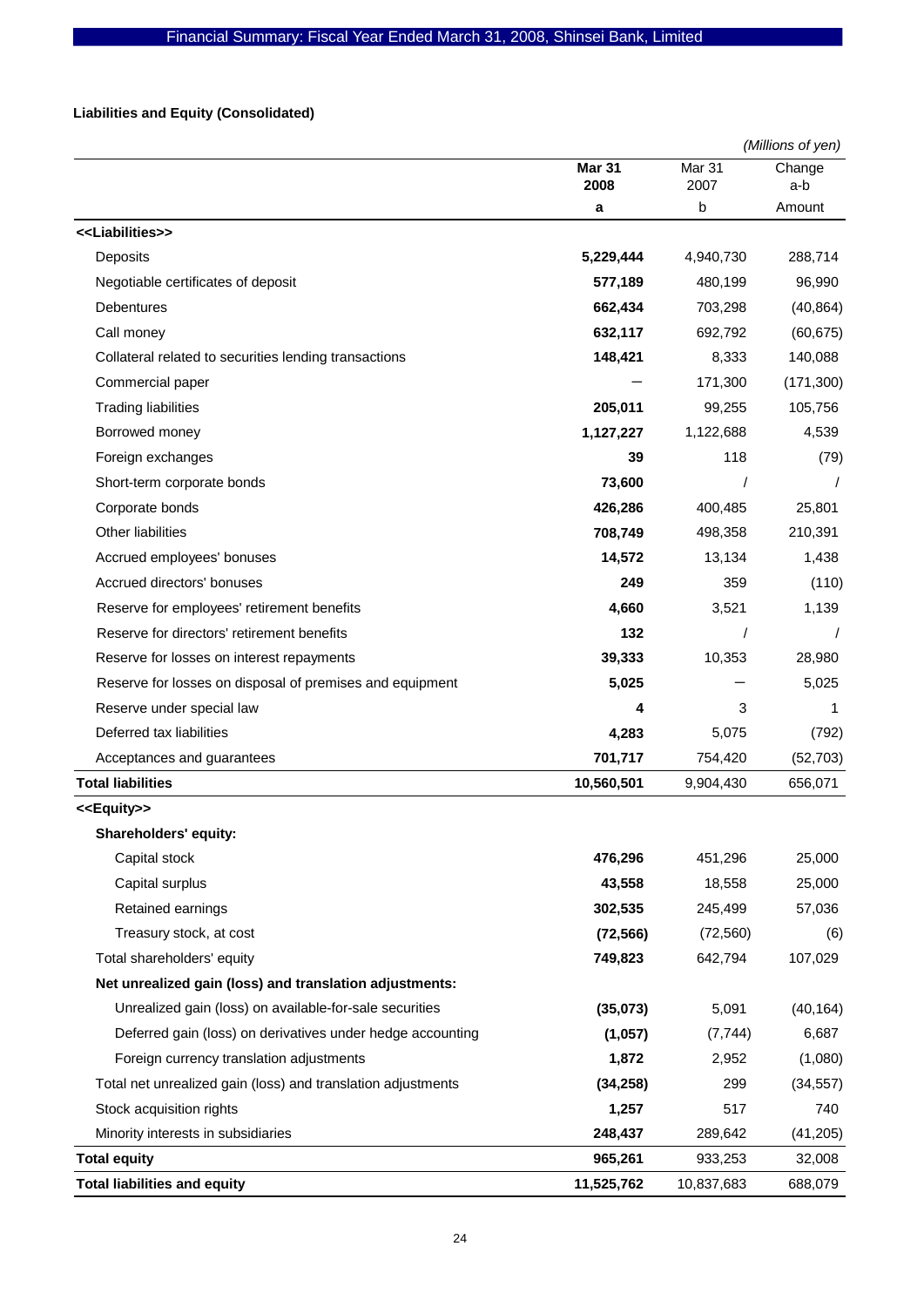# *Consolidated Statements of Changes in Equity (Unaudited)*

| For the twelve months ended March 31, 2008<br>(Millions of yen) |                      |                 |                      |                            |                                  |  |  |
|-----------------------------------------------------------------|----------------------|-----------------|----------------------|----------------------------|----------------------------------|--|--|
|                                                                 | Shareholders' equity |                 |                      |                            |                                  |  |  |
|                                                                 | Capital stock        | Capital surplus | Retained<br>earnings | Treasury<br>stock, at cost | Total<br>shareholders'<br>equity |  |  |
| Balance at beginning of period                                  | 451,296              | 18,558          | 245,499              | (72, 560)                  | 642,794                          |  |  |
| Changes in amounts during the period                            |                      |                 |                      |                            |                                  |  |  |
| Shares issued in the year                                       | 25,000               | 25,000          |                      |                            | 50,000                           |  |  |
| Dividends from surplus                                          |                      |                 | (3,072)              |                            | (3,072)                          |  |  |
| Net income                                                      |                      |                 | 60,108               |                            | 60,108                           |  |  |
| Acquisition of treasury stock                                   |                      |                 |                      | (1)                        | (1)                              |  |  |
| Increase by increase of consolidated subsidiaries               |                      |                 | 0                    | (4)                        | (4)                              |  |  |
| Decrease by increase of consolidated subsidiaries               |                      |                 | (0)                  |                            | (0)                              |  |  |
| Net change of items other than shareholders' equity             |                      |                 |                      |                            |                                  |  |  |
| Total changes during the period                                 | 25,000               | 25,000          | 57,035               | (6)                        | 107,029                          |  |  |
| Balance at end of period                                        | 476,296              | 43,558          | 302,535              | (72, 566)                  | 749,823                          |  |  |

|                                                     |                                                                   | Net unrealized gain (loss) and translation adjustments                 |                                                   |                                                                          |                                       |                                          |              |
|-----------------------------------------------------|-------------------------------------------------------------------|------------------------------------------------------------------------|---------------------------------------------------|--------------------------------------------------------------------------|---------------------------------------|------------------------------------------|--------------|
|                                                     | Unrealized gain<br>(loss) on<br>available-for-<br>sale securities | Deferred gain<br>(loss) on<br>derivatives<br>under hedge<br>accounting | Foreign<br>currency<br>translation<br>adjustments | Total net<br>unrealized gain<br>(loss) and<br>translation<br>adjustments | <b>Stock</b><br>acquisition<br>rights | Minority<br>interests in<br>subsidiaries | Total equity |
| Balance at beginning of period                      | 5,091                                                             | (7, 744)                                                               | 2,952                                             | 299                                                                      | 517                                   | 289,642                                  | 933,253      |
| Changes in amounts during the period                |                                                                   |                                                                        |                                                   |                                                                          |                                       |                                          |              |
| Shares issued in the year                           |                                                                   |                                                                        |                                                   |                                                                          |                                       |                                          | 50,000       |
| Dividends from surplus                              |                                                                   |                                                                        |                                                   |                                                                          |                                       |                                          | (3,072)      |
| Net income                                          |                                                                   |                                                                        |                                                   |                                                                          |                                       |                                          | 60,108       |
| Acquisition of treasury stock                       |                                                                   |                                                                        |                                                   |                                                                          |                                       |                                          | (1)          |
| Increase by increase of consolidated subsidiaries   |                                                                   |                                                                        |                                                   |                                                                          |                                       |                                          | (4)          |
| Decrease by increase of consolidated subsidiaries   |                                                                   |                                                                        |                                                   |                                                                          |                                       |                                          | (0)          |
| Net change of items other than shareholders' equity | (40, 165)                                                         | 6,686                                                                  | (1,079)                                           | (34, 558)                                                                | 740                                   | (41, 204)                                | (75, 022)    |
| Total changes during the period                     | (40, 165)                                                         | 6,686                                                                  | (1,079)                                           | (34, 558)                                                                | 740                                   | (41, 204)                                | 32,007       |
| Balance at end of period                            | (35,073)                                                          | (1,057)                                                                | 1,872                                             | (34, 258)                                                                | 1,257                                 | 248,437                                  | 965,261      |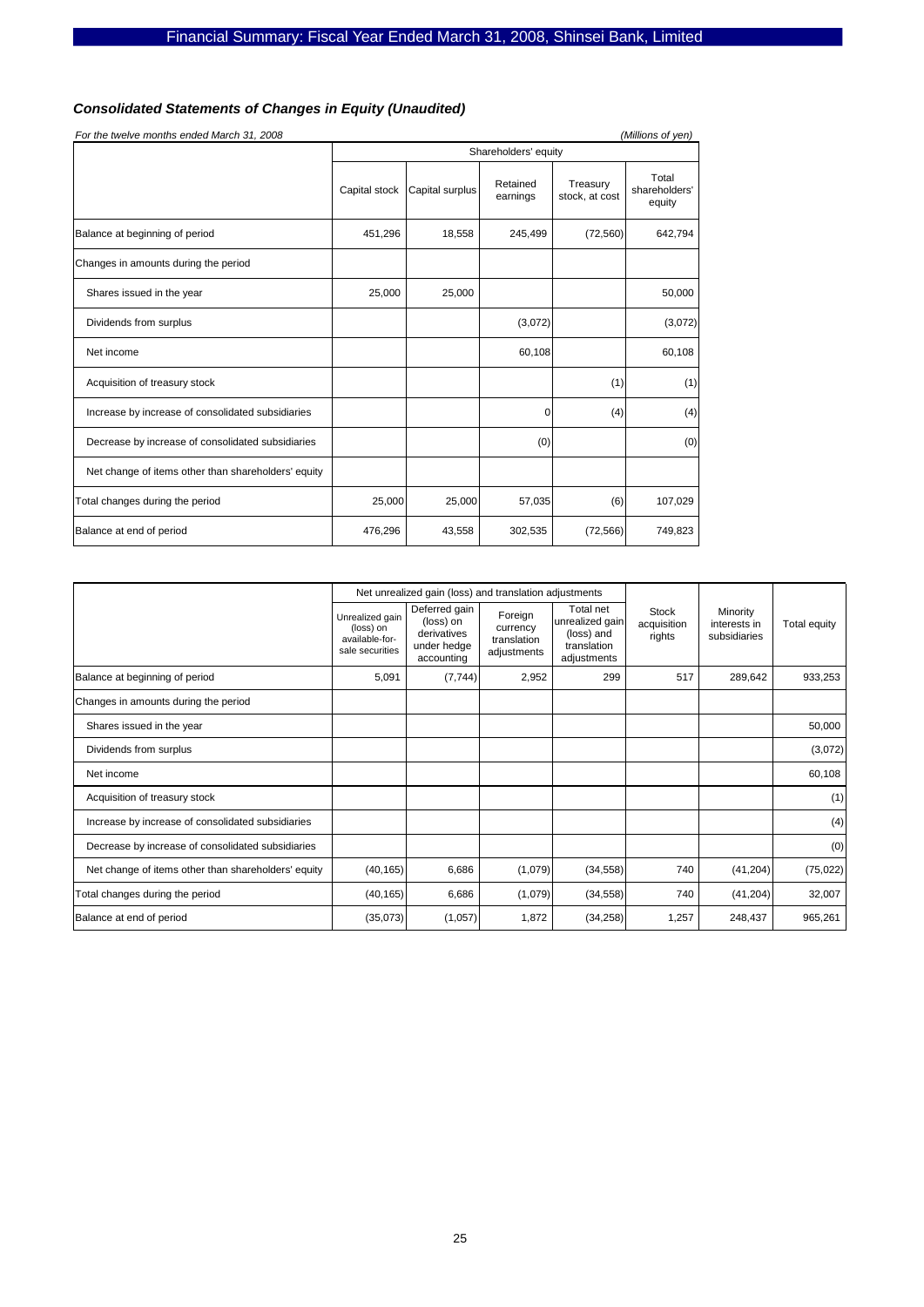# *Consolidated Statements of Cash Flows (Unaudited)*

|                                                                                  |                          |                   | (Millions of yen)  |
|----------------------------------------------------------------------------------|--------------------------|-------------------|--------------------|
|                                                                                  | Fiscal year ended        | Fiscal year ended |                    |
|                                                                                  |                          |                   |                    |
|                                                                                  | Mar.31, 2008             | Mar.31, 2007      | Change             |
| Cash flows from operating activities:                                            |                          |                   |                    |
| Income (loss) before income taxes and minority interests                         | 92,556                   | (65, 708)         | 158,264            |
| Depreciation (other than leased assets)                                          | 12,541                   | 11,805            | 736                |
| Depreciation of leased assets                                                    | 125,988                  | 131,762           | (5, 774)           |
| Amortization of goodwill                                                         | 9,277                    | 12,507            | (3,230)            |
| Amortization of intangible assets                                                | 3,257                    | 8,293             | (5,036)            |
| Impairment losses on goodwill                                                    |                          | 55,085            | (55,085)           |
| Impairment losses on intangible assets                                           |                          | 40,061            | (40,061)           |
| Impairment losses                                                                | 919                      | 544               | 375                |
| Equity in net (income) loss of affiliates                                        | 8,350                    | 12,779            | (4, 429)           |
|                                                                                  |                          |                   |                    |
| Net change in reserve for credit losses                                          | (688)                    | 2,406             | (3,094)            |
| Net change in accrued employees' bonuses                                         | 1,344                    | (764)             | 2,108              |
| Net change in reserve for employees' retirement benefits                         | 1,187                    | 211               | 976                |
| Net change in reserve for losses on interest repayments                          | (9, 244)                 | 10,353            | (19, 597)          |
| Net change in reserve for losses on disposal of premises and equipment           | 5,025                    |                   | 5,025              |
| Net change in reserve under special law                                          | 0                        | $\overline{1}$    | (1)                |
| Interest income                                                                  | (242, 171)               | (172, 818)        | (69, 353)          |
| Interest expenses                                                                | 104,395                  | 77,322            | 27,073             |
| (Gain) loss on securities sold                                                   | 10,510                   | (19, 563)         | 30,073             |
| (Gain) loss on monetary assets held in trust                                     | (6, 591)                 | (9,019)           | 2,428              |
| Net exchange (gain) loss                                                         | 25,522                   | 3,811             | 21,711             |
| Net (gain) loss on disposal of premises and equipment                            | (66, 161)                | (1,439)           | (64, 722)          |
| Net (gain) loss on disposal of leased assets                                     | (1,216)                  | (6,056)           | 4,840              |
| Net change in trading assets                                                     | (11, 897)                | (109, 808)        | 97,911             |
| Net change in trading liabilities                                                | 105,764                  | (50, 735)         | 156,499            |
| Net change in loans and bills discounted                                         | (385, 175)               | (1,058,658)       | 673,483            |
| Net change in deposits                                                           | 292,121                  | 1,026,345         | (734, 224)         |
| Net change in negotiable certificates of deposit                                 | 96,990                   | 322,826           | (225, 836)         |
| Net change in debentures                                                         | (40, 863)                | (315, 610)        | 274,747            |
| Net change in borrowed money (other than subordinated debt)                      | (36, 765)                | (47,062)          | 10,297             |
| Net change in corporate bonds (other than subordinated bonds)                    | 22,595                   | 7,141             | 15,454             |
|                                                                                  |                          |                   |                    |
| Net change in deposits (other than non-interest-bearing deposits)                | 80,196                   | (28, 630)         | 108,826            |
| Net change in call loans                                                         | 41,085                   | 6,900             | 34,185             |
| Net change in other monetary claims purchased                                    | (95, 202)                | (88, 459)         | (6, 743)           |
| Net change in collateral related to securities borrowing transactions            | (7,703)                  | 22,057            | (29, 760)          |
| Net change in call money                                                         | (60, 675)                | 662,792           | (723, 467)         |
| Net change in commercial paper                                                   | (179, 300)               | 38,100            | (217, 400)         |
| Net change in collateral related to securities lending transactions              | 140,088                  | 8,333             | 131,755            |
| Net change in foreign exchange assets                                            | (2,805)                  | (2,907)           | 102                |
| Net change in foreign exchange liabilities                                       | (79)                     | 79                | (158)              |
| Net change in short-term corporate bonds (liabilities)                           | 73,600                   |                   | 73,600             |
| Net change in net trust account                                                  | (10, 594)                | (25, 265)         | 14,671             |
| Interest received                                                                | 246,447                  | 166,959           | 79,488             |
| Interest paid                                                                    | (120, 275)               | (78, 506)         | (41, 769)          |
| Net change in trading securities                                                 | 53,470                   | 46,072            | 7,398              |
| Net change in monetary assets held in trust                                      | 90,344                   | (61, 663)         | 152,007            |
| Net change in leased assets                                                      | (88, 665)                | (121, 645)        | 32,980             |
| Others, net                                                                      | 40,630                   | 12,304            | 28,326             |
| Subtotal                                                                         | 318,135                  | 422.532           | (104, 397)         |
| Income taxes paid                                                                | (995)                    | (5,684)           |                    |
|                                                                                  |                          |                   | 4,689<br>(99, 708) |
| Net cash provided by (used in) operating activities                              | 317,139                  | 416,847           |                    |
| Cash flows from investing activities:                                            |                          |                   |                    |
| Purchase of securities                                                           | (2,764,575)              | (2,539,598)       | (224, 977)         |
| Proceeds from sale of securities                                                 | 533,480                  | 220,364           | 313,116            |
| Proceeds from maturity of securities                                             | 1,902,928                | 1,911,506         | (8, 578)           |
| Investment in monetary assets held in trust                                      | (29, 059)                | (16, 130)         | (12, 929)          |
| Proceeds from disposal of monetary assets held in trust                          | 63,852                   | 40,566            | 23,286             |
| Purchase of premises and equipment (other than leased assets)                    | (6, 498)                 | (3,734)           | (2,764)            |
| Proceeds from sale of premises and equipment (other than leased assets)          | 119,795                  | 6,616             | 113,179            |
| Proceeds from acquisition of new subsidiaries                                    | 4,509                    |                   | 4,509              |
| Proceeds from sale of subsidiary's stocks resulting exclusion from consolidation | 24,999                   |                   | 24,999             |
| Proceeds from sale of subsidiary's stocks                                        |                          | 3,077             | (3,077)            |
| Payment for acquisition of business                                              | (31, 302)                |                   | (31, 302)          |
| Others, net                                                                      | (9, 335)                 | (17, 832)         | 8,497              |
| Net cash provided by (used in) investing activities                              | (191, 205)               | (395, 165)        | 203,960            |
| Cash flows from financing activities:                                            |                          |                   |                    |
| Proceeds from subordinated debt                                                  |                          | 62,000            | (62,000)           |
| Repayment of subordinated debt                                                   | $\overline{\phantom{a}}$ | (98,000)          | 98,000             |
| Proceeds from issuance of subordinated corporate bonds                           |                          | 92,161            | (92, 161)          |
| Payment for redemption of subordinated corporate bonds                           | (3,308)                  | (10, 945)         | 7,637              |
| Proceeds from minority shareholders of subsidiaries                              | 1,223                    | 20,253            | (19,030)           |
| Payment for capital returned to minority shareholders of subsidiaries            | (18, 622)                | (1,227)           | (17, 395)          |
| Proceeds from issuance of stock                                                  | 49,777                   |                   | 49,777             |
|                                                                                  |                          |                   |                    |
| Dividends paid                                                                   | (3,072)                  | (7, 443)          | 4,371              |
| Dividends paid to minority shareholders of subsidiaries                          | (17, 407)                | (11, 175)         | (6, 232)           |
| Purchase of treasury stock                                                       | (1)                      | (136, 672)        | 136,671            |
| Proceeds from sale of treasury stock                                             |                          | 145               | (145)              |
| Net cash provided by (used in) financing activities                              | 8,588                    | (90, 903)         | 99,491             |
| Foreign currency translation adjustments on cash and cash equivalents            | (89)                     |                   | (90)               |
| Net change in cash and cash equivalents                                          | 134,433                  | (69, 220)         | 203,653            |
| Cash and cash equivalents at beginning of year                                   | 271,493                  | 340,713           | (69, 220)          |
| Cash and cash equivalents at end of year                                         | 405,926                  | 271,493           | 134,433            |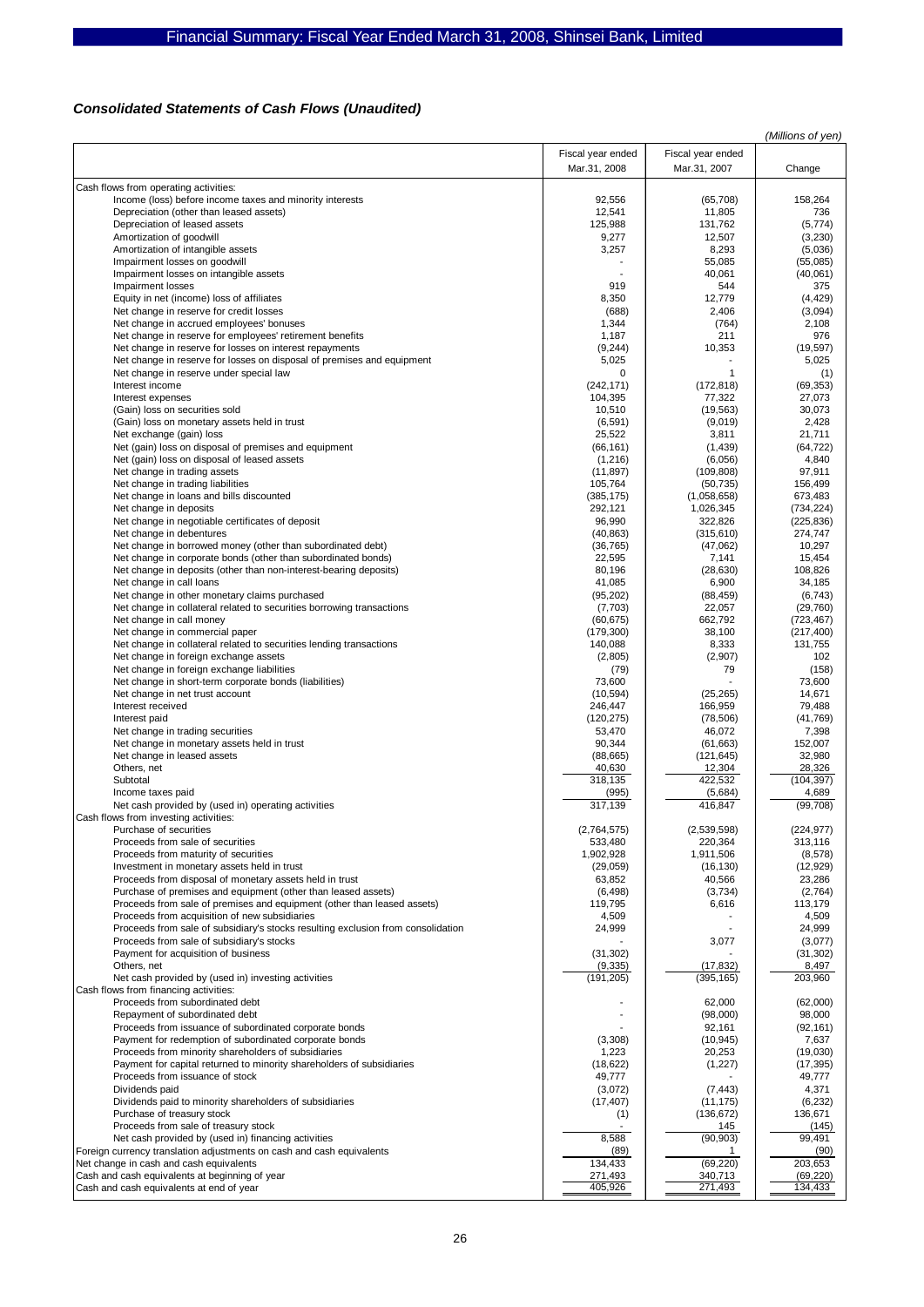#### **Section 2. Non-Consolidated Information**

#### *Results of Operations (Non-Consolidated) -Table 19-*

|                                             | (Billions of yen, except percentages) |                       |             |  |  |
|---------------------------------------------|---------------------------------------|-----------------------|-------------|--|--|
|                                             | <b>FY2007</b><br>(12 months)          | FY2006<br>(12 months) | %<br>Change |  |  |
| Net interest income                         | 107.5                                 | 59.7                  | 79.9        |  |  |
| Non-interest income                         | 44.4                                  | 72.7                  | (38.9)      |  |  |
| Net fees and commissions                    | 48.8                                  | 45.8                  | 6.6         |  |  |
| Net trading income                          | 6.9                                   | 14.9                  | (53.1)      |  |  |
| Net other business income                   | (11.4)                                | 12.0                  | (194.6)     |  |  |
| Total revenue <sup>(1)</sup>                | 152.0                                 | 132.5                 | 14.7        |  |  |
| Personnel expenses                          | 33.1                                  | 30.4                  | 8.9         |  |  |
| Non-personnel expenses                      | 47.3                                  | 43.6                  | 8.6         |  |  |
| Taxes                                       | 4.2                                   | 3.5                   | 18.9        |  |  |
| <b>General and administrative expenses</b>  | 84.7                                  | 77.6                  | 9.2         |  |  |
| Net business profit <sup>(1)</sup>          | 67.2                                  | 54.9                  | 22.4        |  |  |
| <b>Other gains/losses</b>                   |                                       |                       |             |  |  |
| Gains/losses on the sales of equities       | (0.5)                                 | 5.5                   | (109.7)     |  |  |
| Provision of reserve for loan losses        | 19.2                                  |                       |             |  |  |
| Losses on write-off of loans                | 1.2                                   | 1.8                   | (31.2)      |  |  |
| Expenses for employees' retirement benefits | 2.5                                   | 1.4                   | 71.8        |  |  |
| Other losses, expenses                      | 11.1                                  | 9.9                   | 11.6        |  |  |
| Net ordinary income                         | 32.5                                  | 47.1                  | (31.0)      |  |  |
| Special gains/losses <sup>(2)</sup>         |                                       |                       |             |  |  |
| Gain/losses from sales of fixed assets      | 0.2                                   | (0.8)                 | 132.2       |  |  |
| Gains on bad debt recovered                 | 0.3                                   | 0.0                   | 420.6       |  |  |
| Reversal of reserve for loan losses         |                                       | 2.0                   |             |  |  |
| Other special gains/losses <sup>(3)</sup>   | 25.1                                  | (103.4)               | 124.4       |  |  |
| Income (loss) before income taxes           | 58.3                                  | (55.0)                | 206.0       |  |  |
| Income taxes (benefit)                      |                                       |                       |             |  |  |
| Current                                     | (7.6)                                 | (2.7)                 | 175.9       |  |  |
| Deferred                                    | 12.7                                  | (10.2)                | 224.4       |  |  |
| Net income (loss)                           | 53.2                                  | (41.9)                | 226.8       |  |  |

(1) Includes income from monetary assets held in trust of 37.3 billion yen in FY2007 and 30.7 billion yen in FY2006.

(2) Reversal of general reserve for loan losses of 2.0 billion yen is included in other special gains in FY2006.

In FY2007, provision of reserve for loan losses was 19.2 billion yen.

(3) Includes (i) income from investment in Tokumei Kumiai (silent partnership) of 66.0 billion yen from the sale of the Bank's headquarters building, which was included in the earnings distributed by Dolphin Japan Investment Y.K., the Bank's consolidated subsidiary, (ii) impairment charges on investments in APLUS' and Shinki's common shares of 15.9 billion yen and 6.0 billion yen, respectively, and (iii) losses on exposure to U.S. residential mortgage market of 8.9 billion yen.

Note 1: Quarterly information is available in the Quarterly Data Book

The "net income" for fiscal year 2007 of 53.2 billion yen represented 88.7% of the fiscal year 2007 revitalization plan net income (non-consolidated) target of 60.0 billion yen. As a recipient of public funds, Shinsei Bank is required to update

and report its achievement of non-consolidated performance targets as set forth in its revitalization plan on a quarterly basis.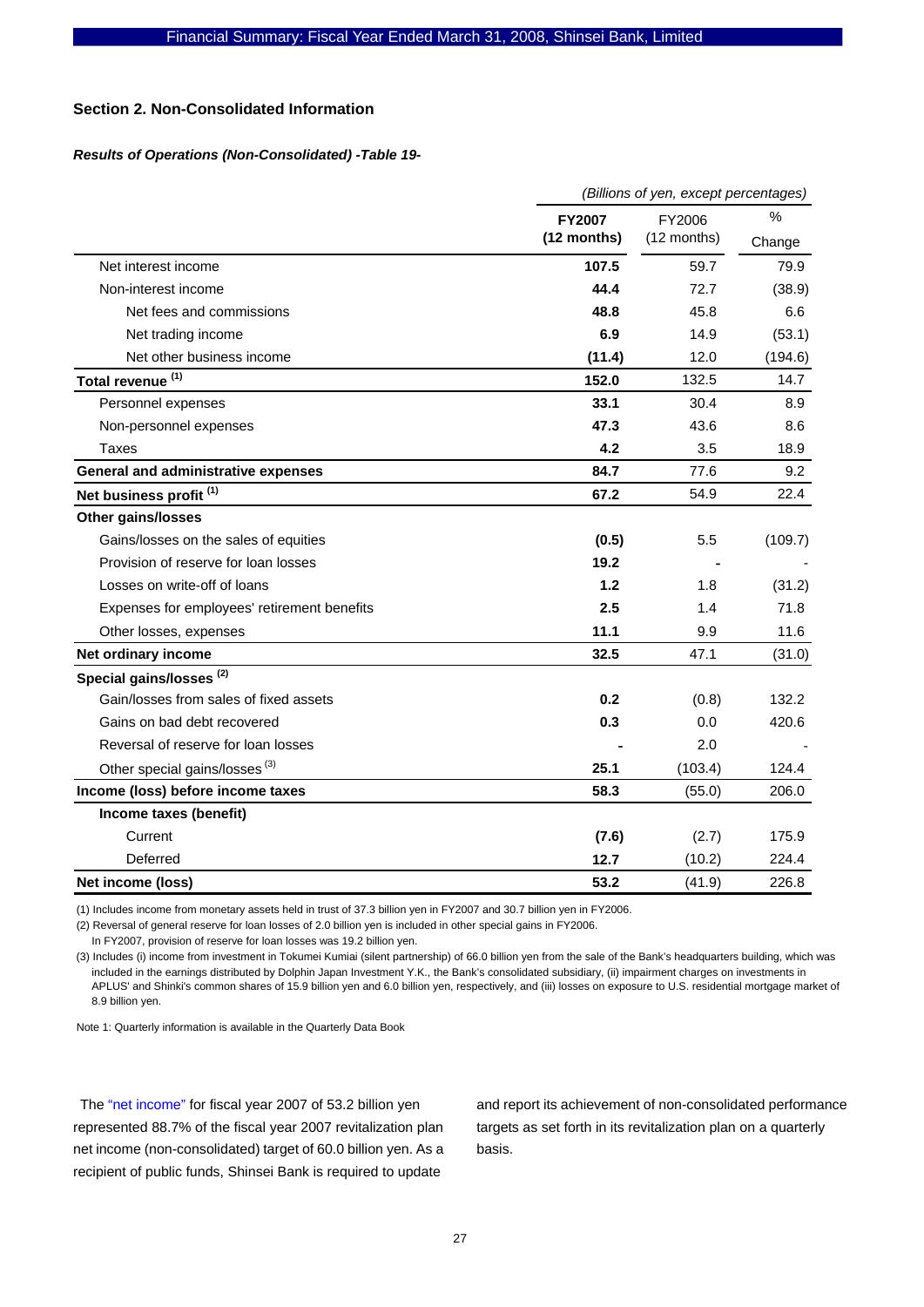# Financial Summary: Fiscal Year Ended March 31, 2008, Shinsei Bank, Limited

# *Net Credit Costs (Non-Consolidated) -Table 20-*

|               | (Billions of yen, except percentages) |          |
|---------------|---------------------------------------|----------|
| <b>FY2007</b> | FY2006                                | $\%$     |
| $(12$ months) | $(12$ months)                         | Change   |
| 1.2           | 1.8                                   | (31.2)   |
| 19.2          | (2.0)                                 | 1,022.7  |
| 23.8          | 5.2                                   | 357.5    |
| (4.6)         | (7.3)                                 | 36.6     |
|               |                                       |          |
| 0.0           | 0.0                                   | 69.4     |
| 20.5          | (0.1)                                 | 10,424.8 |
|               |                                       |          |

Note 1: Quarterly information is available in the Quarterly Data Book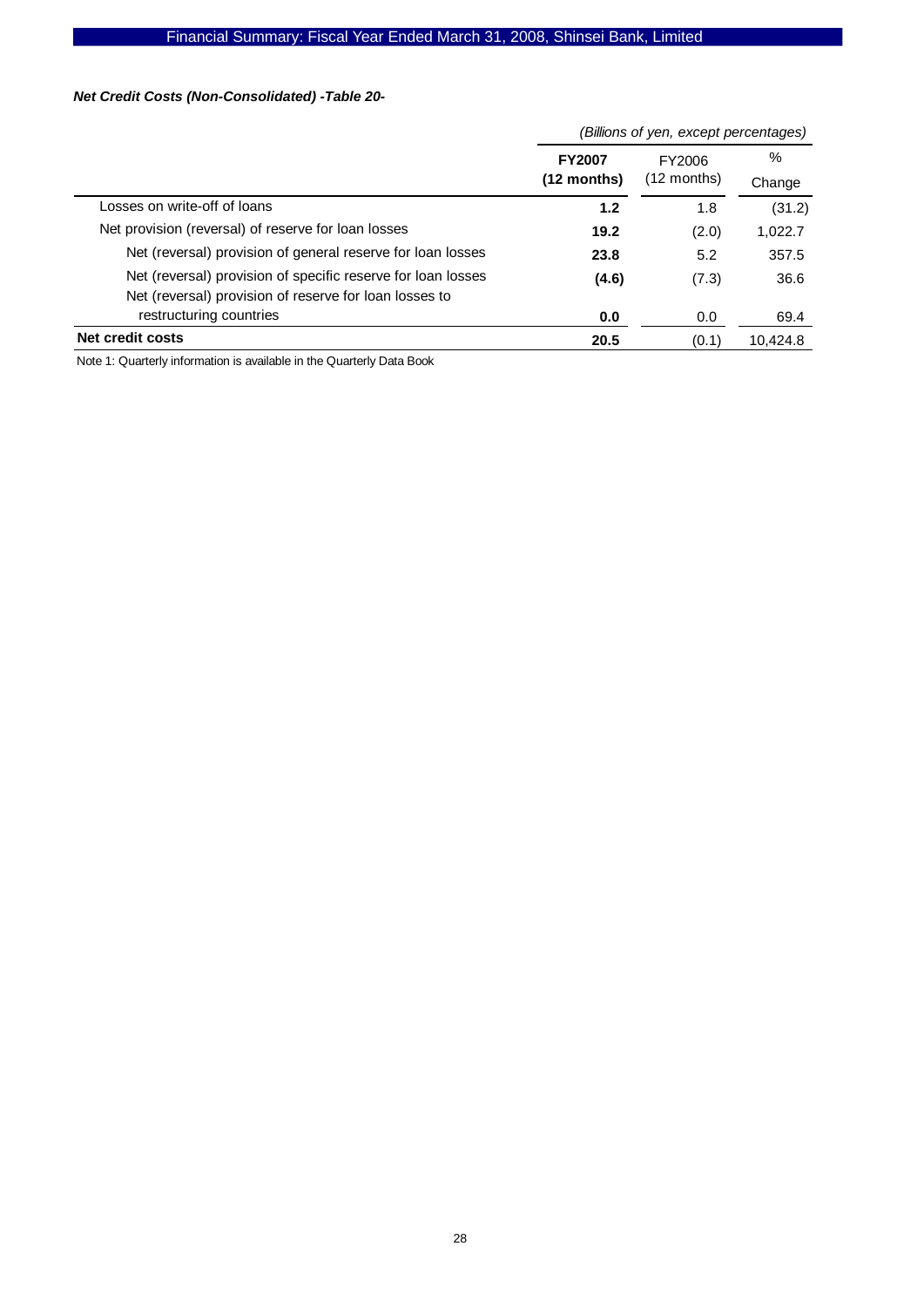### *Interest-Earning Assets and Interest-Bearing Liabilities (Non-Consolidated) -Table 21-*

|                                                         |         |                       |            |         |                       |                     | (Billions of yen, except percentages) |                               |                     |
|---------------------------------------------------------|---------|-----------------------|------------|---------|-----------------------|---------------------|---------------------------------------|-------------------------------|---------------------|
|                                                         |         | FY2007<br>(12 months) |            |         | FY2006<br>(12 months) |                     |                                       | 1st Half FY2007<br>(6 months) |                     |
|                                                         | Average |                       | Yield/rate | Average | Yield/rate            |                     | Average                               |                               | Yield/rate          |
|                                                         | balance | Interest              | $(\%)$     | balance | Interest              | (% )                | balance                               | Interest                      | (% )                |
| Interest-earning assets:                                |         |                       |            |         |                       |                     |                                       |                               |                     |
| Cash and due from banks                                 | 158.4   | 4.6                   | 2.96       | 123.5   | 3.6                   | 2.96                | 173.0                                 | 2.9                           | 3.45                |
| Call Ioans                                              | 166.7   | 1.0                   | 0.62       | 70.8    | 0.2                   | 0.29                | 83.3                                  | 0.2                           | 0.63                |
| Receivables under resale agreements                     | 0.7     | 0.0                   | 3.27       |         |                       |                     | 0.0                                   | 0.0                           | 5.21                |
| Collateral related to securities borrowing transactions | 129.4   | 0.9                   | 0.75       | 127.4   | 0.4                   | 0.37                | 65.8                                  | 0.3                           | 1.16                |
| <b>Securities</b>                                       | 2.316.6 | 76.9                  | 3.32       | 2,023.1 | 40.4                  | 1.99                | 2.195.8                               | 27.6                          | 2.51                |
| Loans and bills discounted                              | 5,183.5 | 110.5                 | 2.13       | 4,443.4 | 75.3                  | 1.69                | 5,121.2                               | 53.1                          | 2.07                |
| Other interest-earning assets                           | 161.8   | 5.2                   | 3.23       | 67.7    | 1.7                   | 2.51                | 140.5                                 | 2.1                           | 3.02                |
| Interest rate and funding swaps                         |         | 0.3                   |            |         | 7.1                   | ä,                  |                                       | 0.6                           | ä,                  |
| <b>Total interest-earning assets</b>                    | 8,117.4 | 199.8                 | 2.46       | 6,856.2 | 129.0                 | 1.88                | 7,779.9                               | 87.2                          | 2.24                |
| Interest-bearing liabilities:                           |         |                       |            |         |                       |                     |                                       |                               |                     |
| <b>Deposits</b>                                         | 5.178.7 | 43.5                  | 0.84       | 4,561.5 | 33.2                  | 0.72                | 5,047.2                               | 21.2                          | 0.84                |
| Negotiable certificates of deposit                      | 634.2   | 4.4                   | 0.70       | 332.0   | 1.1                   | 0.35                | 552.3                                 | 1.7                           | 0.63                |
| <b>Debentures</b>                                       | 680.4   | 3.3                   | 0.49       | 797.0   | 3.0                   | 0.37                | 694.1                                 | 1.5                           | 0.45                |
| Call money                                              | 862.2   | 14.9                  | 1.73       | 403.5   | 5.6                   | 1.40                | 796.3                                 | 8.3                           | 2.08                |
| Payable under repurchase agreements                     | 0.1     | 0.0                   | 3.67       |         |                       |                     |                                       |                               |                     |
| Collateral related to securities lending transactions   | 111.2   | 1.1                   | 1.06       | 84.0    | 0.2                   | 0.29                | 98.2                                  | 0.5                           | 1.11                |
| Borrowed money                                          | 286.5   | 3.7                   | 1.32       | 283.4   | 2.1                   | 0.75                | 284.8                                 | 1.6                           | 1.12                |
| Corporate bonds                                         | 564.0   | 24.5                  | 4.35       | 487.3   | 20.7                  | 4.26                | 575.0                                 | 13.3                          | 4.65                |
| Other interest-bearing liabilities                      | 0.3     | 5.0                   | ***        | 0.3     | 11.2                  | n.m. <sup>(1)</sup> | 0.3                                   | 4.1                           | n.m. <sup>(1)</sup> |
| Interest rate and funding swaps                         | Ĭ.      | $\overline{a}$        | ÷          |         | ä,                    | ä,                  |                                       | ä,                            | ä,                  |
| <b>Total interest-bearing liabilities</b>               | 8,317.9 | 100.9                 | 1.21       | 6,949.3 | 77.5                  | 1.11                | 8,048.5                               | 52.4                          | 1.30                |
| Net interest income/yield on interest-earning assets    | 8,117.4 | 98.8                  | 1.21       | 6,856.2 | 51.5                  | 0.75                | 7,779.9                               | 34.7                          | 0.89                |

(1) n.m. is not meaningful.

Note 1: Quarterly information is available in the Quarterly Data Book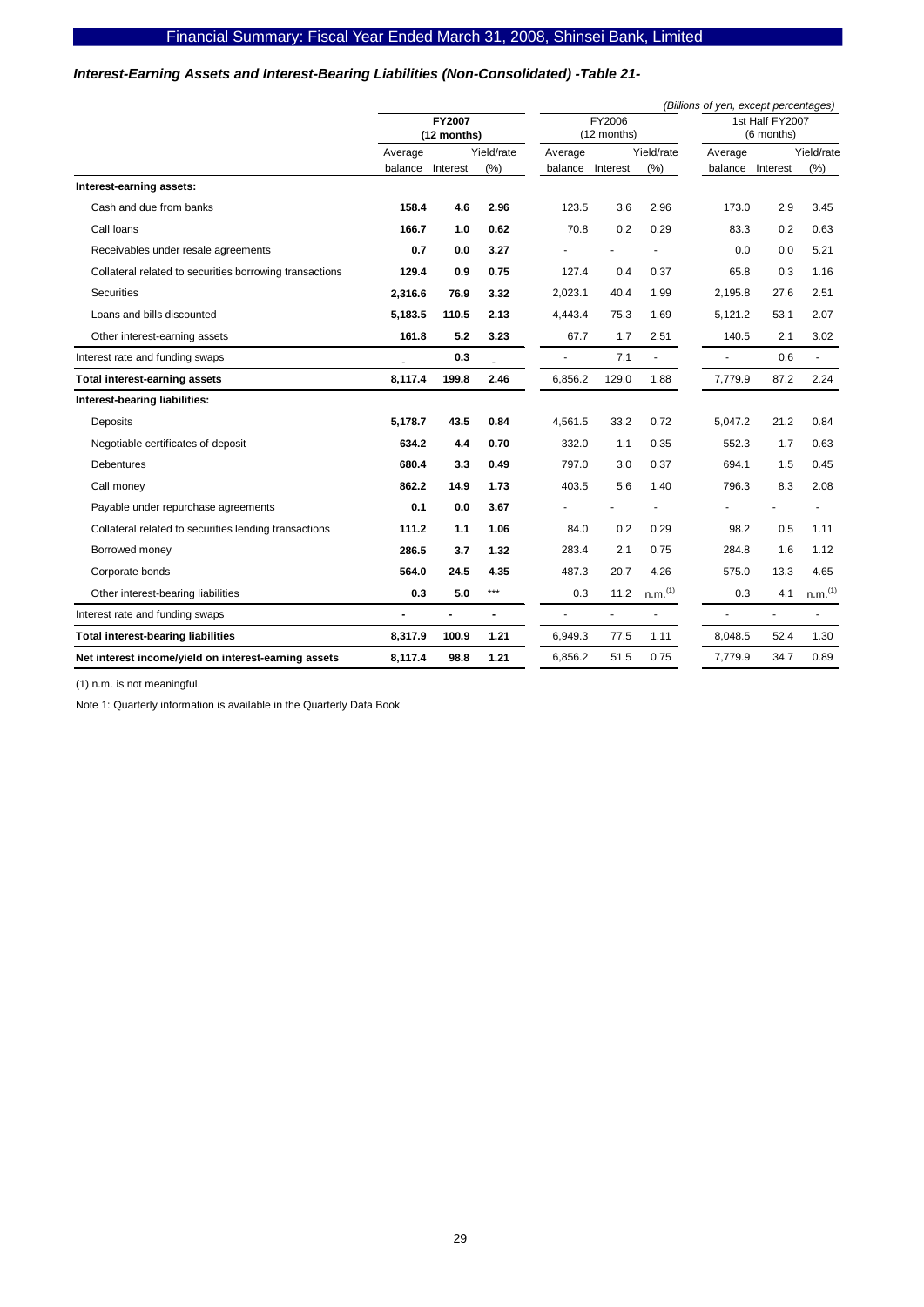#### *Loans (Non-Consolidated)*

### *Risk-Monitored Loans (Non-Consolidated) -Table 22-*

|                                                            |                              |                       |                     |                       | (Billions of yen)   |
|------------------------------------------------------------|------------------------------|-----------------------|---------------------|-----------------------|---------------------|
|                                                            | <b>Mar 31</b><br>2008<br>(a) | Mar 31<br>2007<br>(b) | Change<br>$(a)-(b)$ | Sep 30<br>2007<br>(c) | Change<br>$(a)-(c)$ |
| Loans to bankrupt obligors                                 | 0.5                          | 0.6                   | (0.1)               | 0.3                   | 0.2                 |
| Non-accrual delinguent loans                               | 22.8                         | 10.6                  | 12.2                | 32.7                  | (9.9)               |
| Loans past due for three months or more                    | 0.1                          | 0.0                   | 0.1                 | 6.0                   | (5.9)               |
| Restructured loans                                         | 29.4                         | 16.1                  | 13.3                | 6.4                   | 23.0                |
| Total (A)                                                  | 53.0                         | 27.4                  | 25.6                | 45.6                  | 7.4                 |
| Loans and bills discounted (B)                             | 5,356.3                      | 5,075.2               | 281.1               | 5,335.1               | 21.2                |
| Ratio to total loans and bills discounted (A / B X 100)(%) | 0.99                         | 0.54                  | 0.45                | 0.86                  | 0.13                |
| Reserve for credit losses (C)                              | 93.6                         | 106.9                 | (13.3)              | 100.5                 | (6.9)               |
| Reserve ratio (C / A $X$ 100)(%)                           | 176.5                        | 389.2                 | (212.7)             | 220.4                 | (43.9)              |

#### *Claims Classified under the Financial Revitalization Law (Non-Consolidated) -Table 23-*

|                                                             |                              |                              |                     |                       | (Billions of yen)   |
|-------------------------------------------------------------|------------------------------|------------------------------|---------------------|-----------------------|---------------------|
|                                                             | <b>Mar 31</b><br>2008<br>(a) | <b>Mar 31</b><br>2007<br>(b) | Change<br>$(a)-(b)$ | Sep 30<br>2007<br>(c) | Change<br>$(a)-(c)$ |
| Claims against bankrupt and quasi-bankrupt obligors         | 8.0                          | 0.9                          | 7.1                 | 9.9                   | (1.9)               |
| Doubtful claims                                             | 15.5                         | 10.8                         | 4.8                 | 23.5                  | (7.9)               |
| Substandard claims                                          | 29.6                         | 16.2                         | 13.4                | 12.6                  | 17.0                |
| Total (A)                                                   | 53.1                         | 27.9                         | 25.2                | 45.9                  | 7.2                 |
| Total loans and bills discounted (B)                        | 5.566.0                      | 5,294.6                      | 271.4               | 5,630.1               | (64.1)              |
| Ratio to total loans and bills discounted (A / B X 100) (%) | 0.95                         | 0.53                         | 0.42                | 0.82                  | 0.13                |
| Reserve for credit losses (C)                               | 93.6                         | 106.9                        | (13.3)              | 100.5                 | (6.9)               |
| Reserve ratio $(C / A X 100)(%)$                            | 176.3                        | 383.2                        | (206.9)             | 219.1                 | (42.8)              |
| (Ref. 1) Amount of write-off                                | 34.6                         | 6.4                          | 28.2                | 15.8                  | 18.7                |
| (Ref. 2) Below need caution level                           | 159.3                        | 151.5                        | 7.8                 | 148.4                 | 10.9                |

# *Coverage Ratios for Non-Performing Claims Disclosed under the Financial Revitalization Law (Non-Consolidated) -Table 24-*

|                                                        |                      |                     | Mar 31, 2008             |                                          |                   |                      |      | Mar 31, 2007             |                                          |                   |
|--------------------------------------------------------|----------------------|---------------------|--------------------------|------------------------------------------|-------------------|----------------------|------|--------------------------|------------------------------------------|-------------------|
|                                                        |                      | Amounts of coverage |                          |                                          |                   |                      |      | Amounts of coverage      |                                          |                   |
|                                                        | Amounts<br>of claims |                     | loan losses              | Reserve for Collateral and<br>quarantees | Coverage<br>ratio | Amounts<br>of claims |      | loan losses              | Reserve for Collateral and<br>quarantees | Coverage<br>ratio |
| Claims against bankrupt and<br>quasi-bankrupt obligors | 8.0                  | 8.0                 | $\overline{\phantom{a}}$ | 8.0                                      | 100.0             | 0.9                  | 0.9  | $\overline{\phantom{a}}$ | 0.9                                      | 100.0             |
| Doubtful claims                                        | 15.5                 | 13.5                | 7.7                      | 5.9                                      | 87.1              | 10.8                 | 9.1  | 8.1                      | 1.0                                      | 84.1              |
| Substandard claims                                     | 29.6                 | 11.5                | 9.2                      | 2.3                                      | 38.9              | 16.2                 | 12.2 | 6.5                      | 5.6                                      | 75.0              |
| Total                                                  | 53.1                 | 33.0                | 16.9                     | 16.2                                     | 62.2              | 27.9                 | 22.1 | 14.6                     | 7.5                                      | 79.3              |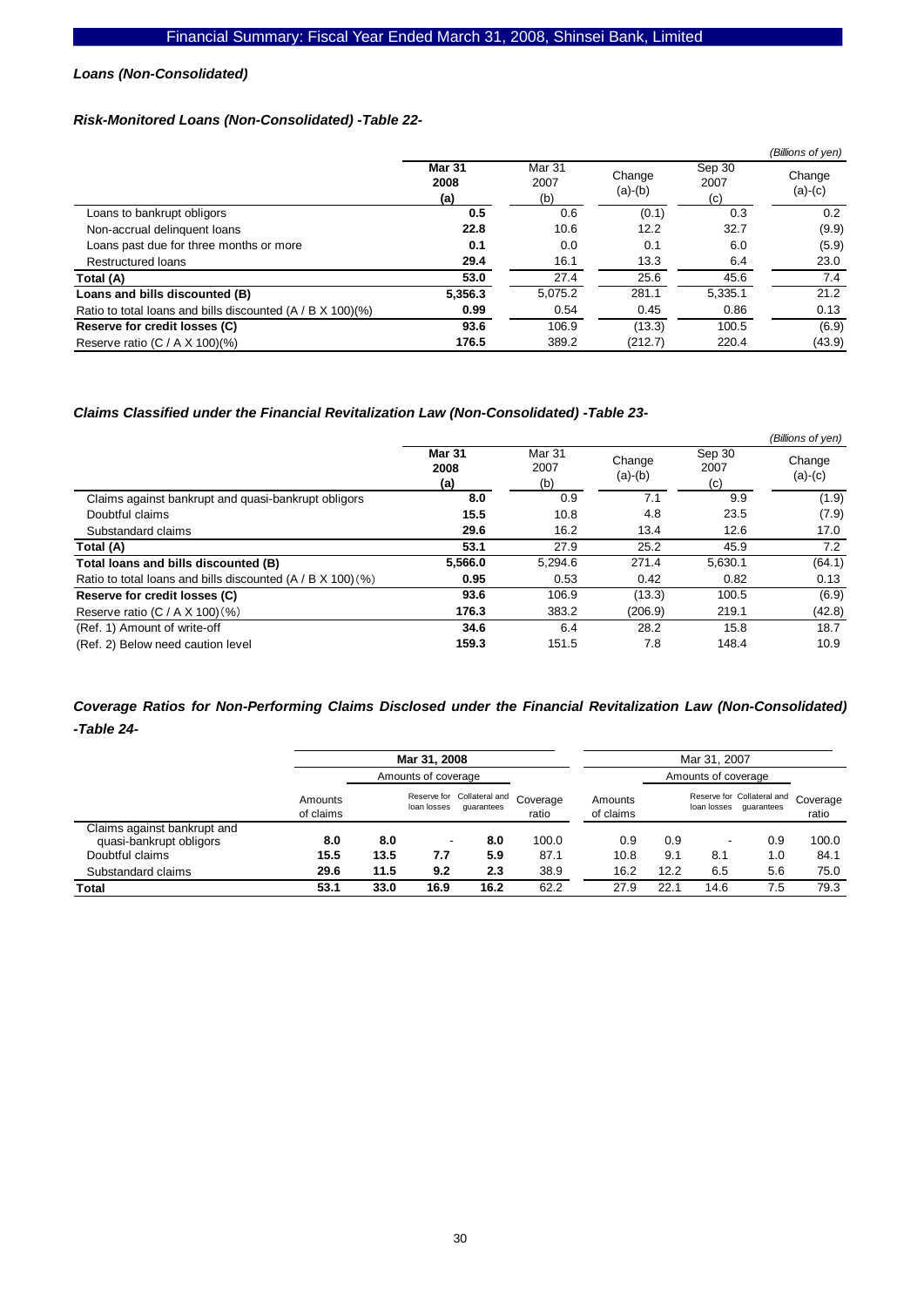# Financial Summary: Fiscal Year Ended March 31, 2008, Shinsei Bank, Limited

### *Reserve for Credit Losses (Non-Consolidated) -Table 25-*

|                                              |                              |                              |                     |                       | (Billions of yen)   |
|----------------------------------------------|------------------------------|------------------------------|---------------------|-----------------------|---------------------|
|                                              | <b>Mar 31</b><br>2008<br>(a) | <b>Mar 31</b><br>2007<br>(b) | Change<br>$(a)-(b)$ | Sep 30<br>2007<br>(c) | Change<br>$(a)-(c)$ |
| Reserve for credit losses                    | 67.6                         | 74.5                         | (6.9)               | 67.1                  | 0.5                 |
| General reserve for loan losses              | 57.9                         | 65.4                         | (7.5)               | 48.0                  | 9.9                 |
| Specific reserve for loan losses             | 9.6                          | 9.1                          | 0.5                 | 19.0                  | (9.4)               |
| Reserve for loans to restructuring countries | 0.0                          | 0.0                          | 0.0                 | 0.0                   | 0.0                 |
| Specific reserve for other credit losses     | 26.0                         | 32.4                         | (6.4)               | 33.4                  | (7.4)               |
| Total reserve for credit losses              | 93.6                         | 106.9                        | (13.3)              | 100.5                 | (6.9)               |

### *Housing Loans (Non-Consolidated) -Table 26-*

|               |        |        |           |        | (Billions of yen) |
|---------------|--------|--------|-----------|--------|-------------------|
|               | Mar 31 | Mar 31 |           | Sep 30 |                   |
|               | 2008   | 2007   | Change    | 2007   | Change            |
|               | (a     | (b)    | $(a)-(b)$ | (c)    | $(a)-(c)$         |
| Housing loans | 811.1  | 562.2  | 248.9     | 692.4  | 118.7             |

# *Loans to Small- and Medium-Sized Entities (SMEs) (Non-Consolidated) -Table 27-*

|                                                  |               |         |           | (Billions of yen, except percentages) |           |
|--------------------------------------------------|---------------|---------|-----------|---------------------------------------|-----------|
|                                                  | <b>Mar 31</b> | Mar 31  |           | Sep 30                                |           |
|                                                  | 2008          | 2007    | Change    | 2007                                  | Change    |
|                                                  | (a)           | (b)     | $(a)-(b)$ | (c)                                   | $(a)-(c)$ |
| Loans to small- and medium-sized entities (SMEs) | 3.001.6       | 2.881.2 | 120.4     | 3.046.6                               | (45.0)    |
| % of loans to small- and medium-sized entities   | 56.9          | 57.8    | (0.9)     | 58.2                                  | (1.3)     |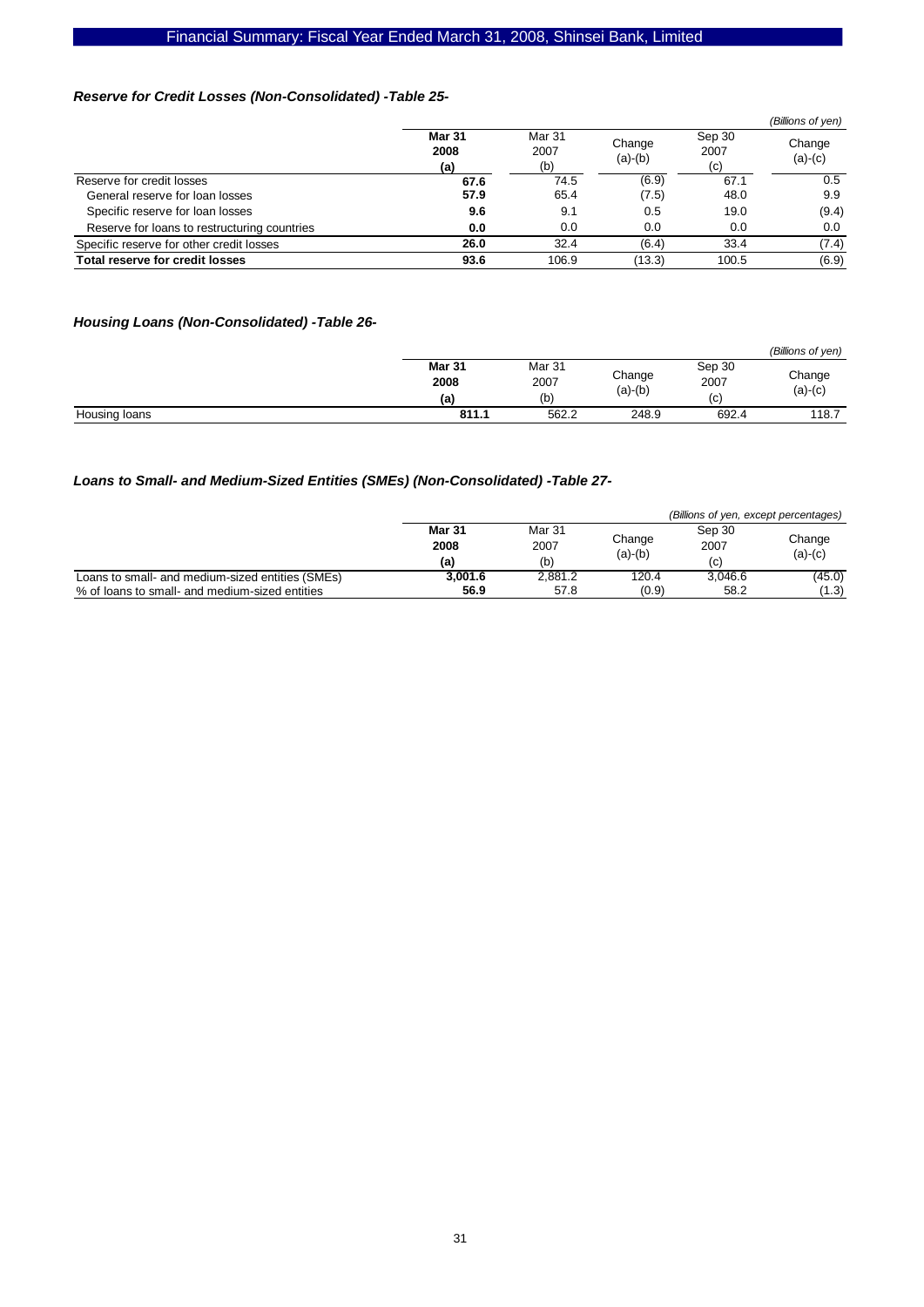#### *Securities, Derivatives, Employees' Retirement Benefit (Non-Consolidated)*

### *Marketable Securities, at Fair Value (Non-Consolidated) -Table 28-*

|                              |            |                                      |       |                                                        |            |                                      |                                  | (Billions of yen)                 |
|------------------------------|------------|--------------------------------------|-------|--------------------------------------------------------|------------|--------------------------------------|----------------------------------|-----------------------------------|
|                              |            | Mar 31, 2008                         |       |                                                        |            | Mar 31, 2007                         |                                  |                                   |
|                              |            | Net unrealized gain (loss) (a) - (b) |       |                                                        |            | Net unrealized gain (loss) (a) - (b) |                                  |                                   |
|                              | Fair value |                                      | Gross | Gross<br>unrealized unrealized<br>gains (a) losses (b) | Fair value |                                      | Gross<br>unrealized<br>gains (a) | Gross<br>unrealized<br>losses (b) |
| Equity securities (domestic) | 13.0       | (3.1)                                | 0.3   | 3.4                                                    | 14.1       | (0.2)                                | 0.5                              | 0.8                               |
| Bonds (domestic)             | 545.5      | (3.4)                                | 1.0   | 4.4                                                    | 571.1      | (3.3)                                | 0.4                              | 3.7                               |
| Other $(1)$                  | 487.6      | (28.6)                               | 8.4   | 37.1                                                   | 413.8      | 10.5                                 | 11.3                             | 0.7                               |
| <b>Other Securities</b>      | 1.046.2    | (35.1)                               | 9.9   | 45.1                                                   | 999.1      | 6.9                                  | 12.3                             | 5.4                               |

(1) "Other" mainly consists of foreign debt securities.

#### *Hedge-Accounting Derivative Transactions (Non-Consolidated) -Table 29-*

|                                   |                   |                           |                 | (Billions of yen) |
|-----------------------------------|-------------------|---------------------------|-----------------|-------------------|
|                                   |                   | Mar 31, 2008              |                 |                   |
| <b>Notional Principal Amount</b>  | 1 year<br>or less | Over 1 year to<br>5 years | Over<br>5 years | Total             |
| Interest rate swaps:              |                   |                           |                 |                   |
| Receive fixed and pay floating    | 0.9               | 389.4                     | 236.4           | 626.8             |
| Receive floating and pay fixed    | 54.9              | 399.0                     | 169.0           | 622.9             |
| Receive floating and pay floating | $\blacksquare$    | $\blacksquare$            | $\blacksquare$  |                   |
| Total notional principal amount   | 55.8              | 788.4                     | 405.4           | 1,249.7           |
| Currency swaps                    | 268.6             | 296.3                     | 373.5           | 938.5             |
| Total notional principal amount   | 268.6             | 296.3                     | 373.5           | 938.5             |

#### *Employees' Retirement Benefit (Non-Consolidated) -Table 30-*

### **Projected benefit obligation**

|                                                     |     | (Billions of yen) |
|-----------------------------------------------------|-----|-------------------|
|                                                     |     | Mar 31, 2008      |
| Projected benefit obligation                        | (A) | 53.1              |
| (Discount rate)                                     |     | $(2.2\%)$         |
| Fair value of plan assets                           | (B) | 47.4              |
| Prepaid pension cost                                | (C) | (4.2)             |
| Unrecognized prior service cost                     | (D) | (3.0)             |
| Unrecognized net actuarial losses                   | E)  | 7.1               |
| Other (Unrecognized obligation at transition, etc.) | (F) | 4.2               |
| Reserve for retirement benefits (A-B-C-D-E-F)       |     | 1.5               |

#### **Pension Expenses**

| (Billions of yen)            |
|------------------------------|
| <b>FY2007</b><br>(12 months) |
| 2.2                          |
| 1.1                          |
| (1.1)                        |
| (0.3)                        |
| 0.9                          |
| 0.6                          |
| 1.2                          |
| 4.6                          |
|                              |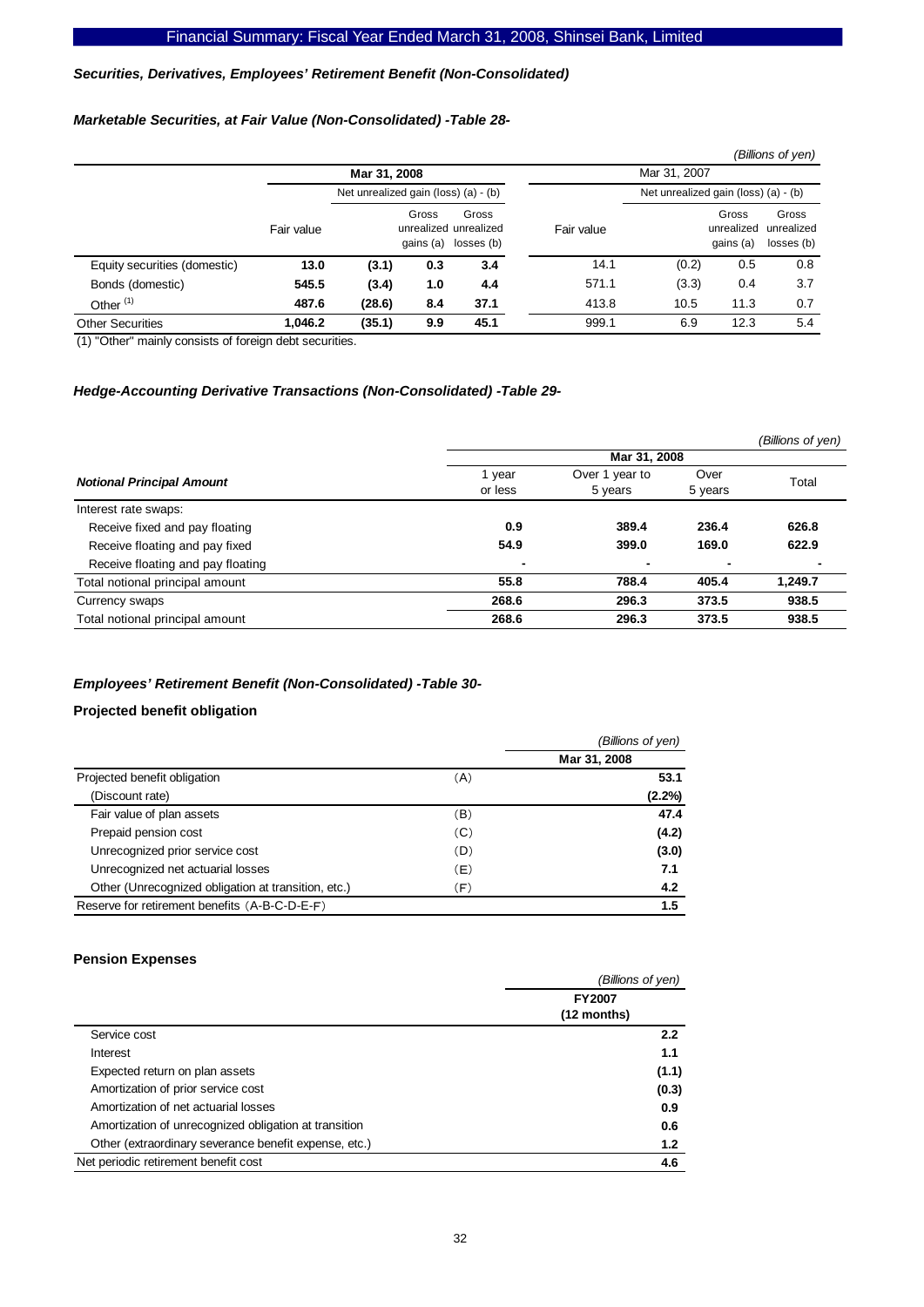# *Capital Adequacy Data (Non-Consolidated) -Table 31-*  (1)

| (Billions of yen, except percentages) |         |         |  |  |
|---------------------------------------|---------|---------|--|--|
| <b>Mar 31</b>                         | Mar 31  | Sep 30  |  |  |
| 2008                                  | 2007    | 2007    |  |  |
| 845.7                                 | 813.6   | 804.0   |  |  |
| 450.8                                 | 466.8   | 471.7   |  |  |
| (92.7)                                | (86.8)  | (91.7)  |  |  |
| 1,203.8                               | 1,193.7 | 1,184.1 |  |  |
| 7,893.4                               | 6,351.0 | 7,349.6 |  |  |
| 15.25%                                | 18.79%  | 16.11%  |  |  |
| 10.71%                                | 12.81%  | 10.94%  |  |  |
|                                       |         |         |  |  |

(1) Calculated by new standard (BaseI II, F-IRB)

(2) Consolidated total required capital is 432.2 billion yen as at March 31, 2008, and 361.3 billion yen as at March 31, 2007.

Note 1: Quarterly information is available in the Quarterly Data Book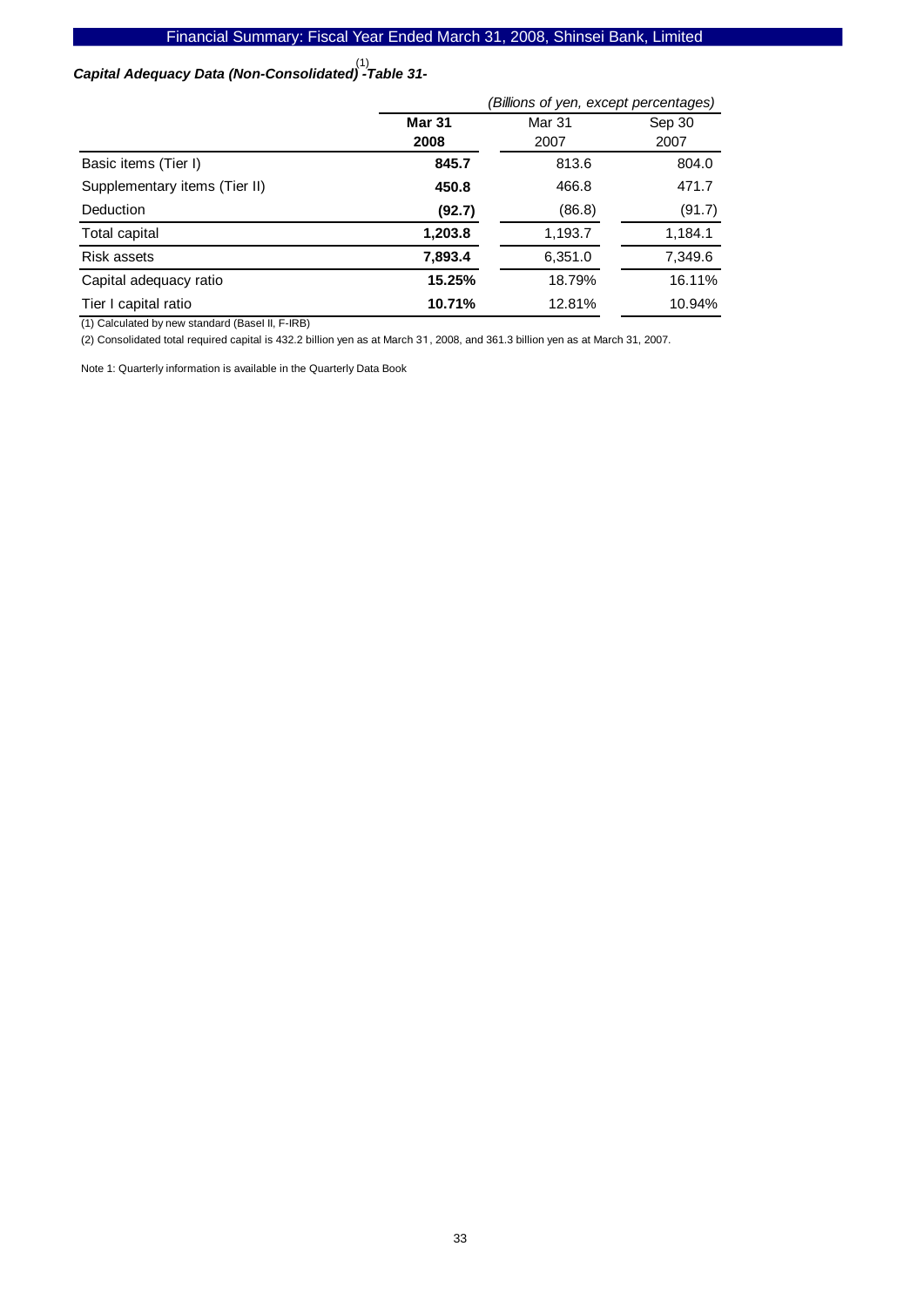# *Non-Consolidated Statements of Operations (Unaudited)*

|                                        |               |           | (Millions of yen, except percentages) |        |  |
|----------------------------------------|---------------|-----------|---------------------------------------|--------|--|
|                                        | <b>FY2007</b> | FY2006    | Change                                |        |  |
|                                        |               |           | Amount                                | $\%$   |  |
| Total interest income                  | 199,803       | 129,046   | 70,757                                | 54.8   |  |
| Interest on loans and bills discounted | 110,567       | 75,357    | 35,210                                | 46.7   |  |
| Interest and dividends on securities   | 76,969        | 40,427    | 36,542                                | 90.4   |  |
| Other interest income                  | 12,266        | 13,262    | (996)                                 | (7.5)  |  |
| Fees and commissions income            | 27,459        | 28,198    | (739)                                 | (2.6)  |  |
| <b>Trading profits</b>                 | 7,133         | 15,339    | (8, 206)                              | (53.5) |  |
| Other business income                  | 3,845         | 18,661    | (14, 816)                             | (79.4) |  |
| Other ordinary income                  | 41,442        | 40,787    | 655                                   | 1.6    |  |
| <b>Ordinary income</b>                 | 279,684       | 232,034   | 47,650                                | 20.5   |  |
| Total interest expenses                | 100,993       | 77,534    | 23,459                                | 30.3   |  |
| Interest on deposits                   | 43,560        | 33,276    | 10,284                                | 30.9   |  |
| Interest on debentures                 | 3,398         | 3,009     | 389                                   | 12.9   |  |
| Other interest expenses                | 54,034        | 41,247    | 12,787                                | 31.0   |  |
| Fees and commissions expenses          | 15,960        | 13,164    | 2,796                                 | 21.2   |  |
| <b>Trading losses</b>                  | 142           | 436       | (294)                                 | (67.4) |  |
| Other business expenses                | 15,202        | 6,561     | 8,641                                 | 131.7  |  |
| General and administrative expenses    | 85,681        | 77,865    | 7,816                                 | 10.0   |  |
| Other ordinary expenses                | 29,174        | 9,325     | 19,849                                | 212.9  |  |
| <b>Ordinary expenses</b>               | 247,155       | 184,888   | 62,267                                | 33.7   |  |
| Net ordinary income                    | 32,528        | 47,146    | (14, 618)                             | (31.0) |  |
| Special gains                          | 67,699        | 14,385    | 53,314                                | 370.6  |  |
| Special losses                         | 41,910        | 116,546   | (74, 636)                             | (64.0) |  |
| Income (loss) before income taxes      | 58,317        | (55,015)  | 113,332                               |        |  |
| Income taxes (benefit)                 |               |           |                                       |        |  |
| Current                                | (7,666)       | (2,779)   | (4,887)                               | 175.9  |  |
| Deferred                               | 12,780        | (10, 276) | 23,056                                |        |  |
| Net income (loss)                      | 53,203        | (41,960)  | 95,163                                |        |  |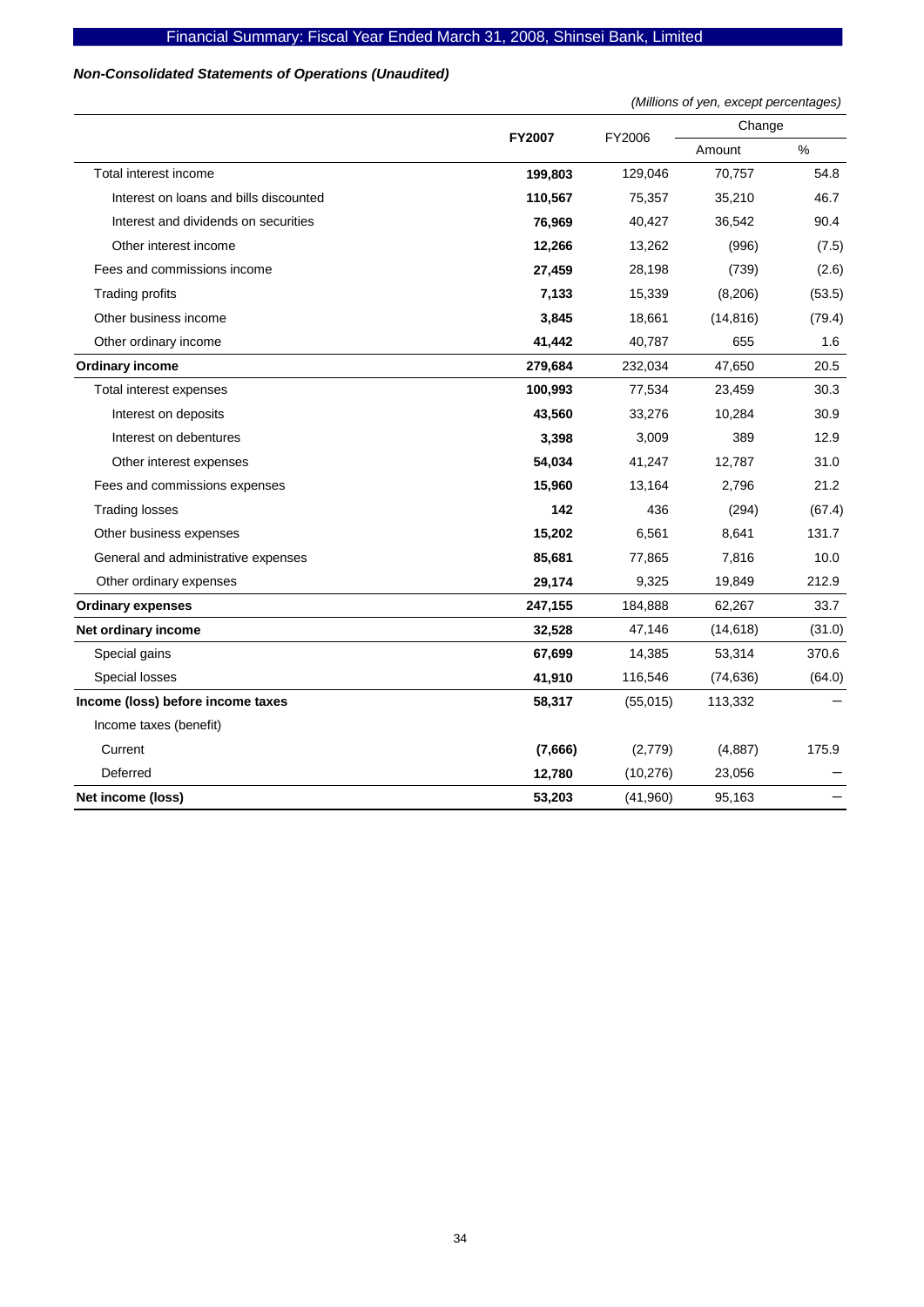# *Non-Consolidated Balance Sheets (Unaudited)*

# **Assets (Non-Consolidated)**

|                                                         |                |                           | (Millions of yen) |
|---------------------------------------------------------|----------------|---------------------------|-------------------|
|                                                         | Mar 31<br>2008 | Mar <sub>31</sub><br>2007 | Change<br>a-b     |
|                                                         | a              | b                         | Amount            |
| < <assets>&gt;</assets>                                 |                |                           |                   |
| Cash and due from banks                                 | 272,940        | 190,003                   | 82,937            |
| Call loans                                              |                | 43,100                    | (43, 100)         |
| Receivables under resale agreements                     | 2,014          |                           | 2,014             |
| Collateral related to securities borrowing transactions | 13,850         | 11,050                    | 2,800             |
| Other monetary claims purchased                         | 161,344        | 69,856                    | 91,488            |
| <b>Trading assets</b>                                   | 275,136        | 284,137                   | (9,001)           |
| Monetary assets held in trust                           | 606,018        | 687,346                   | (81, 328)         |
| <b>Securities</b>                                       | 2,300,303      | 2,062,064                 | 238,239           |
| Valuation allowance for investments                     | (3, 370)       | (15,908)                  | 12,538            |
| Loans and bills discounted                              | 5,356,363      | 5,075,281                 | 281,082           |
| Foreign exchanges                                       | 17,852         | 15,047                    | 2,805             |
| Other assets                                            | 577,856        | 325,654                   | 252,202           |
| Premises and equipment                                  | 20,895         | 20,768                    | 127               |
| Intangible fixed assets                                 | 14,560         | 13,475                    | 1,085             |
| Deferred issuance expenses for debentures               | 125            | 103                       | 22                |
| Deferred tax assets                                     | 14,697         | 35,559                    | (20, 862)         |
| Customers' liabilities for acceptances and guarantees   | 11,746         | 18,357                    | (6,611)           |
| Reserve for credit losses                               | (93, 662)      | (106, 977)                | 13,315            |
| <b>Total assets</b>                                     | 9,548,673      | 8,728,921                 | 819,752           |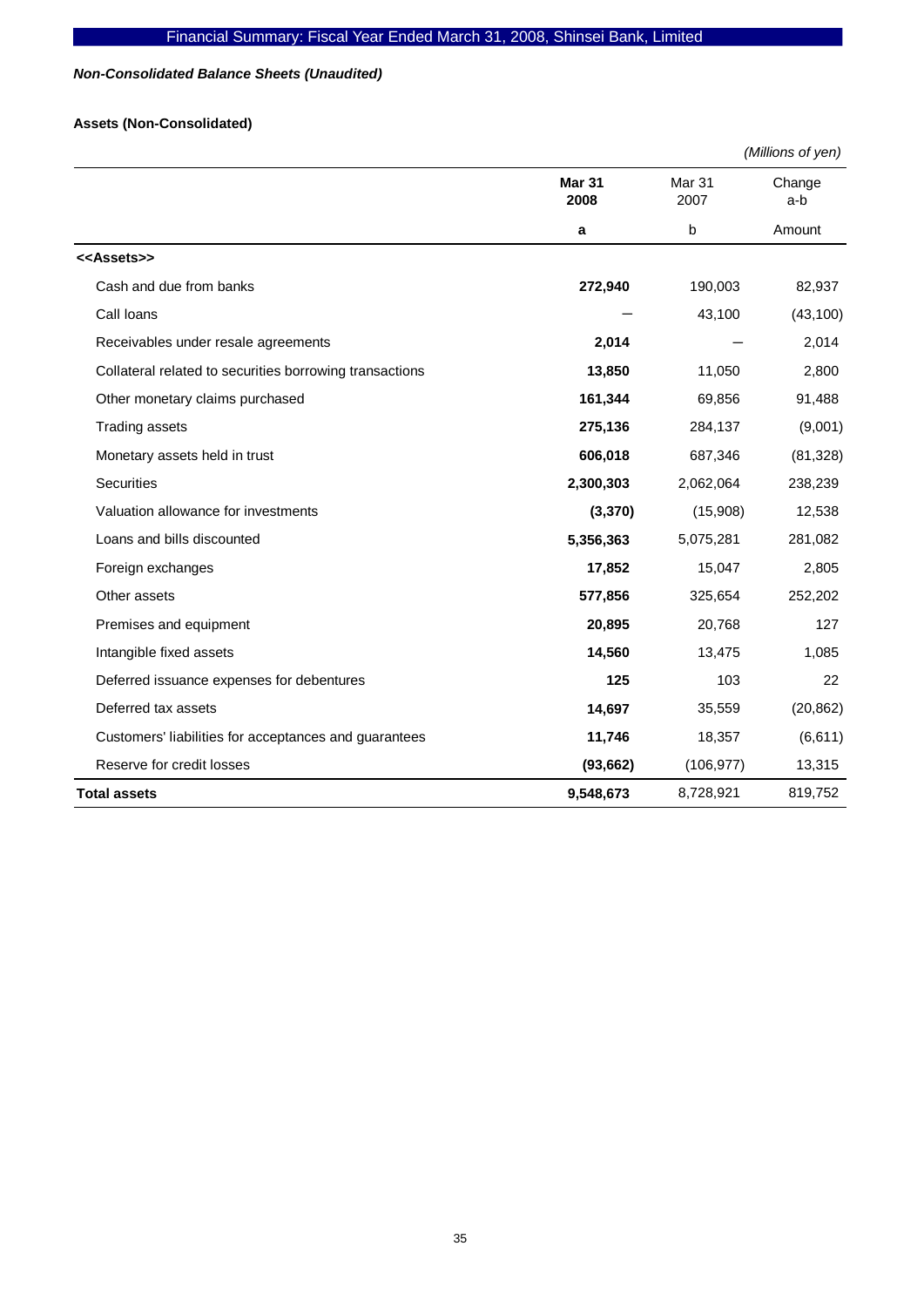# **Liabilities and Equity (Non-Consolidated)**

|                                                            |               |           | (Millions of yen) |
|------------------------------------------------------------|---------------|-----------|-------------------|
|                                                            | <b>Mar 31</b> | Mar 31    | Change            |
|                                                            | 2008          | 2007      | a-b               |
| < <liabilities>&gt;</liabilities>                          | a             | b         | Amount            |
|                                                            |               |           |                   |
| Deposits                                                   | 5,287,941     | 4,991,263 | 296,678           |
| Negotiable certificates of deposit                         | 577,189       | 480,199   | 96,990            |
| <b>Debentures</b>                                          | 663,134       | 703,908   | (40, 774)         |
| Call money                                                 | 632,117       | 692,792   | (60, 675)         |
| Collateral related to securities lending transactions      | 148,421       | 8,333     | 140,088           |
| <b>Trading liabilities</b>                                 | 203,716       | 87,361    | 116,355           |
| Borrowed money                                             | 304,078       | 276,760   | 27,318            |
| Foreign exchanges                                          | 269           | 397       | (128)             |
| Corporate bonds                                            | 519,902       | 562,457   | (42, 555)         |
| Other liabilities                                          | 450,643       | 237,614   | 213,029           |
| Accrued employees' bonuses                                 | 10,341        | 9,850     | 491               |
| Reserve for retirement benefits                            | 1,554         | 756       | 798               |
| Reserve for losses on disposal of premises and equipment   | 4,913         |           | 4,913             |
| Acceptances and guarantees                                 | 11,746        | 18,357    | (6,611)           |
| <b>Total liabilities</b>                                   | 8,815,970     | 8,070,054 | 745,916           |
| < <equity>&gt;</equity>                                    |               |           |                   |
| Shareholders' equity:                                      |               |           |                   |
| Capital stock                                              | 476,296       | 451,296   | 25,000            |
| Capital surplus                                            | 43,558        | 18,558    | 25,000            |
| Additional paid-in capital                                 | 43,558        | 18,558    | 25,000            |
| Retained earnings                                          | 317,276       | 267,144   | 50,132            |
| Legal reserve                                              | 9,880         | 9,266     | 614               |
| Other retained earnings                                    | 307,395       | 257,878   | 49,517            |
| Unappropriated retained earnings                           | 307,395       | 257,878   | 49,517            |
| Treasury stock, at cost                                    | (72, 557)     | (72, 555) | (2)               |
| Total shareholders' equity                                 | 764,573       | 664,444   | 100,129           |
| Net unrealized gain (loss):                                |               |           |                   |
| Unrealized gain (loss) on available-for-sale securities    | (35, 024)     | 4,181     | (39, 205)         |
| Deferred gain (loss) on derivatives under hedge accounting | 1,896         | (10, 275) | 12,171            |
| Total net unrealized gain (loss)                           | (33, 128)     | (6,094)   | (27, 034)         |
| Stock acquisition rights                                   | 1,257         | 517       | 740               |
| <b>Total equity</b>                                        | 732,703       | 658,866   | 73,837            |
| <b>Total liabilities and equity</b>                        | 9,548,673     | 8,728,921 | 819,752           |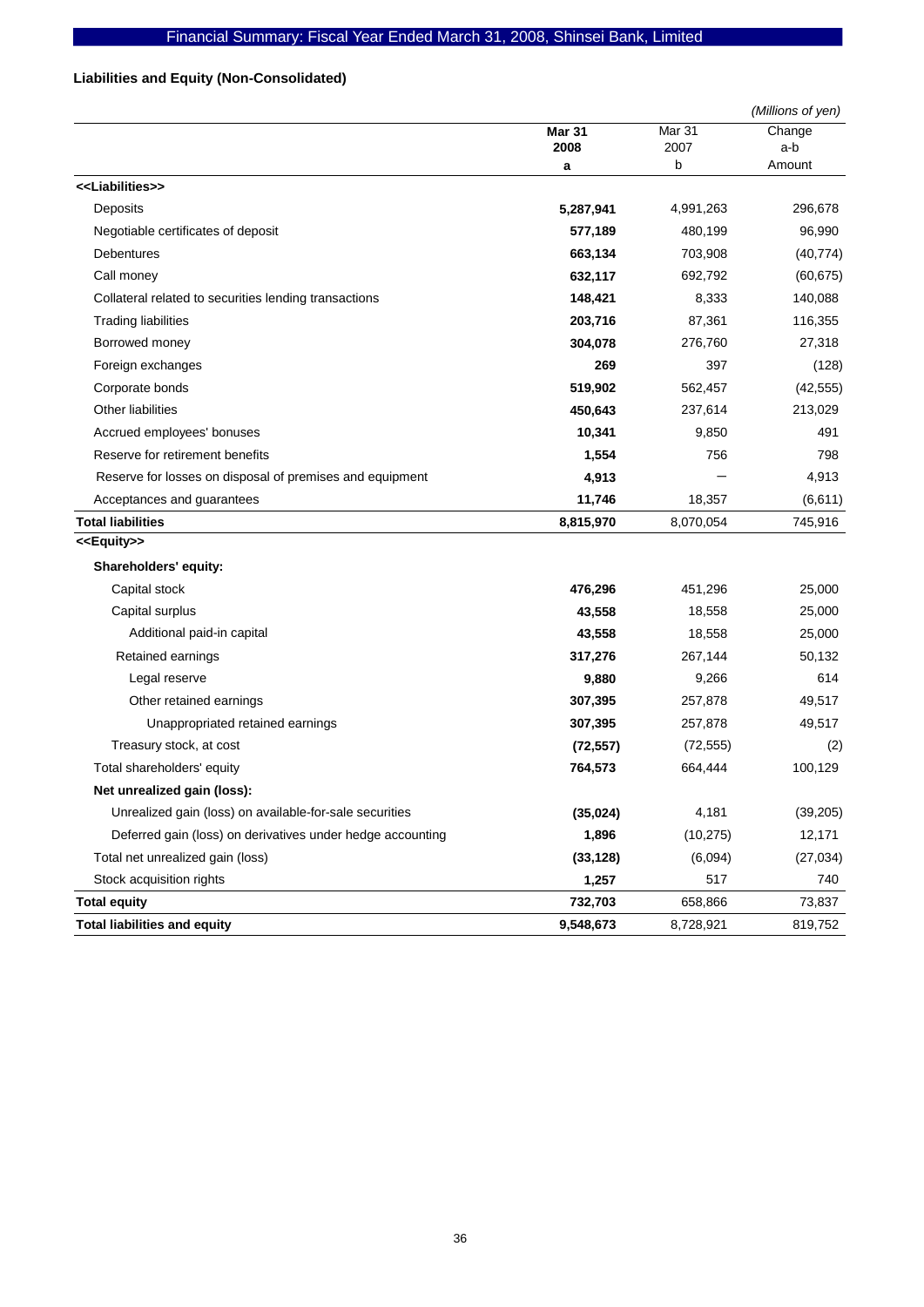# *Non-Consolidated Statements of Changes in Equity (Non-Consolidated)*

| For the fiscal years ended March 31, 2008              |               |                                |                       |                                   |                                                                 |                                   |                               | (Millions of yen)                   |
|--------------------------------------------------------|---------------|--------------------------------|-----------------------|-----------------------------------|-----------------------------------------------------------------|-----------------------------------|-------------------------------|-------------------------------------|
|                                                        |               |                                |                       | Shareholders' equity              |                                                                 |                                   |                               |                                     |
|                                                        |               |                                | Capital surplus       |                                   | Retained earnings                                               |                                   |                               |                                     |
|                                                        | Capital stock | Additional paid-<br>in capital | Total capital surplus | Appropriated for<br>regal reserve | Other retained<br>earnings<br>Earned surplus<br>brought forward | <b>Total retained</b><br>earnings | Treasury<br>stock, at<br>cost | Total of<br>shareholders'<br>equity |
| Balance at beginning of period                         | 451,296       | 18,558                         | 18,558                | 9,266                             | 257,878                                                         | 267,144                           | (72, 555)                     | 664,444                             |
| Changes in amounts during the period                   |               |                                |                       |                                   |                                                                 |                                   |                               |                                     |
| Shares issued in the year                              | 25,000        | 25,000                         | 25,000                |                                   |                                                                 |                                   |                               | 50,000                              |
| Dividends from surplus                                 |               |                                |                       | 614                               | (3,686)                                                         | (3,072)                           |                               | (3,072)                             |
| Net income                                             |               |                                |                       |                                   | 53,203                                                          | 53,203                            |                               | 53,203                              |
| Acquisition of treasury stock                          |               |                                |                       |                                   |                                                                 |                                   | (1)                           | (1)                                 |
| Net change of items other than<br>shareholders' equity |               |                                |                       |                                   |                                                                 |                                   |                               |                                     |
| Total changes during the period                        | 25,000        | 25,000                         | 25,000                | 614                               | 49,517                                                          | 50,131                            | (1)                           | 100,129                             |
| Balance at end of period                               | 476,296       | 43,558                         | 43,558                | 9,880                             | 307,395                                                         | 317,276                           | (72, 557)                     | 764,573                             |

|                                                        | Net unrealized gain/loss and translation adjustments                             |                                                        |                                                                     |                             |                  |
|--------------------------------------------------------|----------------------------------------------------------------------------------|--------------------------------------------------------|---------------------------------------------------------------------|-----------------------------|------------------|
|                                                        | Net unrealized<br>gain/loss on securities<br>available-for-sale, net<br>of taxes | Net deferred<br>gain/loss on<br>hedge, net of<br>taxes | Total net unrealized<br>gain/loss and<br>translation<br>adjustments | Stock<br>acquisition rights | Total net assets |
| Balance at beginning of period                         | 4,181                                                                            | (10, 275)                                              | (6,094)                                                             | 517                         | 658,866          |
| Changes in amounts during the period                   |                                                                                  |                                                        |                                                                     |                             |                  |
| Shares issued in the year                              |                                                                                  |                                                        |                                                                     |                             | 50,000           |
| Dividends from surplus                                 |                                                                                  |                                                        |                                                                     |                             | (3,072)          |
| Net income                                             |                                                                                  |                                                        |                                                                     |                             | 53,203           |
| Acquisition of treasury stock                          |                                                                                  |                                                        |                                                                     |                             | (1)              |
| Net change of items other than<br>shareholders' equity | (39, 206)                                                                        | 12,172                                                 | (27, 034)                                                           | 740                         | (26, 293)        |
| Total changes during the period                        | (39, 206)                                                                        | 12,172                                                 | (27, 034)                                                           | 740                         | 73,836           |
| Balance at end of period                               | (35,024)                                                                         | 1,896                                                  | (33, 128)                                                           | 1,257                       | 732,703          |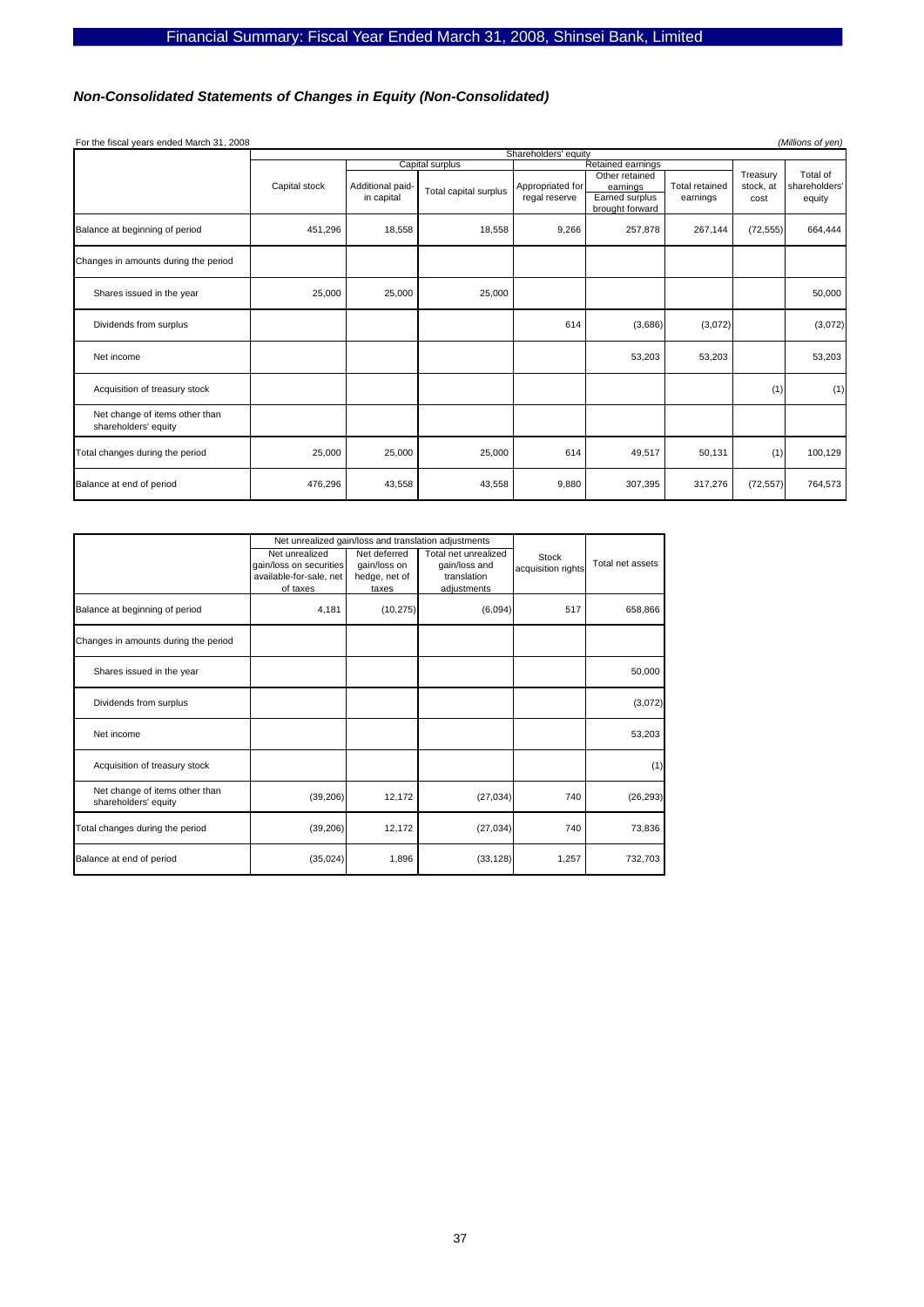### Financial Summary: Fiscal Year Ended March 31, 2008, Shinsei Bank, Limited

# **Section 3. Earnings Forecast (Consolidated and Non-Consolidated) –Table 32-**

|                |                    | (Billions of yen) |
|----------------|--------------------|-------------------|
| (Consolidated) | Fiscal year ending | Fiscal year ended |
|                | Mar. 2009          | Mar. 2008         |
|                | (FY2008)           | (FY2007)          |
|                | <b>Forecast</b>    | Actual            |
| Net income     | 62.0               | 60.1              |

| (Non-Consolidated)                         | Fiscal year ending<br>Mar. 2009<br>(FY2008)<br><b>Forecast</b> | Fiscal year ended<br>Mar. 2008<br>(FY2007)<br>Actual |
|--------------------------------------------|----------------------------------------------------------------|------------------------------------------------------|
| Net business profit <sup>(1)</sup>         | 70.0                                                           | 67.2                                                 |
| Net income                                 | 60.0                                                           | 53.2                                                 |
| Dividends (in yen)                         |                                                                |                                                      |
| Common stock                               | (2)                                                            | 2.94<br>ven                                          |
| Class-A preferred share <sup>(3) (4)</sup> | - yen                                                          | 6.50<br>yen                                          |

(1) Revitalization plan basis

(2) The amount of dividend for common shares for the period ending March 31, 2009 has yet to be determined.

(3) Class-A preferred shares were converted into common shares on March 31, 2008.

(4) There are no longer any preferred shares outstanding.

Above forecasts are based on current assumptions of future events and trends, which may be incorrect. Actual results may differ materially from those in the statements as a result of various factors.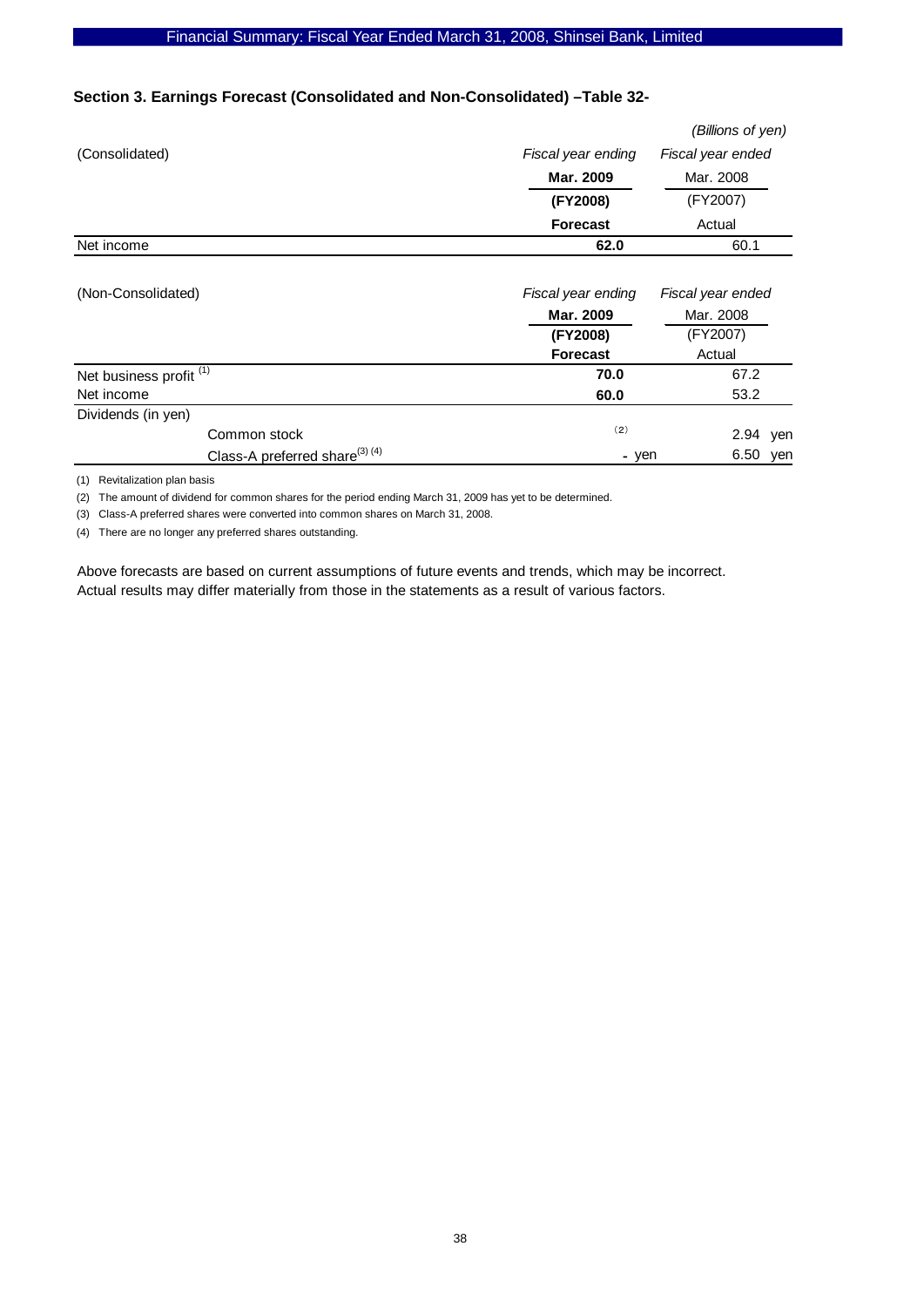# **Section 4. U.S. Residential Mortgage Related Exposure, Securitized Products, Others**

#### *Mark-Downs and Credit Reserves for U.S. Residential Mortgage Exposure (Consolidated) -Table 33-*

|                                             |                                |                                |                              |                              |                              | (Millions of dollars) | (Billions of yen)    |
|---------------------------------------------|--------------------------------|--------------------------------|------------------------------|------------------------------|------------------------------|-----------------------|----------------------|
|                                             | FY2006                         |                                | FY2007                       |                              |                              |                       |                      |
|                                             | $4Q$ (Jan 1 -<br>Mar 31, 2007) | $1Q$ (Apr 1 -<br>Jun 30, 2007) | 2Q (Jul 1 -<br>Sep 30, 2007) | 3Q (Oct 1 -<br>Dec 31, 2007) | 4Q (Jan 1 -<br>Mar 31, 2008) | <b>Total</b>          | Total <sup>(1)</sup> |
| Mark-downs                                  | 11                             | 17                             | 48                           | 40                           | 52 <sup>1</sup>              | 157.1                 | 15.6                 |
| Credit reserves (recoveries) <sup>(2)</sup> | 81                             | $\mathbf 0$                    | 107                          | (11)                         | 38.                          | 134.6                 | 13.4                 |
| Total                                       | 19 <sup>l</sup>                | 17                             | 155                          | 29                           | 90                           | 291.8                 | 29.1                 |

(1) The amount of credit reserves during fiscal year 2007 reflects adjustments due to different exchange rates

(March 31, 2007: 117.78 yen per US dollar, March 31, 2008: 99.73 yen/dollar).

(2) Includes 2.1 billion yen of losses on a sale of security.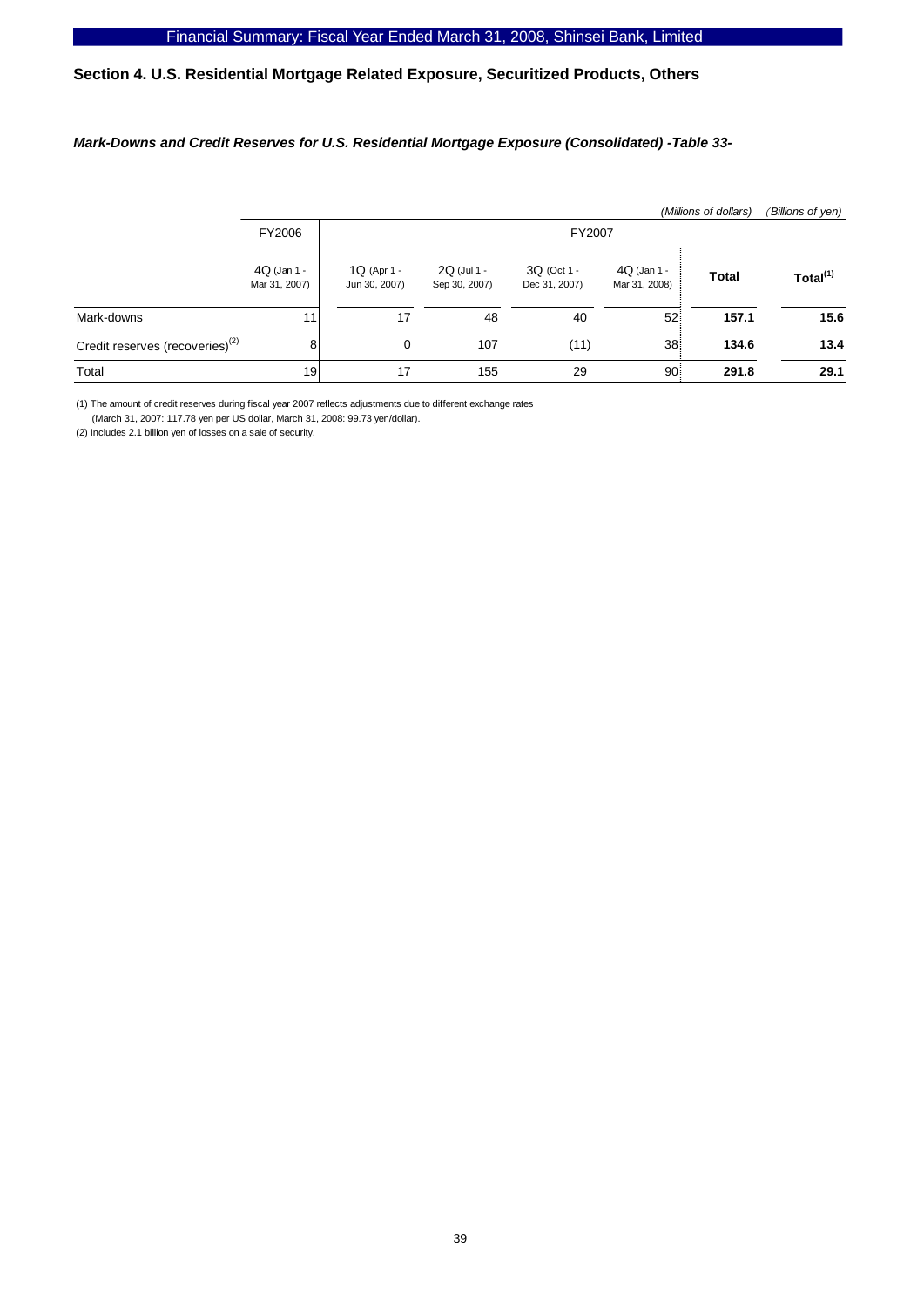#### *U.S. Residential Mortgage Exposure (Securities, Equities and Warrants and Loans) (Consolidated) -Table 34-*

|                                                                        |                                       |                                                                    |           | (Millions of dollars, %)            | (Billions of yen)                   |  |
|------------------------------------------------------------------------|---------------------------------------|--------------------------------------------------------------------|-----------|-------------------------------------|-------------------------------------|--|
|                                                                        | Balance<br>Before<br>Evaluation $(1)$ | Mark-Down During FY2007<br>or Credit Reserve<br>as of Mar 31, 2008 |           | <b>Net Exposure</b><br>Mar 31, 2008 | <b>Net Exposure</b><br>Mar 31, 2008 |  |
|                                                                        | (a)                                   | (b)                                                                | % Decline | $(c) = (a) - (b)$                   | (c) x 99.73 yen                     |  |
| <b>Mark-to-Market Exposure</b>                                         | 242.6                                 | $157.1^{(2)}$                                                      | (64.8)    | 85.4                                | 8.5                                 |  |
| Securities <sup>(3)</sup>                                              | 167.0                                 | 81.6                                                               | (48.9)    | 85.4                                | 8.5                                 |  |
| AAA <sup>(4)</sup>                                                     | 98.5                                  | 24.0                                                               | (24.4)    | 74.4                                | 7.4                                 |  |
| AA <sup>(4)</sup>                                                      | 24.0                                  | 14.6                                                               | (60.9)    | 9.4                                 | 0.9                                 |  |
| Other (A or lower) $(4)$                                               | 44.5                                  | 42.9                                                               | (96.4)    | 1.5                                 | 0.1                                 |  |
| <b>Equities and Warrants</b>                                           | 75.5                                  | 75.5                                                               | (100.0)   | 0.0                                 | 0.0                                 |  |
| <b>Loans and Other Credit Exposure</b>                                 | 342.6                                 | 122.1 $(5)$                                                        |           | 195.4 $(10)$                        | 19.4                                |  |
| Loans                                                                  | 234.3                                 | 119.8                                                              |           | 114.4                               | 11.4                                |  |
| Loans Funded Prior to 4QFY2007                                         | 112.3                                 | 112.3                                                              |           |                                     | $\blacksquare$                      |  |
| New Loans Funded in 4QFY2007 <sup>(6)</sup>                            | 122.0                                 | 7.5                                                                |           | 114.4                               | 11.4                                |  |
| Securities Whose Fair Value is Not Readily Determinable <sup>(1)</sup> | 83.3                                  | 2.3                                                                |           | 80.9                                | 8.0                                 |  |
| Securities Sold during FY2007 <sup>(8)</sup>                           | 25.0                                  |                                                                    |           |                                     |                                     |  |
| Total                                                                  | 585.2                                 | 279.3 $(9)$                                                        |           | 280.8 $(10)$                        | 28.0                                |  |

(1) Except for one security sold during FY2007 (please see Note 8), figures are balances as of March 31, 2008 (end of fiscal year 2007) before mark-to-market adjustments or credit reserves.

(2) Mark-downs of U.S. residential mortgage exposure during FY2007 totaled 15.6 billion yen (157.1 million dollars, using exchange rate of 99.73 yen/dollar for March 31, 2008).

(3) Comprised of 2007-vintage securities except for one AAA-rated security of 2006-vintage amounting to 21.3 million dollars (2.1 billion yen).

 Of the total 16.8 billion yen of securities exposure, subprime-related exposure is 3.7 billion yen, including the security of Note 7, as of March 31, 2008. (4) Based on ratings as of March 31, 2008.

(5) Net credit reserves and others for U.S. residential mortgage exposure during FY2007 totaled 13.4 billion yen (122.1 million dollars minus credit reserves as of March 31, 2007 plus 20.5 million dollars of loss on the sale of a security, using an exchange rate of 99.73 yen/dollar).

(6) Includes undrawn portion of commitment lines.

(7) At inception, 82% of the fair value of original investment could be attributed to a U.S. Treasury Note-based security (rated AAA) in the underlying assets; balance was comprised of various other securities including U.S. RMBS. As of March 31, 2008, the U.S. Treasury Note-based security accounted for nearly all of the underlying asset value (please see the definition of subprime-related in the table 38).

(8) No remaining exposure at the end of FY2007 due to the sale of the security.

(9) Mark-downs and credit reserves for U.S residential mortgage exposure during FY2007 totaled 29.1 billion yen (also see Notes 2 and 5).

(10) The security sold during FY2007 (please see Note 8) is excluded from the net exposure calculation.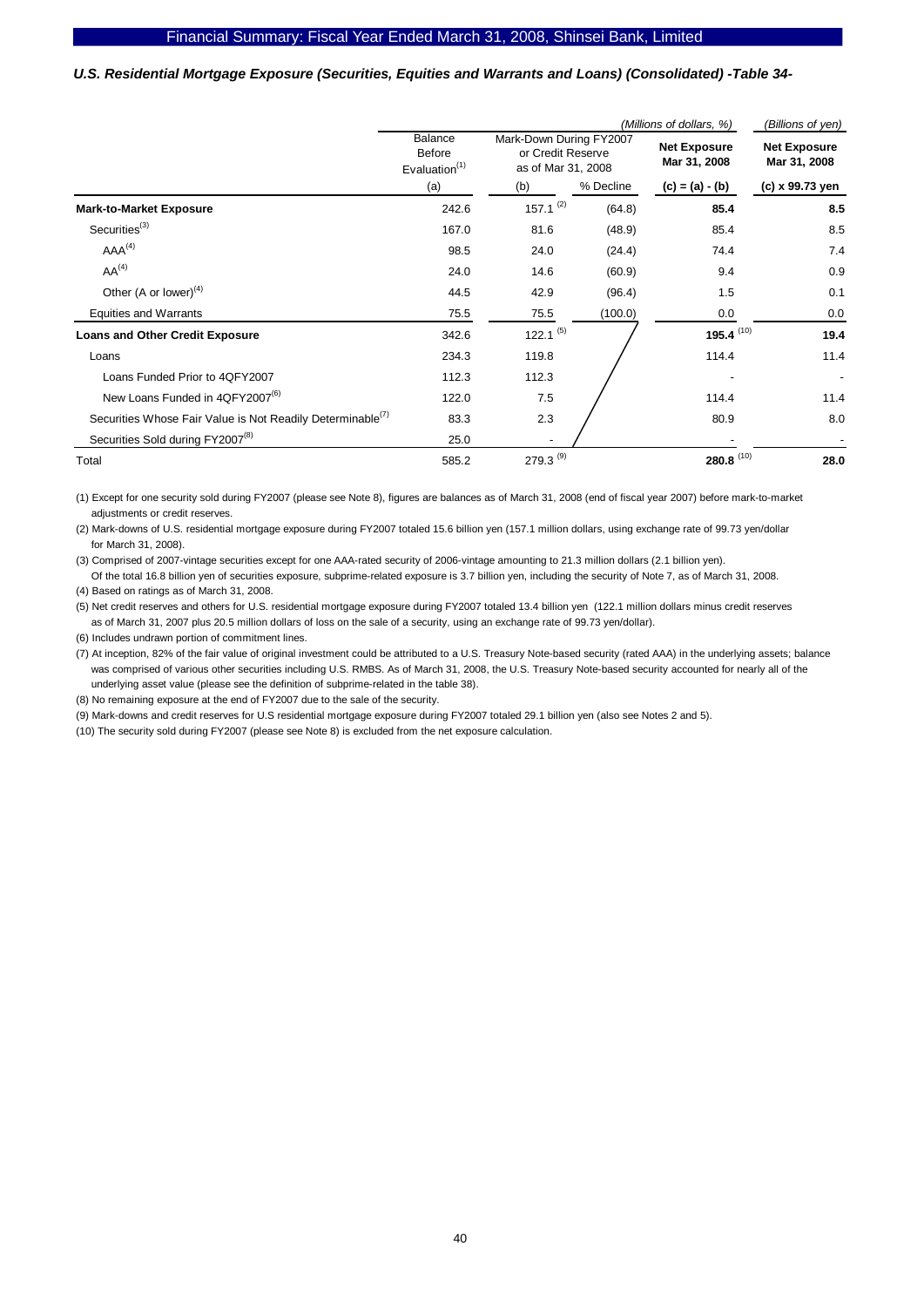#### *Balance of Securitized Products (Breakdown by Region and Type of Securities) (Non-Consolidated) -Table 35-*

|                                         |                                                                         |                          |               |                              |                       |                     | (Billions of yen)     |                          |        |
|-----------------------------------------|-------------------------------------------------------------------------|--------------------------|---------------|------------------------------|-----------------------|---------------------|-----------------------|--------------------------|--------|
|                                         | <b>Credit Ratings</b><br>of Securities <sup>(2)</sup><br>(Mar 31, 2008) |                          |               | <b>Mar 31</b><br>2008<br>(a) | Sep 30<br>2007<br>(b) | Change<br>$(a)-(b)$ | Dec 31<br>2007<br>(c) | Change<br>$(a)-(c)$      |        |
|                                         | AAA                                                                     | AA                       | A or<br>lower | N/A                          |                       |                     |                       |                          |        |
| <b>RMBS</b>                             | 26%                                                                     | 13%                      | 2%            | 59%                          | 76.2                  | 98.7                | (22.4)                | 93.8                     | (17.5) |
| Japan                                   | 12%                                                                     | 5%                       | 3%            | 81%                          | 45.6                  | 55.4                | (9.7)                 | 54.7                     | (9.1)  |
| U.S. <sup>(3)</sup>                     | 46%                                                                     | 1%                       | 1%            | 52%                          | 15.9                  | 23.5                | (7.6)                 | 21.0                     | (5.1)  |
| Europe                                  | 0%                                                                      | 100%                     | 0%            | $0\%$                        | 7.3                   | 9.4                 | (2.1)                 | 8.8                      | (1.4)  |
| $Other^{(4)}$                           | 100%                                                                    | 0%                       | 0%            | 0%                           | 7.2                   | 10.2                | (2.9)                 | 9.1                      | (1.8)  |
| CMBS <sup>(5)</sup>                     | 0%                                                                      | 12%                      | 87%           | 0%                           | 30.3                  | 35.2                | (4.9)                 | 33.9                     | (3.6)  |
| Japan                                   | 0%                                                                      | 6%                       | 94%           | 1%                           | 17.6                  | 18.5                | (0.8)                 | 18.1                     | (0.5)  |
| U.S.                                    | ÷,                                                                      | $\overline{\phantom{a}}$ |               | ÷,                           |                       |                     |                       |                          |        |
| Europe                                  | 0%                                                                      | 0%                       | 100%          | 0%                           | 10.0                  | 13.3                | (3.3)                 | 12.4                     | (2.4)  |
| Other                                   | 0%                                                                      | 100%                     | 0%            | 0%                           | 2.6                   | 3.4                 | (0.7)                 | 3.3                      | (0.6)  |
| CDO                                     | 54%                                                                     | 39%                      | 6%            | 2%                           | 149.5                 | 183.8               | (34.3)                | 179.5                    | (30.0) |
| Japan                                   | ÷,                                                                      | ÷,                       | ÷,            | ÷,                           |                       | $\blacksquare$      |                       | ä,                       |        |
| U.S. <sup>(6)</sup>                     | 50%                                                                     | 47%                      | 0%            | 3%                           | 87.6                  | 116.8               | (29.2)                | 112.3                    | (24.7) |
| Europe                                  | 57%                                                                     | 28%                      | 15%           | 0%                           | 59.1                  | 63.6                | (4.4)                 | 63.9                     | (4.7)  |
| Other                                   | 100%                                                                    | 0%                       | 0%            | 0%                           | 2.7                   | 3.4                 | (0.6)                 | 3.3                      | (0.5)  |
| <b>ABS CDO (Resecuritized Products)</b> | 0%                                                                      | 10%                      | 20%           | 70%                          | 8.9                   | 10.0                | (1.0)                 | 9.4                      | (0.4)  |
| Japan <sup>(7)</sup>                    | 0%                                                                      | 0%                       | 23%           | 77%                          | 8.0                   | 8.1                 | (0.0)                 | 8.1                      | (0.0)  |
| U.S. <sup>(3)</sup>                     | 0%                                                                      | 100%                     | 0%            | 0%                           | 0.8                   | 1.8                 | (0.9)                 | 1.2                      | (0.4)  |
| Europe                                  | ٠                                                                       |                          |               |                              |                       | $\overline{a}$      |                       |                          |        |
| Other                                   | ÷,                                                                      | J.                       |               | ÷,                           |                       |                     |                       |                          |        |
| <b>Total</b>                            | 38%                                                                     | 27%                      | 15%           | 20%                          | 265.1                 | 327.9               | (62.7)                | 316.7                    | (51.6) |
| Japan                                   | 8%                                                                      | 4%                       | 27%           | 61%                          | 71.4                  | 82.1                | (10.7)                | 81.1                     | (9.6)  |
| U.S.                                    | 49%                                                                     | 41%                      | 0%            | 10%                          | 104.4                 | 142.2               | (37.8)                | 134.7                    | (30.2) |
| Europe                                  | 44%                                                                     | 31%                      | 25%           | 0%                           | 76.5                  | 86.4                | (9.9)                 | 85.2                     | (8.6)  |
| Other                                   | 79%                                                                     | 21%                      | 0%            | 0%                           | 12.7                  | 17.0                | (4.3)                 | 15.7                     | (2.9)  |
|                                         |                                                                         |                          |               |                              |                       |                     |                       |                          |        |
| <b>Securities</b>                       |                                                                         |                          |               |                              | 199.1                 | 260.4               | (61.2)                | 250.0                    | (50.9) |
| <b>RMBS</b>                             |                                                                         |                          |               |                              | 30.6                  | 52.3                | (21.7)                | 47.9                     | (17.3) |
| <b>CMBS</b>                             |                                                                         |                          |               |                              | 18.1                  | 22.3                | (4.2)                 | 21.1                     | (3.0)  |
| CDO                                     |                                                                         |                          |               |                              | 149.5                 | 183.8               | (34.3)                | 179.5                    | (30.0) |
| ABS CDO                                 |                                                                         |                          |               |                              | 0.8                   | 1.8                 | (0.9)                 | 1.2                      | (0.4)  |
| Other monetary claims purchased         |                                                                         |                          |               |                              | 66.0                  | 67.5                | (1.4)                 | 66.7                     | (0.7)  |
| <b>RMBS</b>                             |                                                                         |                          |               |                              | 45.6                  | 46.4                | (0.7)                 | 45.8                     | (0.1)  |
| <b>CMBS</b>                             |                                                                         |                          |               |                              | 12.2                  | 12.9                | (0.6)                 | 12.7                     | (0.5)  |
| CDO                                     |                                                                         |                          |               |                              | ä,                    | Ĭ.                  |                       | $\overline{\phantom{a}}$ |        |
| ABS CDO                                 |                                                                         |                          |               |                              | 8.0                   | 8.1                 | (0.0)                 | 8.1                      | (0.0)  |
| <b>Total</b>                            |                                                                         |                          |               |                              | 265.1                 | 327.9               | (62.7)                | 316.7                    | (51.6) |
|                                         |                                                                         |                          |               |                              |                       |                     |                       |                          |        |

(1) The amount is outstanding balance, after mark-downs and other comprehensive income (OCI) adjustments, at the end of each period.

(2) Based on ratings as of March 31, 2008. The "N/A" rating for Japanese RMBS represents senior portions of other monetary claims purchased for the purpose of warehousing for future securitization. The "N/A" rating for U.S. RMBS is for a security where U.S. Treasury Note-based security represents 82% of the value and various other securities including U.S. RMBS represents 18% at inception.

(3) Securities related to U.S. residential mortgage market. Of the 15.9 billion yen in U.S. RMBS outstanding as of March 31, 2008, subprime-related exposure is 2.9 billion yen. In addition, subprime-related exposure includes ABS CDO (1 security) of 0.8 billion yen.

(4) Includes exposures guaranteed by a monoline insurer (1.4 billion yen as of March 31, 2008, 1.8 billion yen as of December 31, 2007 and 2.0 billion yen as of September 30, 2007).

(5) Breakdown of collateral: office building (42%), multifamily (44%), retail and shops (8%), hotel and others (6%)

(6) One security amounting to 2.2 billion yen is hedged using a credit default swap index in the amount of approximately 2.0 billion yen; counterparty is a European investment bank (AA-rated).

(7) Backed by domestic RMBS and CMBS and does not include subprime-related exposure.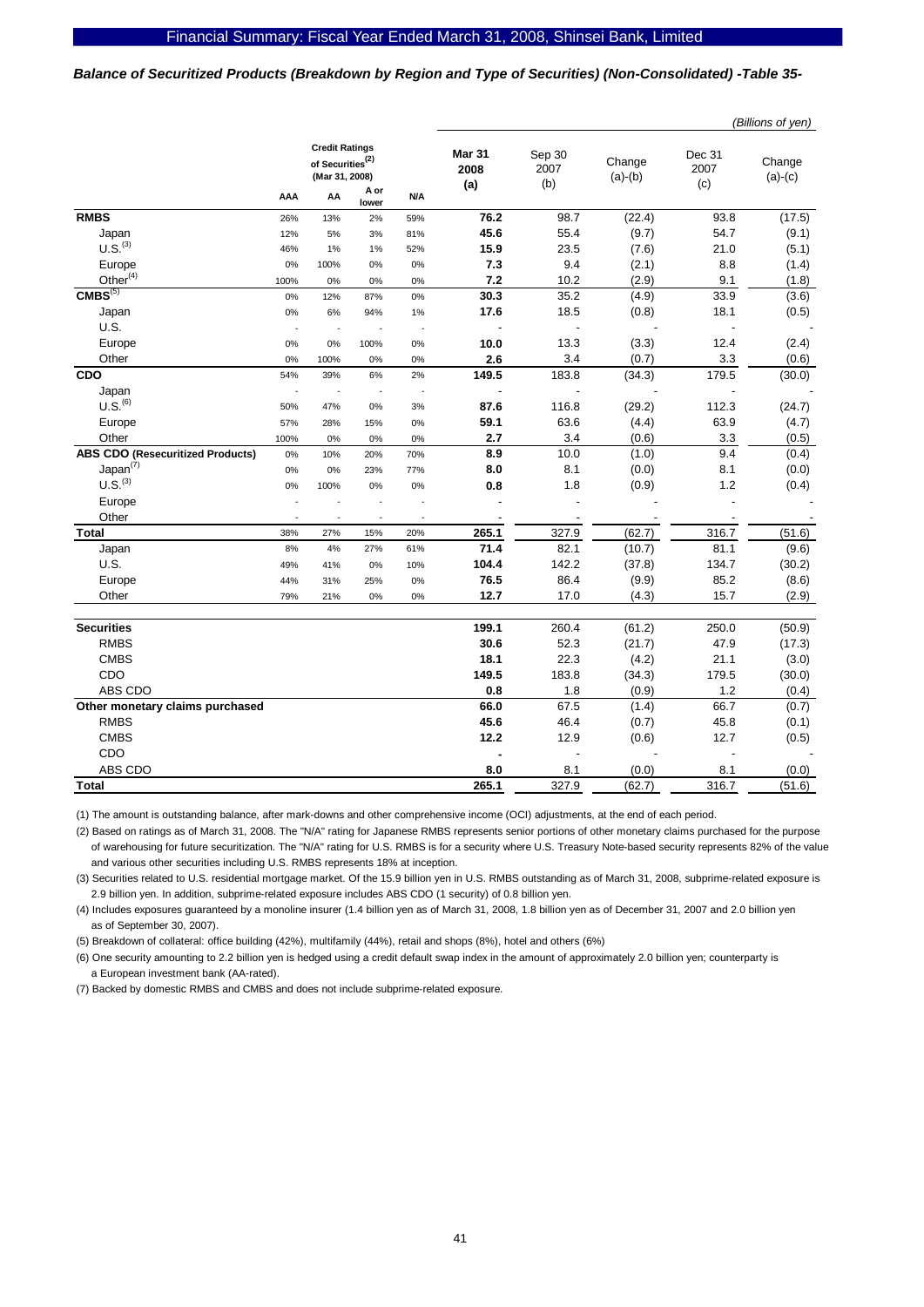### Financial Summary: Fiscal Year Ended March 31, 2008, Shinsei Bank, Limited

*Securitized Products, Recorded under "Securities" and "Other Monetary Claims Purchased" and OCI (Non-Consolidated) -Table 36-* 

|                                                          | (Billions of yen, %)                           |                            |                                     |                                    |  |  |
|----------------------------------------------------------|------------------------------------------------|----------------------------|-------------------------------------|------------------------------------|--|--|
| <b>Securities</b>                                        | As of March 31, 2008                           |                            |                                     |                                    |  |  |
|                                                          | Balance before<br>Mark-to-Market<br>Evaluation | Market Value or<br>Balance | Unrealized<br>Gains/Losses<br>(OCI) | <b>Price Decline Ratio</b><br>(% ) |  |  |
| <b>Trading Securities</b>                                | 19.7                                           | 12.7                       |                                     |                                    |  |  |
| RMBS (Japan)                                             |                                                |                            |                                     |                                    |  |  |
| RMBS (U.S.) (1)                                          | 7.3                                            | 2.3                        |                                     |                                    |  |  |
| RMBS (Other foreign countries)                           | 5.6                                            | 5.4                        |                                     |                                    |  |  |
| CDO (U.S.)                                               | 3.7                                            | 2.1                        |                                     |                                    |  |  |
| CDO (Other foreign countries)                            | 2.9                                            | 2.7                        |                                     |                                    |  |  |
| Securities Available for Sale                            | 202.8                                          | 178.0                      | (24.8)                              | (12.2)                             |  |  |
| Other                                                    | 202.8                                          | 178.0                      | (24.8)                              | (12.2)                             |  |  |
| <b>Foreign Securities</b>                                | 202.8                                          | 178.0                      | (24.8)                              | (12.2)                             |  |  |
| Foreign Currency Denominated Foreign                     | 197.4                                          | 172.6                      |                                     | (12.6)                             |  |  |
| Corporate and Government Bonds                           |                                                |                            | (24.8)                              |                                    |  |  |
| <b>RMBS</b><br>$U.S.$ $(1)$                              | 15.2                                           | 14.4                       | (0.7)                               | (4.9)                              |  |  |
|                                                          | 5.2                                            | 5.2                        | 0.0                                 |                                    |  |  |
| Europe                                                   | 8.1                                            | 7.3                        | (0.7)                               | (9.3)                              |  |  |
| Other foreign countries                                  | 1.8                                            | 1.8<br>12.7                | 0.0                                 | (0.2)                              |  |  |
| <b>CMBS</b><br>U.S.                                      | 15.7                                           |                            | (3.0)                               | (19.5)                             |  |  |
|                                                          |                                                |                            |                                     |                                    |  |  |
| Europe                                                   | 12.7                                           | 10.0                       | (2.7)                               | (21.6)                             |  |  |
| Other foreign countries                                  | 2.9                                            | 2.6                        | (0.3)                               | (10.7)                             |  |  |
| CDO<br>U.S.                                              | 165.5<br>103.0                                 | 144.5<br>85.4              | (20.9)                              | (12.7)                             |  |  |
|                                                          | 62.4                                           | 59.1                       | (17.6)                              | (17.1)                             |  |  |
| Europe                                                   |                                                |                            | (3.3)                               | (5.3)                              |  |  |
| Other foreign countries<br>ABS CDO                       | 0.8                                            | 0.8                        | 0.0                                 |                                    |  |  |
| $U.S.$ $(1)$                                             | 0.8                                            | 0.8                        | 0.0                                 |                                    |  |  |
| Europe                                                   |                                                |                            |                                     |                                    |  |  |
| Other foreign countries                                  |                                                |                            |                                     |                                    |  |  |
| Yen-Denominated Foreign Corporate and                    |                                                |                            |                                     |                                    |  |  |
| Government Bonds                                         | 5.4                                            | 5.4                        | 0.0                                 |                                    |  |  |
| RMBS (Japan)                                             |                                                |                            |                                     |                                    |  |  |
| CMBS (Japan)                                             | 5.4                                            | 5.4                        | 0.0                                 | (0.1)                              |  |  |
| ABS CDO (Japan)                                          |                                                |                            |                                     |                                    |  |  |
| Book Value of Securities Whose Fair Value is Not Readily |                                                |                            |                                     |                                    |  |  |
| Determinable                                             | 8.3                                            | 8.3                        | 0.0                                 |                                    |  |  |
| <b>Foreign Securities</b>                                | 8.3                                            | 8.3                        | 0.0                                 |                                    |  |  |
| RBMS (U.S.) <sup>(1)</sup>                               | 8.3                                            | 8.3                        | 0.0                                 |                                    |  |  |
| <b>Securities</b>                                        | 230.8                                          | 199.1                      |                                     |                                    |  |  |
| <b>RMBS</b>                                              | 36.5                                           | 30.6                       |                                     |                                    |  |  |
| <b>CMBS</b>                                              | 21.1                                           | 18.1                       |                                     |                                    |  |  |
| CDO                                                      | 172.2                                          | 149.5                      |                                     |                                    |  |  |
| ABS CDO                                                  | 0.8                                            | 0.8                        |                                     |                                    |  |  |
| <b>Other Monetary Claims Purchased</b>                   |                                                | As of March 31, 2008       |                                     |                                    |  |  |
|                                                          | Balance before                                 |                            | Unrealized                          | Price Decline Ratio                |  |  |
|                                                          | Mark-to-Market                                 | Market Value or<br>Balance | Gains/Losses                        |                                    |  |  |
|                                                          | Evaluation                                     |                            | (OCI)                               | (%)                                |  |  |
| <b>Trading Purposes</b>                                  | 18.3                                           | 18.3                       |                                     |                                    |  |  |
| RMBS (Japan)                                             | 13.5                                           | 13.7                       |                                     |                                    |  |  |
| CMBS (Japan)                                             | 4.7                                            | 4.5                        |                                     |                                    |  |  |
| Others                                                   | 47.6                                           | 47.6                       | 0.0                                 |                                    |  |  |
| RMBS (Japan)                                             | 31.8                                           | 31.8                       | $0.0\,$                             |                                    |  |  |
| CMBS (Japan)<br>ABS CDO (Japan)                          | 7.7<br>8.0                                     | 7.7<br>8.0                 | 0.0<br>0.0                          |                                    |  |  |
| Total                                                    | 65.9                                           |                            |                                     |                                    |  |  |
| RMBS (Japan)                                             | 45.4                                           | 66.0<br>45.6               |                                     |                                    |  |  |
| CMBS (Japan)                                             | 12.4                                           | 12.2                       |                                     |                                    |  |  |
| ABS CDO (Japan)                                          | 8.0                                            | 8.0                        |                                     |                                    |  |  |
|                                                          |                                                |                            |                                     |                                    |  |  |
| RMBS, CMBS, CDO, ABS CDO Total                           | 296.8                                          | 265.1                      |                                     |                                    |  |  |
| Securities                                               | 230.8                                          | 199.1                      |                                     |                                    |  |  |

(1) Securities related to the exposure to U.S. residential mortgage market

Securities 230.8 **199.1** Other Monetary Claims Purchased 65.9 66.0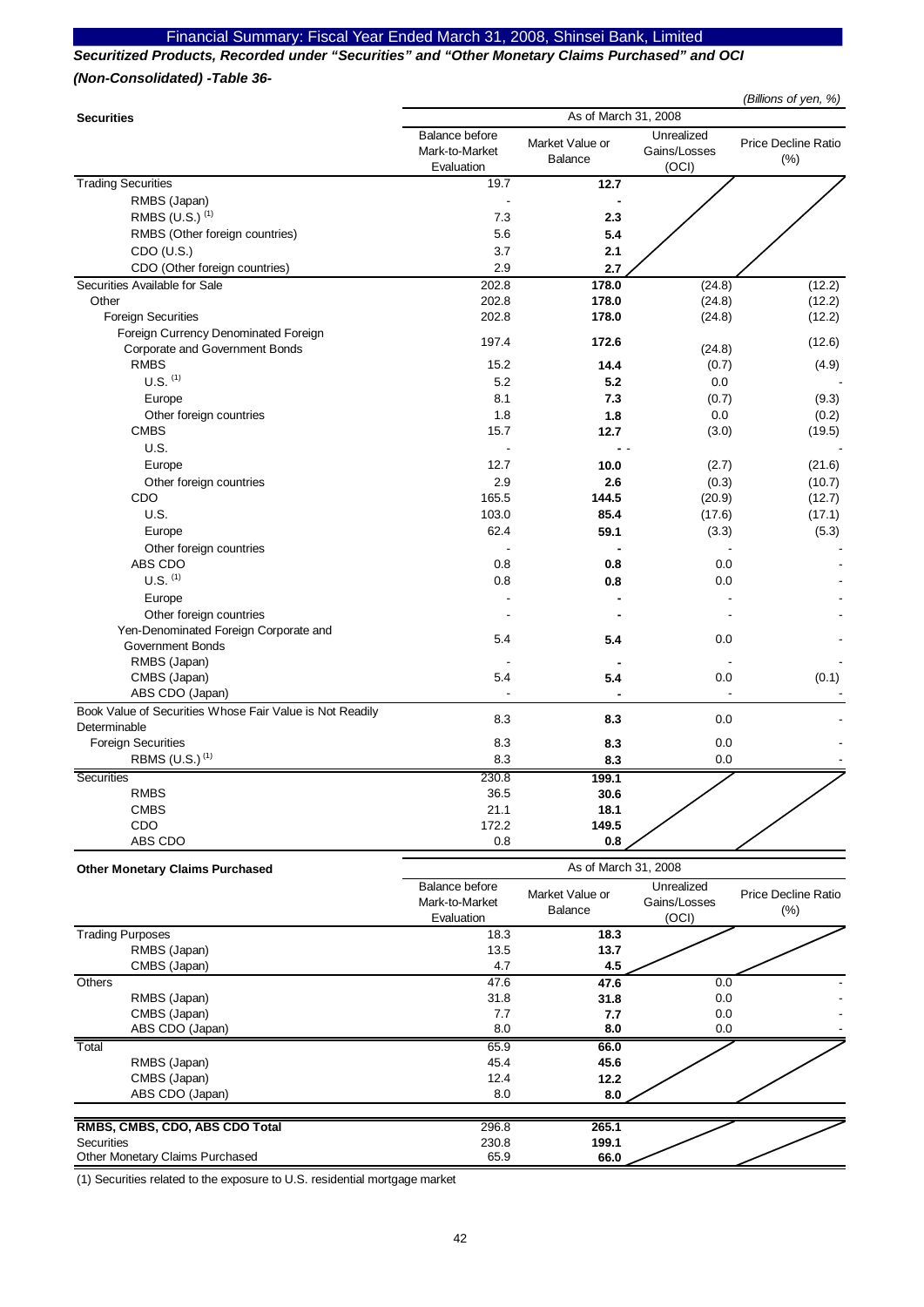#### *LBO, Monoline, SIV, ABCP, CDS (Non-Consolidated) -Table 37-*

|                                                     |                              |                          |                     |                       | (Billions of yen)   |
|-----------------------------------------------------|------------------------------|--------------------------|---------------------|-----------------------|---------------------|
|                                                     | <b>Mar 31</b><br>2008<br>(a) | Sep 30<br>2007<br>(b)    | Change<br>$(a)-(b)$ | Dec 31<br>2007<br>(c) | Change<br>$(a)-(c)$ |
| $LBO^{(1)}$                                         | 277.1                        | 309.7                    | (32.6)              | 287.8                 | (10.7)              |
| Japan                                               | $258.6^{(2)}$                | 288.8                    | (30.2)              | 267.9                 | (9.3)               |
| U.S.                                                | 3.6                          | 4.4                      | (0.8)               | 4.1                   | (0.5)               |
| Europe                                              |                              | $\overline{\phantom{0}}$ |                     |                       |                     |
| Other                                               | 14.8                         | 16.5                     | (1.7)               | 15.8                  | (1.0)               |
| (Breakdown by Industry Sector as of March 31, 2008) |                              |                          |                     |                       |                     |
| Manufacturing                                       | 8.6%                         |                          |                     |                       |                     |
| Information and communications                      | 16.3%                        |                          |                     |                       |                     |
| Wholesale and retail                                | 10.8%                        |                          |                     |                       |                     |
| Finance and Insurance                               | 26.0%                        |                          |                     |                       |                     |
| Services                                            | 38.4%                        |                          |                     |                       |                     |
| <b>Others</b>                                       | $0.0\%$                      |                          |                     |                       |                     |

(1) The amount includes unfunded commitment line.

Total **100.0%**

(2) As of March 31, 2008, unfunded commitment line (only domestic) is 23.0 billion yen.

|                 |                       |                          |                          |                       | (Billions of yen)   |
|-----------------|-----------------------|--------------------------|--------------------------|-----------------------|---------------------|
|                 | Mar 31<br>2008<br>(a) | Sep 30<br>2007<br>(b)    | Change<br>$(a)-(b)$      | Dec 31<br>2007<br>(c) | Change<br>$(a)-(c)$ |
| <b>Monoline</b> | 1.4                   | 2.0                      | (0.6)                    | 1.8                   | (0.4)               |
| Japan           |                       | ٠                        |                          |                       |                     |
| U.S.            | -                     | $\overline{\phantom{a}}$ |                          |                       |                     |
| Europe          |                       |                          |                          |                       |                     |
| Other           | 1.4                   | 2.0                      | (0.6)                    | 1.8                   | (0.4)               |
| SIV             |                       |                          | $\overline{\phantom{0}}$ | $\blacksquare$        |                     |
| <b>ABCP</b>     |                       |                          | $\overline{\phantom{0}}$ |                       |                     |

#### **Credit Default Swaps (CDS)**

FY2007 Protection (buy) Protection (sell) Protection (buy) Protection (sell) Protection (buy) Protection (sell) Total 1,387.3 1,454.9 53.0 (46.9) 1,160.1 39.8 (36.0) 5.1 Japan 1252.6 1325.6 46.8 (41.2) 1071 35.9 (33.2) 6.1 U.S. 75.2 83.2 3.8 (4.2) 47.6 2.2 (1.5) (1.5) Europe 28.4 19.8 1.3 (0.4) 16.2 0.6 (0.3) 0.4 Other 30.9 26.2 1.0 (0.9) 25.2 1.0 (0.9) 0.0 Realized Profits (Losses) Fair Value As of March 31, 2008 Nominal Amount Fair Value Fair Value Netted Nominal Amount and Fair Value<sup>(1)</sup> Notional Value

*(Billions of yen)*

(1) Transactions which are netted with buy and sell.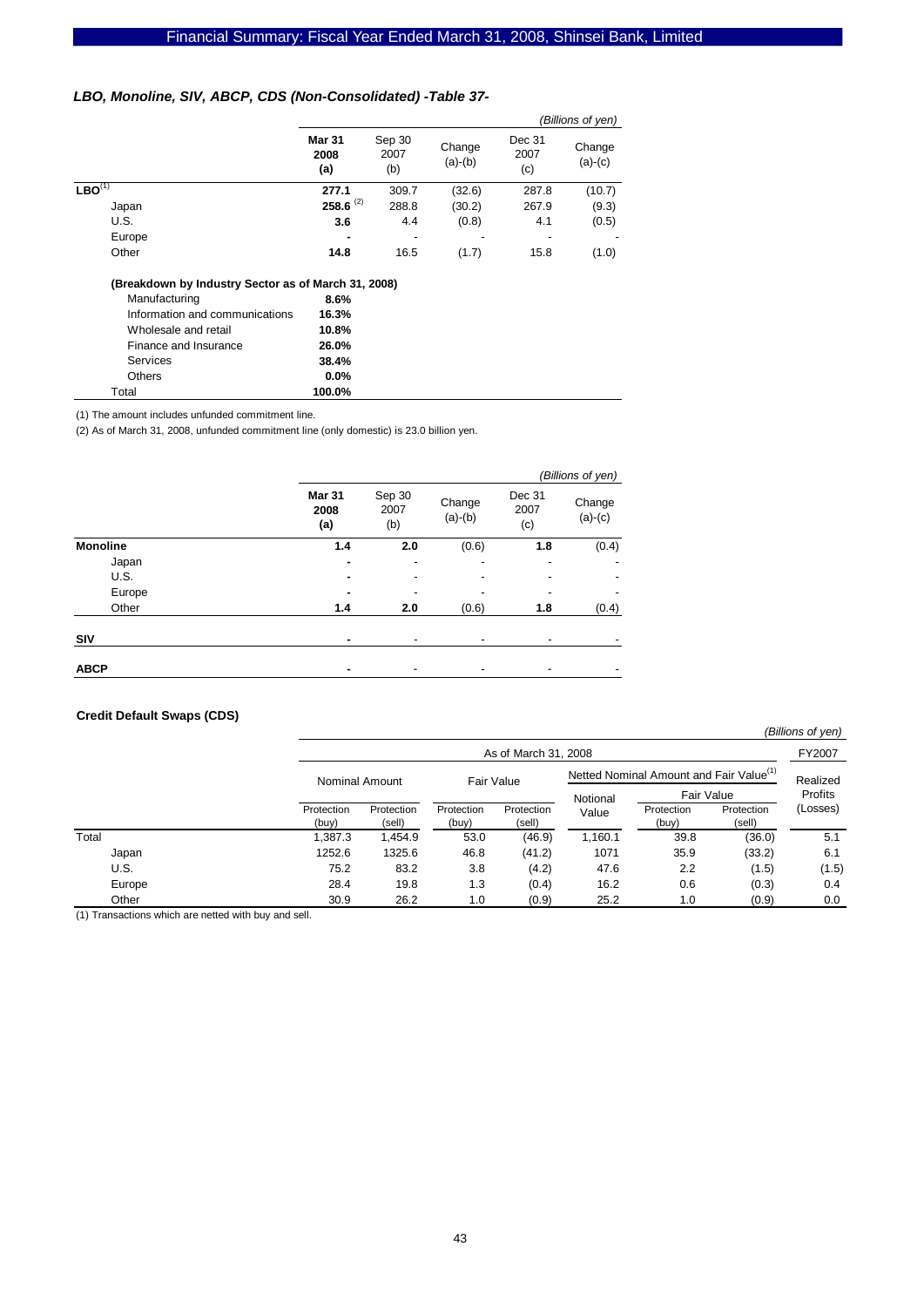# *Definitions -Table 38-*

| <b>Names</b>     | <b>Definition</b>                                                                                                                                                                                                                                                                                                                                                                                                                                                                                                                                                                                                                                                                                                                                                                                       |
|------------------|---------------------------------------------------------------------------------------------------------------------------------------------------------------------------------------------------------------------------------------------------------------------------------------------------------------------------------------------------------------------------------------------------------------------------------------------------------------------------------------------------------------------------------------------------------------------------------------------------------------------------------------------------------------------------------------------------------------------------------------------------------------------------------------------------------|
| <b>RMBS</b>      | Residential mortgage-backed securities and other related assets, including beneficial interests backed by mortgage loans.<br>Recorded in "trading securities," "securities available-for-sale" and "other monetary claims."                                                                                                                                                                                                                                                                                                                                                                                                                                                                                                                                                                             |
| <b>CMBS</b>      | Commercial mortgage backed securities.<br>Recorded in "securities available-for-sale" and "other monetary claims." We have no U.S. CMBS exposure.                                                                                                                                                                                                                                                                                                                                                                                                                                                                                                                                                                                                                                                       |
| <b>CDO</b>       | Collateralized loan obligations (CLO) mainly backed by LBO debt, corporate loans and high-yield securities.<br>Recorded in "trading securities" and "securities available-for-sale."                                                                                                                                                                                                                                                                                                                                                                                                                                                                                                                                                                                                                    |
| <b>ABS CDO</b>   | CDO backed by asset-backed securities (ABS) such as RMBS.<br>(Resecuritized Products) Recorded in "securities available-for-sale" and "other monetary claims."<br>We are holding one foreign currency-denominated ABS CDO backed by U.S. RMBS.                                                                                                                                                                                                                                                                                                                                                                                                                                                                                                                                                          |
| LBO              | Loans for leveraged buyout for acquisition finance including refinancing of past acquisitions.                                                                                                                                                                                                                                                                                                                                                                                                                                                                                                                                                                                                                                                                                                          |
| Subprime-Related | Subprime-Related exposure is the total book value of securities whose underlying assets include U.S. subprime, Alt-A and/or<br>second-lien loans, with the exception of one security whose underlying assets are comprised of a AAA-rated U.S. Treasury<br>Note-based security and U.S. RMBS ("STRIPS-RMBS"). In the case of STRIPS-RMBS, which had a book value of 83.3 million<br>dollars (or 8.3 billion yen) as of March 31, 2008, the fair value of the U.S. Treasury Note-based security (78.1 million dollars<br>as of March 31, 2008) is excluded from the calculation of subprime-related exposure (related footnotes can be found in<br>Note 3 and Note 7 of Tables 34 and Note 2 and Note 3 of Table 35). As of March 31, 2008, total subprime-related exposure<br>stood at 3.7 billion yen. |
| <b>Monoline</b>  | Monolines are insurance companies that insure against the risk of a bond or other security defaulting.<br>As of March 31, 2008, the exposure guaranteed by monoline insurer is 1.4 billion yen in Asia.                                                                                                                                                                                                                                                                                                                                                                                                                                                                                                                                                                                                 |
| SIV              | A structured investment vehicle (SIV) is a fund which borrows money by issuing short-term securities<br>at low interest rates, then lends that money by buying long-term securities (such as securitization products)<br>at higher interest rates, making a profit for investors from the difference. We have no exposure to SIVs.                                                                                                                                                                                                                                                                                                                                                                                                                                                                      |
| <b>ABCP</b>      | An asset-backed commercial paper (ABCP) conduit is a limited-purpose entity that issues CP to finance the purchase<br>of assets or to make loans. Some asset types include receivables generated from trade, credit card, auto loan, auto,<br>and equipment leasing obligors, as well as collateralized loan obligations (CLOs) and collateralized bond obligations (CBOs).<br>We have no exposure to ABCP.                                                                                                                                                                                                                                                                                                                                                                                             |
| <b>CDS</b>       | Credit default swap, a type of derivative in which, as the "buyer," receives credit protection by making periodic payments to<br>a counterparty or, as the "seller," provides credit protection by giving the promise of a payoff if a third-party defaults.                                                                                                                                                                                                                                                                                                                                                                                                                                                                                                                                            |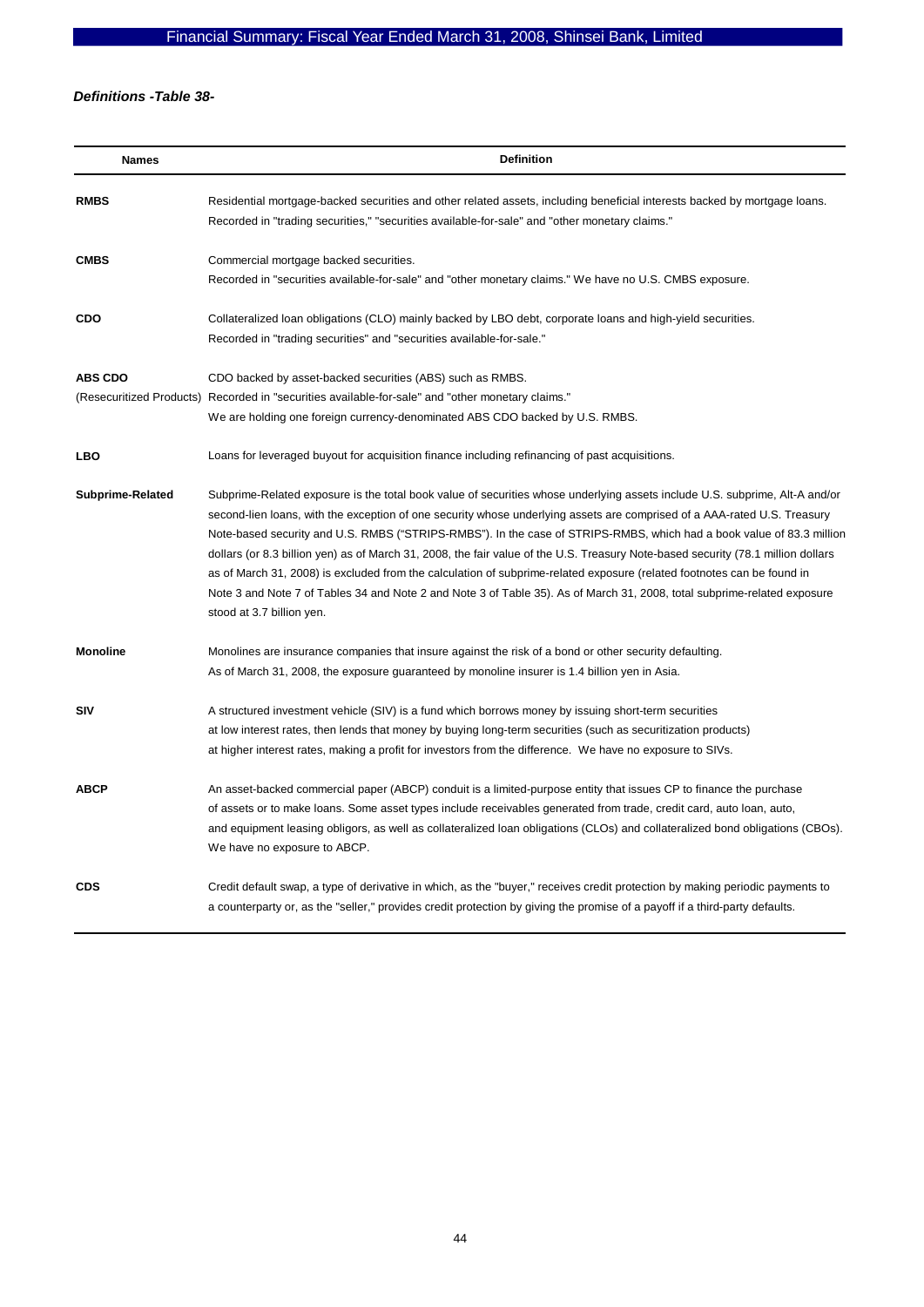#### *(Reference) BOJ Press Club Format -Appendix 1 and 2-*

(Appendix 1) [English translation originally prepared in Japanese using the format required by Bank of Japan Press Club]

| (Billion of yen, except percentages)<br>1. Consolidated capital ratio |                    |               |        |         |                     |                  |
|-----------------------------------------------------------------------|--------------------|---------------|--------|---------|---------------------|------------------|
|                                                                       | <b>Risk assets</b> | Total capital |        |         | Deferred tax assets | Capital adequacy |
|                                                                       |                    |               | Tier I | Tier II | in total capital    | ratio            |
| Mar 31, 2007                                                          | 7.652.0            | .005.0        | 620.8  | 522.0   | 37.3                | 13.13%           |
| Sep 30, 2007                                                          | 8.494.1            | .053.5        | 647.6  | 537.0   | 34.1                | 12.40%           |
| Mar 31, 2008                                                          | 9.212.5            | 081.9 ا       | 679.7  | 530.2   | 23.9                | 11.74%           |

\*Based on new standard (Basel II, F-IRB)

| 2. Net business profit (Non-Consolidated) |                    |                                          | (Billions of yen)                          |
|-------------------------------------------|--------------------|------------------------------------------|--------------------------------------------|
|                                           |                    | Before net provision of general reserve* |                                            |
|                                           |                    |                                          | Except bonds related<br>profits and losses |
| FY2006                                    |                    | 49.8<br>54.9                             |                                            |
| 1H-FY2007                                 |                    | 34.5                                     | 32.8                                       |
| FY2007                                    |                    | 73.7<br>67.2                             |                                            |
| FY2008 forecast                           |                    | 70.0                                     | 70.0                                       |
|                                           | 1H-FY2008 forecast | 31.0                                     | 31.0                                       |
| *Revitalization Plan basis                |                    |                                          |                                            |

#### 3. Problem claims

(1) Credit costs

| a. Non-consolidated |                     |                     | (Billions of ven)  |
|---------------------|---------------------|---------------------|--------------------|
|                     | 10 Met provision of | 20ther credit costs | Total credit costs |
|                     | general reserve     | (banking account)   | $(1) + (2)$        |
| <b>FY2006</b>       | 5.2                 | (5.4)               | (0.1)              |
| 1H-FY2007           | (5.0)               | 11.0                | 5.9                |
| <b>FY2007</b>       | 23.8                | (3.3)               | 20.5               |

②=Total of temporary profit and loss level (specific reserve for credit losses, losses on write-off of loans, provision of reserve for loan losses on sale of bonds).

| b. Consolidated |                                 |                     | (Billions of yen)  |
|-----------------|---------------------------------|---------------------|--------------------|
|                 | <b><i>ONet provision of</i></b> | 20ther credit costs | Total credit costs |
|                 | general reserve                 | (banking account)   | $(1) + (2)$        |
| <b>FY2006</b>   | 33.5                            | 18.3                | 51.9               |
| 1H-FY2007       | (5.4)                           | 36.1                | 30.7               |
| <b>FY2007</b>   | 22.8                            | 50.7                | 73.5               |

| (Billions of ven)<br>(2) Outstanding balance |                           |                   |                       |                  |                   |
|----------------------------------------------|---------------------------|-------------------|-----------------------|------------------|-------------------|
|                                              | <b>ISelf assessment</b>   |                   |                       |                  |                   |
|                                              | 1) Bankrupt and virtually | 2Possibly         | <b>Below possibly</b> | 3) Need caution* | Total             |
|                                              | bankrupt obligors         | <b>I</b> bankrupt | bankrupt $(1) + (2)$  |                  | $(1) + (2) + (3)$ |
| Mar 31, 2007                                 | 0.91                      | 10.7              | 11.6                  | 139.8            | 151.5             |
| Sep 30, 2007                                 | 9.8                       | 23.4              | 33.3                  | 115.0            | 148.4             |
| Mar 31, 2008                                 | 8.0                       | 15.5              | 23.5                  | 135.8            | 159.3             |

|              |                      | (Billions of yen)                             |  |  |
|--------------|----------------------|-----------------------------------------------|--|--|
|              |                      | Claims under the Financial Revitalization Law |  |  |
|              | 4 Substandard claims | Total                                         |  |  |
|              |                      | $(2) + (4)$                                   |  |  |
| Mar 31, 2007 |                      | 16.2<br>27.9                                  |  |  |
| Sep 30, 2007 |                      | 45.9<br>12.5                                  |  |  |
| Mar 31, 2008 |                      | 29.5                                          |  |  |

\* Need caution claims include private placement bonds guaranteed by Shinsei as at Mar 31, 2008, Sep 30, 2007 and Mar 31, 2007.

| (3) Ratio of problem claims classified under the Financial Revitalization Law |                  |              |              | (9)          |              |
|-------------------------------------------------------------------------------|------------------|--------------|--------------|--------------|--------------|
|                                                                               | Sep 30, 2004     | Mar 31, 2005 | Sep 30, 2005 | Mar 31, 2006 | Sep 30, 2006 |
| Non-consolidated                                                              | 2.01             | 1.43         | 1.16         | 1.03         | 0.54         |
| Consolidated                                                                  | 2.19             | 1.83         | 2.06         | 1.76         | 1.18         |
|                                                                               | Mar 31, 2007     | Sep 30, 2007 | Mar 31, 2008 |              |              |
| Non-consolidated                                                              | 0.53             | 0.82         | 0.95         |              |              |
| Consolidated                                                                  | .08 <sub>1</sub> | 1.23         | 1.69         |              |              |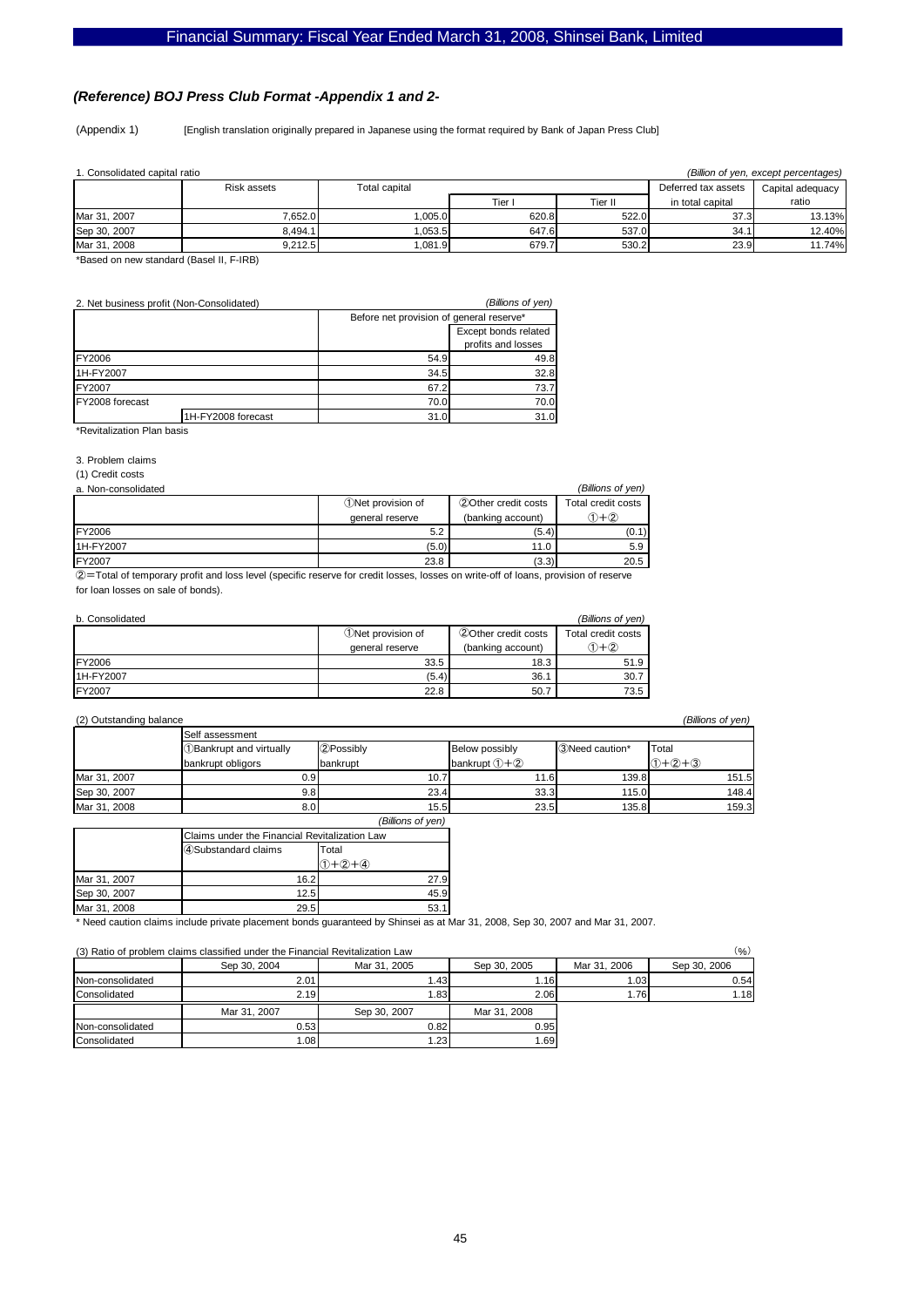#### 4. Equity holdings

#### (1) Equity (Non-consolidated) *(Billions of yen)*

|               | Book value |                      | Net unrealized gain | Tier I |
|---------------|------------|----------------------|---------------------|--------|
|               |            | Subsidiaries' shares | (loss)              |        |
| Mar. 31, 2007 | 273.6      | 253.7                | (0.2)               | 813.6  |
| Sep. 30, 2007 | 247.6      | 218.3                |                     | 804.0  |
| Mar. 31, 2008 | 301.9      | 275.8                | (3.1)               | 845.7  |

(2) Disposal of transaction loss (Non-consolidated) *(Billions of yen)*

|            | Equity related profits and losses |                     |  |
|------------|-----------------------------------|---------------------|--|
|            | (net of three accounts)           | Disposal            |  |
|            |                                   | of transaction loss |  |
| 1H-FY2007* | 1.3                               | 0.0                 |  |
| FY2007**   | (0.5)                             | っっ                  |  |

\*1H-FY2007: Other extraordinary losses include impairment of subsidiaries and affiliates' shares of 27.2 billion yen, net of recovery of valuation allowance for investments of 15.9 billion yen (gross amount of impairment was 43.1 billion yen).

\*\*FY2007: Other extraordinary losses include impairment of subsidiaries and affiliates' shares of 29.1 billion yen, net of recovery of valuation allowance for investments of 15.9 billion yen (gross amount of impairment was 45.0 billion yen).

#### 5. Bonds [Non-consolidated] *(Billions of yen)*

|               | Bond related realized profits<br>and losses | OCI*  |
|---------------|---------------------------------------------|-------|
| <b>FY2006</b> | 5.1                                         | (3.3) |
| 1H-FY2007     | 1.6                                         | (3.5) |
| <b>FY2007</b> | (6.4)                                       | (3.4) |

\*Other comprehensive income (OCI) is the appraisal of debentures included in other securities.

#### 6. Loans

(1) Loans for SMEs (% shows changes from the previous period) *(Billions of yen)*

|               | Results* |         |
|---------------|----------|---------|
| Mar. 31, 2007 | 2.881.2  | 11.35%  |
| Sep. 30, 2007 | 3.046.6  | 5.74%   |
| Mar. 31, 2008 | 3.001.6  | (1.48)% |

\*Different from the amount of actual basis for Revitalization Plan.

(2) Amount of real estate non-recourse loans

|              | (Billions of yen) |
|--------------|-------------------|
| Mar 31, 2007 | 769.5             |
| Sep 30, 2007 | 873.4             |
| Mar 31, 2008 | 695.6             |

#### 7. Source of dividends for public funds

|                                                                                                      | (Billions of ven) |
|------------------------------------------------------------------------------------------------------|-------------------|
| Inappropriated retained earnings as of Mar 31, 2008                                                  | 307.3             |
| Net unrealized gain on securities available-for-sale, net of taxes, as of Mar 31, 2008               | (35.0)            |
| Annual dividends required for full year for preferred shares injected by public funds <sup>(1)</sup> |                   |
| (1) There are no outstanding preferred shares as of March 31, 2008.                                  |                   |

8. Results and forecast of payout ratio (Non-consolidated)

|        | Dividend per share (full year) | Payout ratio <sup>(1)</sup> |  |
|--------|--------------------------------|-----------------------------|--|
| FY2006 | 2.66 ven                       | 5.66%                       |  |
| FY2007 | 2.94 ven                       | 8.53%                       |  |

(1) After the repayment of public funds, the bank plans to improve the targeted payout ratio based on global standard levels (approximately 20% to 30% level).

9. Sales performance and commission of investment trusts and insurance

a. Sales performance and commission of investment trusts

|               |                             |                           | (Billions of ven)      |
|---------------|-----------------------------|---------------------------|------------------------|
|               | Handling commission for     | Revenue from sales during | Amount of sales during |
|               | Isales of investment trusts | the period                | the period             |
| <b>FY2006</b> |                             | 3.                        | 226.5                  |
| 1H-FY2007     | 5.6                         | 3.0                       | 133.4                  |
| <b>FY2007</b> | 7.9                         | 3.8                       | 187.9                  |

b. Sales performance and commission of insurance

|                |                         |                           | (Billions of ven)      |
|----------------|-------------------------|---------------------------|------------------------|
|                | Handling commission for | Revenue from sales during | Amount of sales during |
|                | sales of insurance      | the period                | the period             |
| <b>FY2006</b>  |                         |                           | 43.11                  |
| 1H-FY2007      |                         |                           | 25.6                   |
| <b>IFY2007</b> |                         |                           | 43.6                   |

10. U.S. subprime related exposure

Please refer to table 34, 35 and 38 of Financial Summary for the fiscal year ended March 31, 2008.

Revitalization Plan (change in actual basis, except foreign currency loans) In FY2006, the Plan was +1.0 billion yen and the results was +275.1 billion yen